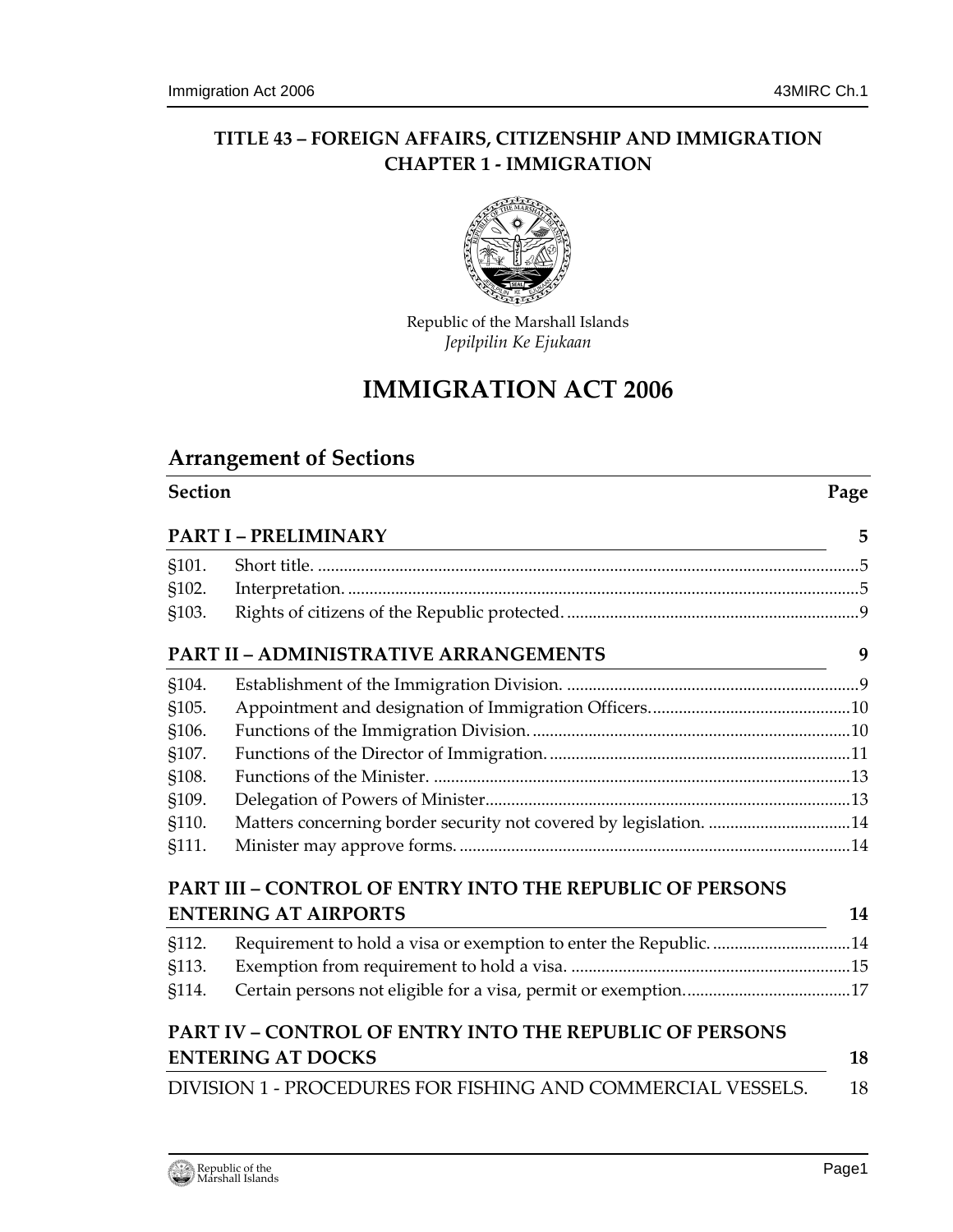| §115.                       |                                                                                |    |
|-----------------------------|--------------------------------------------------------------------------------|----|
| §116.                       | Procedures for the issuance of shore passes to the crew and passengers of      |    |
|                             |                                                                                |    |
| §117.                       |                                                                                |    |
| §118.                       |                                                                                |    |
| §119.                       |                                                                                |    |
| §120.                       |                                                                                |    |
| §121.                       |                                                                                |    |
| §122.                       |                                                                                |    |
| §123.                       | Liability of ship owner or agent for breach of provisions under this Part.  21 |    |
|                             | DIVISION 2 - PROCEDURES FOR CRUISE SHIPS AND PRIVATELY-OWNED                   |    |
| <b>VESSELS</b>              |                                                                                | 22 |
| §124.                       |                                                                                |    |
| §125.                       |                                                                                |    |
| §126.                       |                                                                                |    |
| §127.                       |                                                                                |    |
| §128.                       | Liability of ship owner or agent for breach of provisions under this Part.  23 |    |
|                             | PART V - GOVERNMENT IMMIGRATION POLICY                                         | 24 |
| §129.                       |                                                                                |    |
|                             | <b>PART VI - TYPES OF VISAS</b>                                                | 24 |
|                             |                                                                                |    |
| §130.                       |                                                                                |    |
| §131.                       |                                                                                |    |
| §132.                       |                                                                                |    |
| §133.                       |                                                                                |    |
| §134.                       |                                                                                |    |
| §135.                       |                                                                                |    |
| §136.                       |                                                                                |    |
| S <sub>137</sub> .<br>§138. |                                                                                |    |
| §139.                       |                                                                                |    |
| §140.                       |                                                                                |    |
| §141.                       | Grant of a visa or permit in accordance with provisions of the Act 28          |    |
| §142.                       |                                                                                |    |
|                             |                                                                                |    |
|                             | <b>PART VII - TYPES OF PERMITS</b>                                             | 29 |
| §143.                       |                                                                                |    |
| §144.                       |                                                                                |    |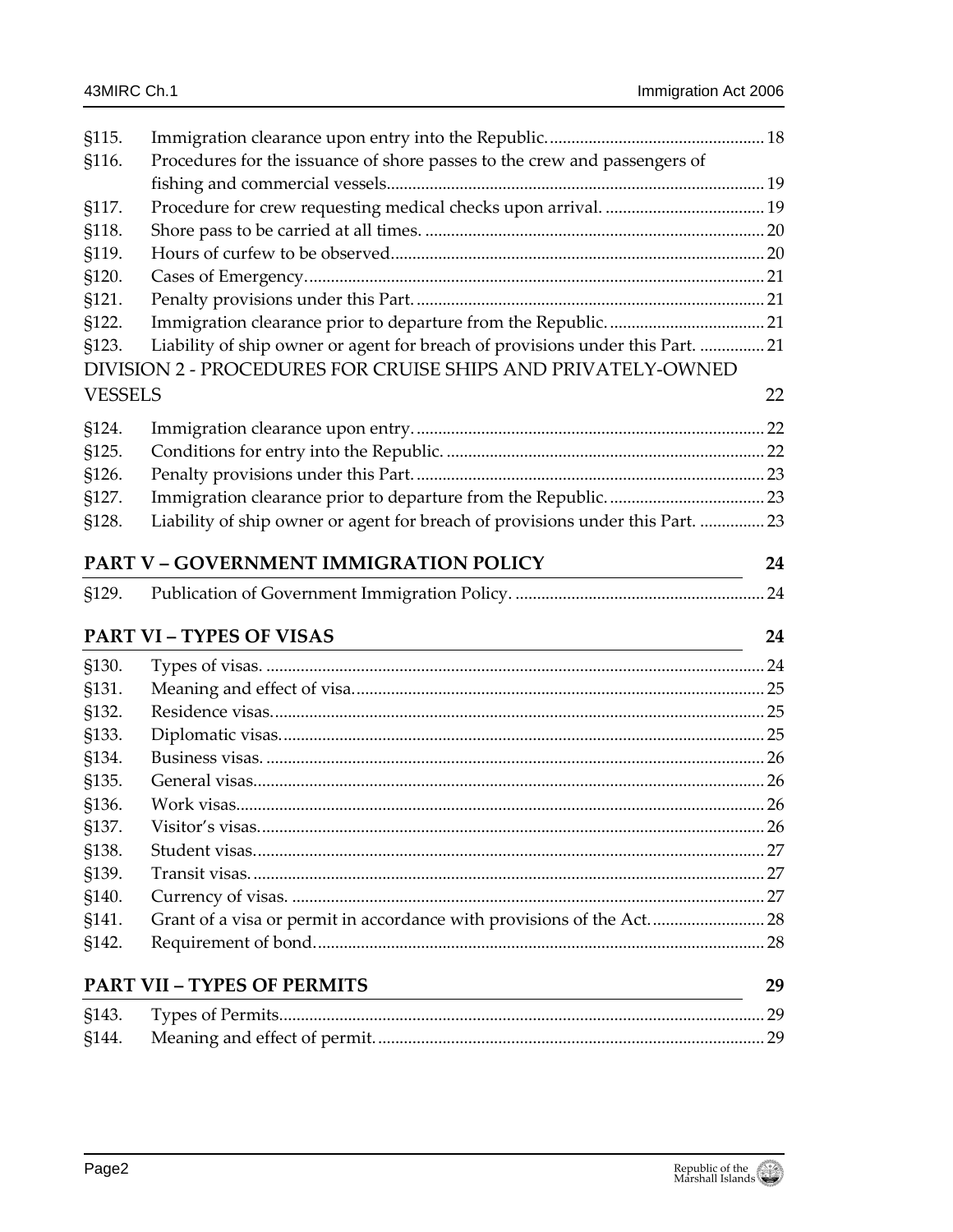|       | <b>PART VIII - REVOCATION OF VISAS AND PERMITS</b>                                                                                                 | 29 |
|-------|----------------------------------------------------------------------------------------------------------------------------------------------------|----|
| §145. |                                                                                                                                                    |    |
| §146. |                                                                                                                                                    |    |
|       | <b>PART IX - REMOVAL OF PERSONS UNLAWFULLY IN THE REPUBLIC</b>                                                                                     | 30 |
| §147. | Holder of visa or permit not to remain in the Republic after expiry. 30                                                                            |    |
| §148. |                                                                                                                                                    |    |
| §149. |                                                                                                                                                    |    |
| §150. |                                                                                                                                                    |    |
| §151. |                                                                                                                                                    |    |
| §152. |                                                                                                                                                    |    |
| §153. |                                                                                                                                                    |    |
| §154. |                                                                                                                                                    |    |
| §155. |                                                                                                                                                    |    |
|       | <b>PART X - DEPORTATION OF PERSONS FOLLOWING CONVICTION</b>                                                                                        | 34 |
| §156. |                                                                                                                                                    |    |
| §157. |                                                                                                                                                    |    |
| §158. |                                                                                                                                                    |    |
| §159. |                                                                                                                                                    |    |
| §160. |                                                                                                                                                    |    |
| §161. |                                                                                                                                                    |    |
| §162. |                                                                                                                                                    |    |
| §163. |                                                                                                                                                    |    |
| §164. |                                                                                                                                                    |    |
| §165. |                                                                                                                                                    |    |
|       | PART XI - PROCEDURES RELATING TO LOST PASSPORTS AND                                                                                                |    |
|       | <b>OTHER RELATED MATTERS</b>                                                                                                                       | 38 |
| §166. |                                                                                                                                                    |    |
| §167. | Provisions relating to persons without financial means to return. 39                                                                               |    |
| §168. |                                                                                                                                                    |    |
|       | <b>PART XII - PERSONS MARRIED TO CITIZENS OF THE REPUBLIC</b>                                                                                      | 40 |
| §169. | Persons who are married and have children with citizens of the Republic40                                                                          |    |
|       | <b>PART XIII - APPEALS</b><br><u> 1989 - Johann Barn, mars ann an t-Amhain Aonaich an t-Aonaich an t-Aonaich ann an t-Aonaich ann an t-Aonaich</u> | 41 |
| §170. |                                                                                                                                                    |    |
| §171. |                                                                                                                                                    |    |
| §172. |                                                                                                                                                    |    |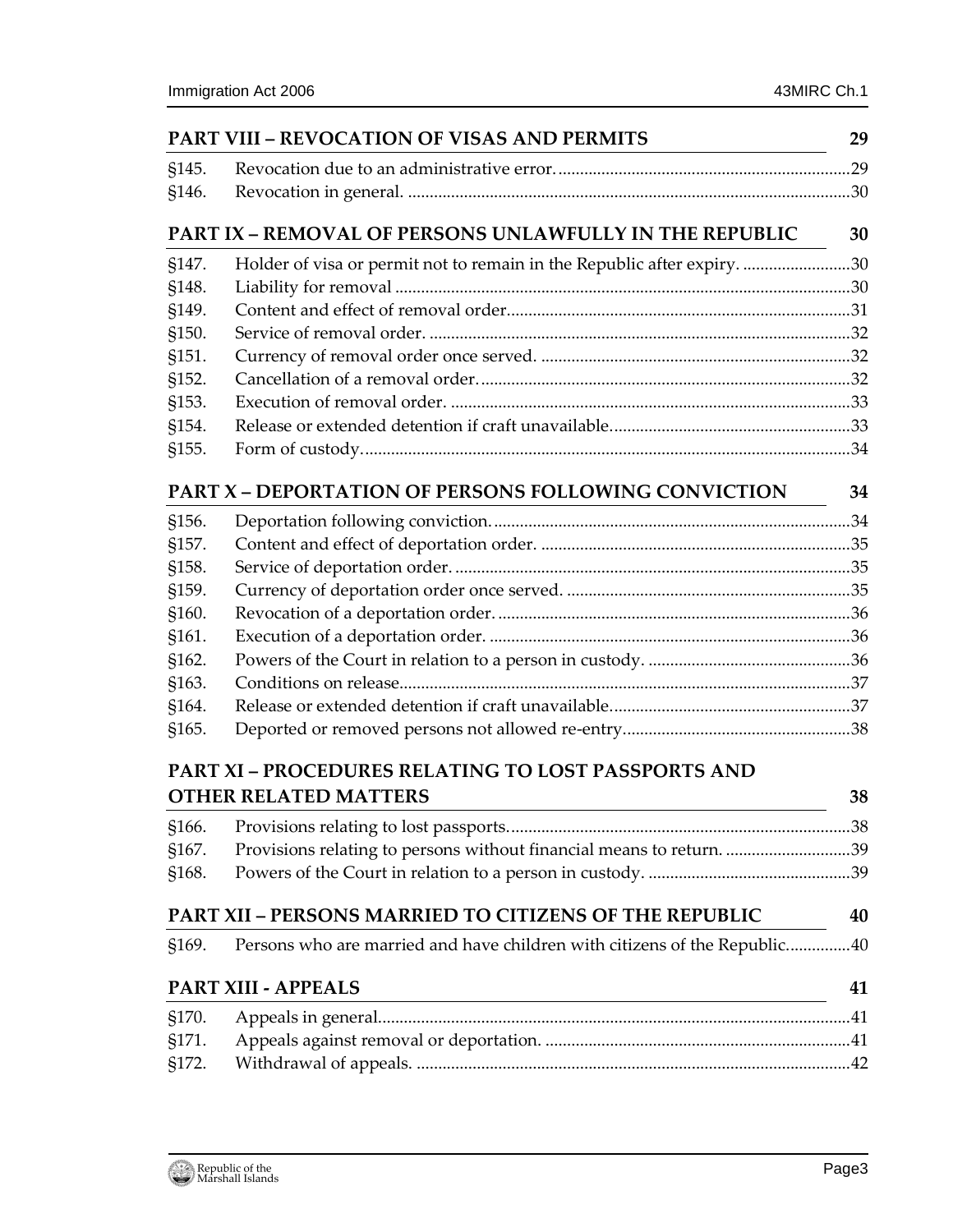|       | <b>PART XIV - OFFENCES AND PENALTIES</b>                                      | 42 |
|-------|-------------------------------------------------------------------------------|----|
| §173. |                                                                               |    |
| §174. |                                                                               |    |
| §175. | Knowingly using or providing a forged, false or misleading document.  43      |    |
| §176. | Obstructing an Immigration officer in the execution of his duties 43          |    |
| §177. |                                                                               |    |
| §178. |                                                                               |    |
| §179. |                                                                               |    |
| §180. |                                                                               |    |
| §181. |                                                                               |    |
| §182. |                                                                               |    |
| §183. |                                                                               |    |
|       | <b>PART XV - FUNCTIONS AND POWERS OF IMMIGRATION OFFICERS</b>                 | 46 |
| §184. | General powers of an immigration officer to question and detain 46            |    |
| §185. |                                                                               |    |
| §186. |                                                                               |    |
| §187. | Power to enter or access airports, docks and other approved ports of entry 47 |    |
| §188. | Complaints against officers performing functions under the Act.  48           |    |
|       | <b>PART XVI - TRANSITIONAL PROVISIONS</b>                                     | 48 |
| §189. | Persons unlawfully in the Republic of the Marshall Islands as at date of      |    |
|       |                                                                               |    |
| §190. |                                                                               |    |
|       | PART XVII - IMMIGRATION (BOND) FUND                                           | 49 |
| §191. |                                                                               |    |
| §192. |                                                                               |    |
| §193. |                                                                               |    |
| §194. |                                                                               |    |
| §195. |                                                                               |    |
| §196. |                                                                               |    |
| §197. |                                                                               |    |
|       | <b>PART XVIII - MISCELLANEOUS PROVISIONS</b>                                  | 52 |
| §198. | Relationship between this Act and the Labor (Non-Resident Workers) Act 2006   | 52 |
| §199. |                                                                               |    |
| §200. |                                                                               |    |
| §201. |                                                                               |    |
|       |                                                                               |    |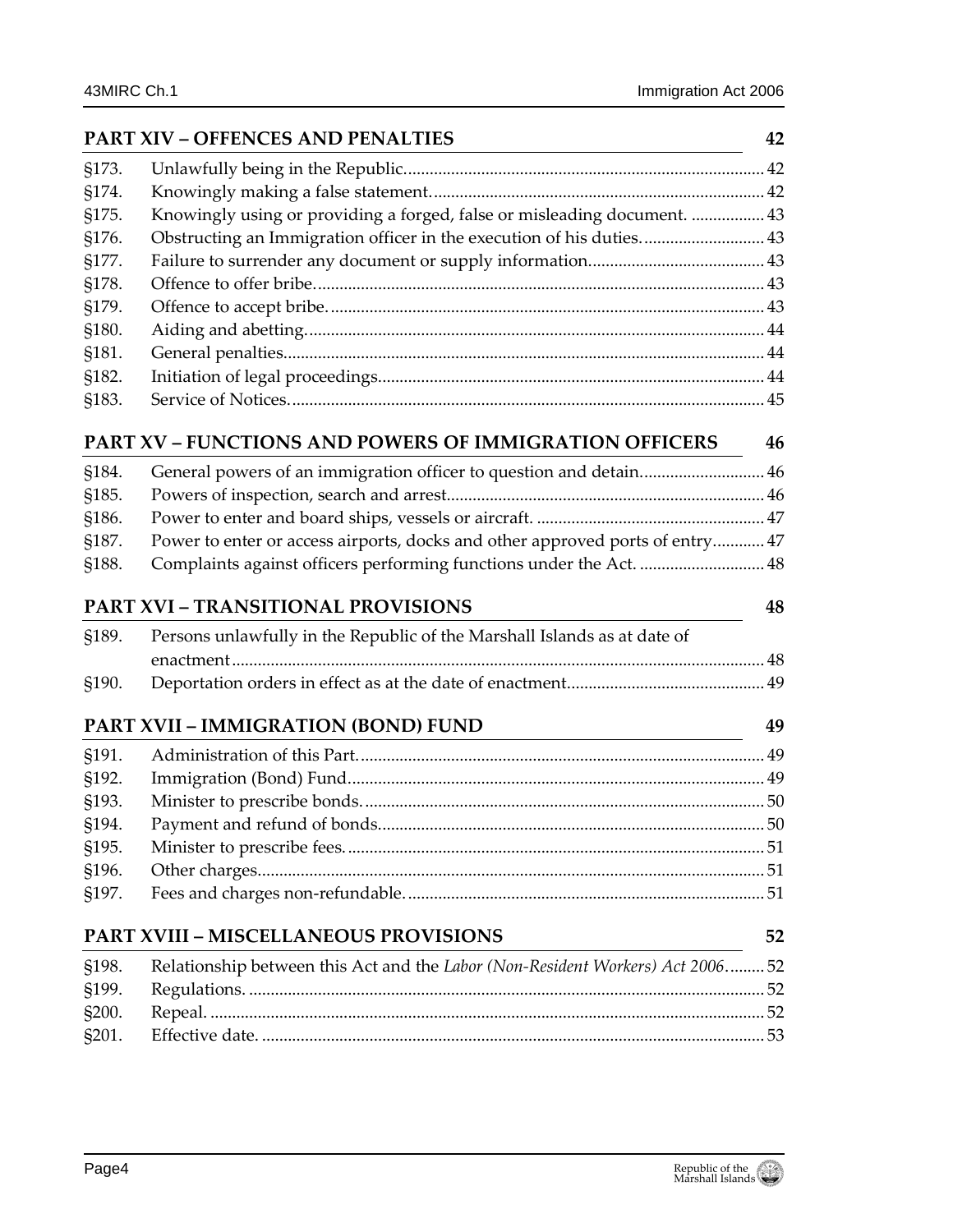# **TITLE 43 – FOREIGN AFFAIRS, CITIZENSHIP AND IMMIGRATION CHAPTER 1 - IMMIGRATION**



Republic of the Marshall Islands *Jepilpilin Ke Ejukaan*

# **IMMIGRATION ACT 2006**

**AN ACT** to reform the law relating to immigration, and in particular to streamline the requirements for the issuance of visas and permits, to clarify procedures for the removal of persons who are in the Republic unlawfully, and to allow for more effective enforcement of immigration laws, and thereby secure the Republic's borders.

| Commencement: | December 5, 2006 |
|---------------|------------------|
| Source:       | P.L. 2006-62     |
| P.L 2017-37   |                  |

# **PART I – PRELIMINARY**

### <span id="page-4-1"></span><span id="page-4-0"></span>**§101. Short title.**

This Chapter may be cited as the Immigration Act 2006.

# <span id="page-4-2"></span>**§102. Interpretation.**

- (1) In this Chapter, unless the context unless requires:
	- (a) "**Administrative error**" for the purposes of section 145, a visa is granted as a result of administrative error if:
		- (i) it is granted to a person who is exempt under this Chapter from the requirement to hold a visa; or
		- (ii) it is granted to a person to whom section 114 of this Chapter applies; or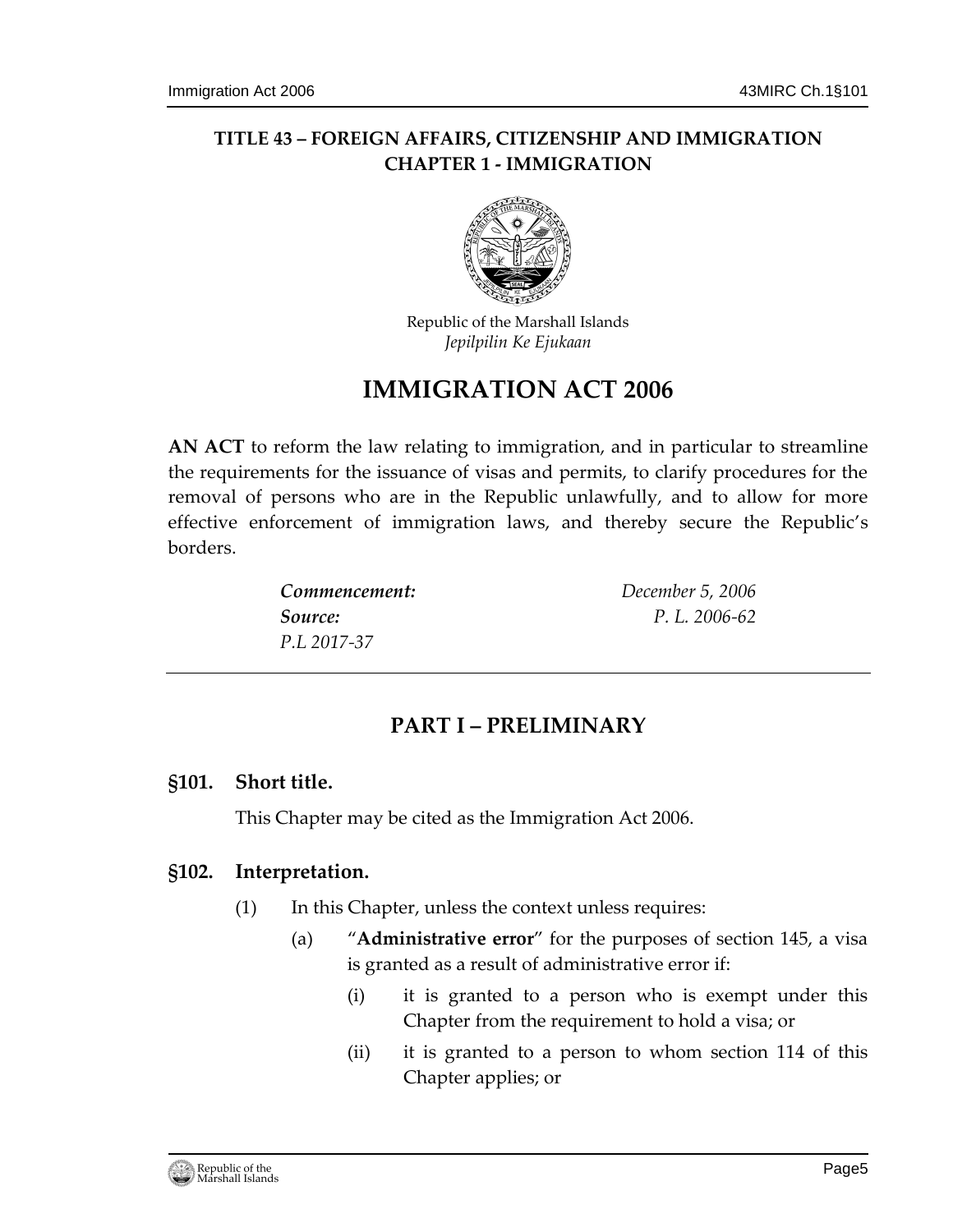- (iii) the person granting it intended to grant a visa of some type other than the one that was actually granted; or
- (iv) it is granted in contravention of any special direction, or any instruction of any kind referred to in section 110 of this Chapter; or
- (v) it is granted for a period exceeding the period prescribed for visas of that type made under this Chapter .
- (b) "**Approved airport**" for the purposes of section 112(2), means the Amata Kabua International Airport or USAKA airport;
- (c) "**Approved port of entry**" means an approved port of entry under the Ports of Entry Act;
- (d) "**Arrival hall**" means any building, place or vehicle at an approved port of entry, used for the processing of persons arriving in the Republic of the Marshall Islands;
- (e) "**Border security**" means the security of the borders of the Republic and may include security against physical, medical, biological, chemical or other threats;
- (f) "**Bribe**" means any money, valuable consideration, or any benefit, paid to or conferred on any person, whether directly or indirectly in order to influence that person in any matter relating to this Chapter or regulations made under it;
- (g) "**Cabinet**" means the Cabinet of the Republic of the Marshall Islands;
- (h) "**Certificate of Identity**" means a document (other than a passport) issued by the Government of any country to any person for the purposes of facilitating that person's entry into or exit from any country, being a document that purports to establish the identity but not necessarily the nationality of that person and which confers on that person the right to enter a country the Government of which has issued the document; and includes any other document in a form approved for the purpose by the Minister;
- (i) "**Craft**" means any form of aircraft, ship or other vehicle or vessel capable of being used to transport any person to or from the Republic from or to any country outside the Republic;

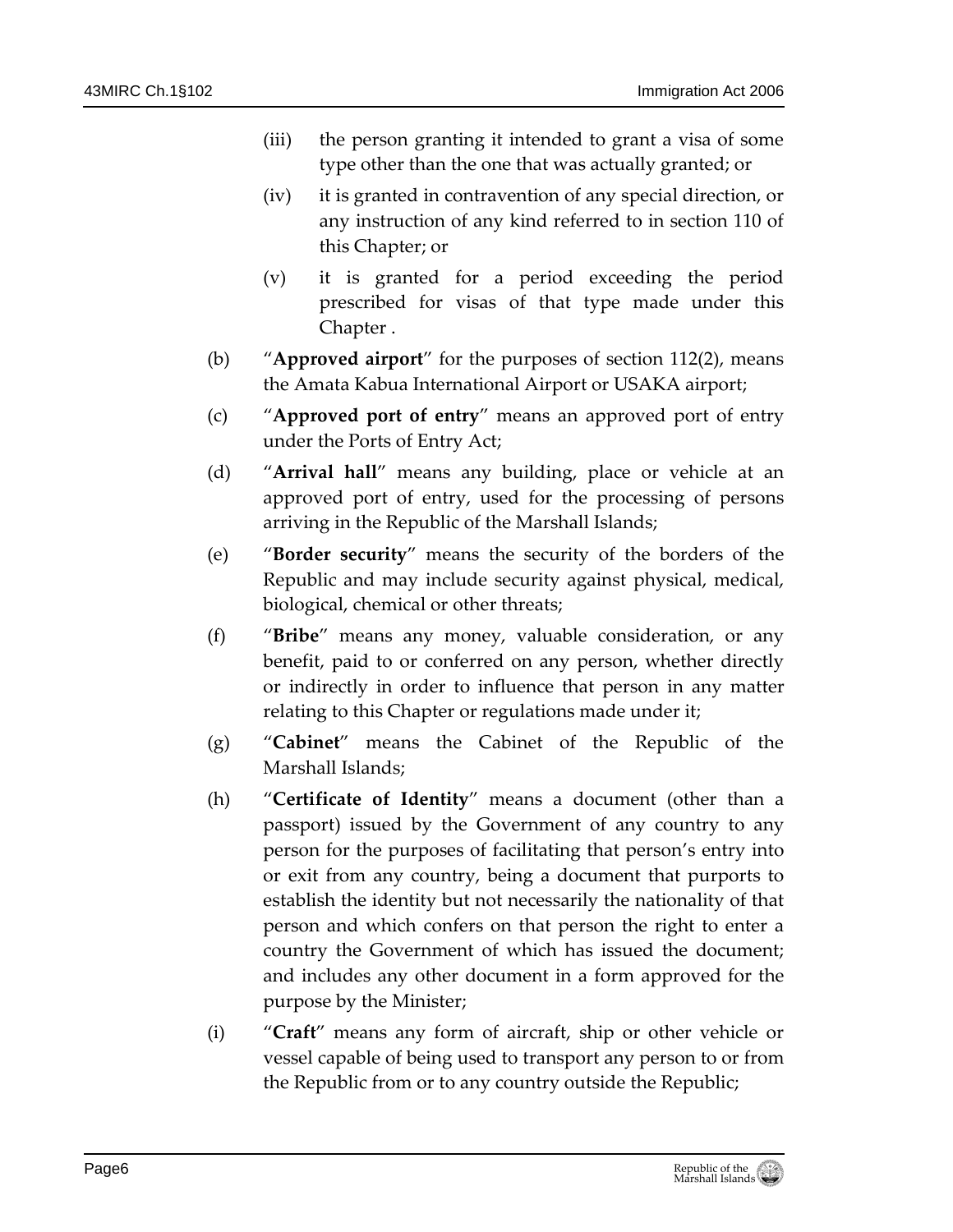- (j) "**Date of enactment**" means the effective date of this Chapter;
- (k) "**Dependent child**" in relation to any person, means an unmarried child under 18 years of age who is dependent on that person, that person being a parent or legal guardian;
- (l) "**Deportation order**" means a deportation order made under section 156 of this Chapter, and for the purposes of serving or executing any such order, includes any electronically produced copy thereof;
- (m) "**Director**" means Director of the Immigration Division;
- (n) "**Designee**" means any person appointed or authorized by the Minister under section 109 to exercise functions or duties of the Minister or Director under this Chapter;
- (o) "**Entry permit**" means a permit issued under 143(1)(a) this Chapter;
- (p) "**Execute**":
	- (i) in relation to a removal order means take the person to whom the order applies into custody and place that person on board a craft for the purpose of effecting that person's removal from the Republic; or
	- (ii) in relation to a deportation order, means take into custody the person to whom the order applies and place that person on board a craft for the purpose of effecting that person's deportation form the Republic;
- (q) "**Exemption**" means an exemption under section 113 of this Chapter from the requirement to hold a visa or permit; and "**exempt**" has a corresponding meaning;
- (r) "**Government**" means the Government of the Republic of the Marshall Islands;
- (s) "**Government immigration policy**" means the policy of the Government in relation to visas and permits that has been reduced to writing and certified by the President and the Clerk of the Cabinet as Government immigration policy.Any such policy shall take effect from the date specified;
- (t) "**Holder**" in relation to a visa or permit issued or granted under this Chapter, means the person in respect of whom the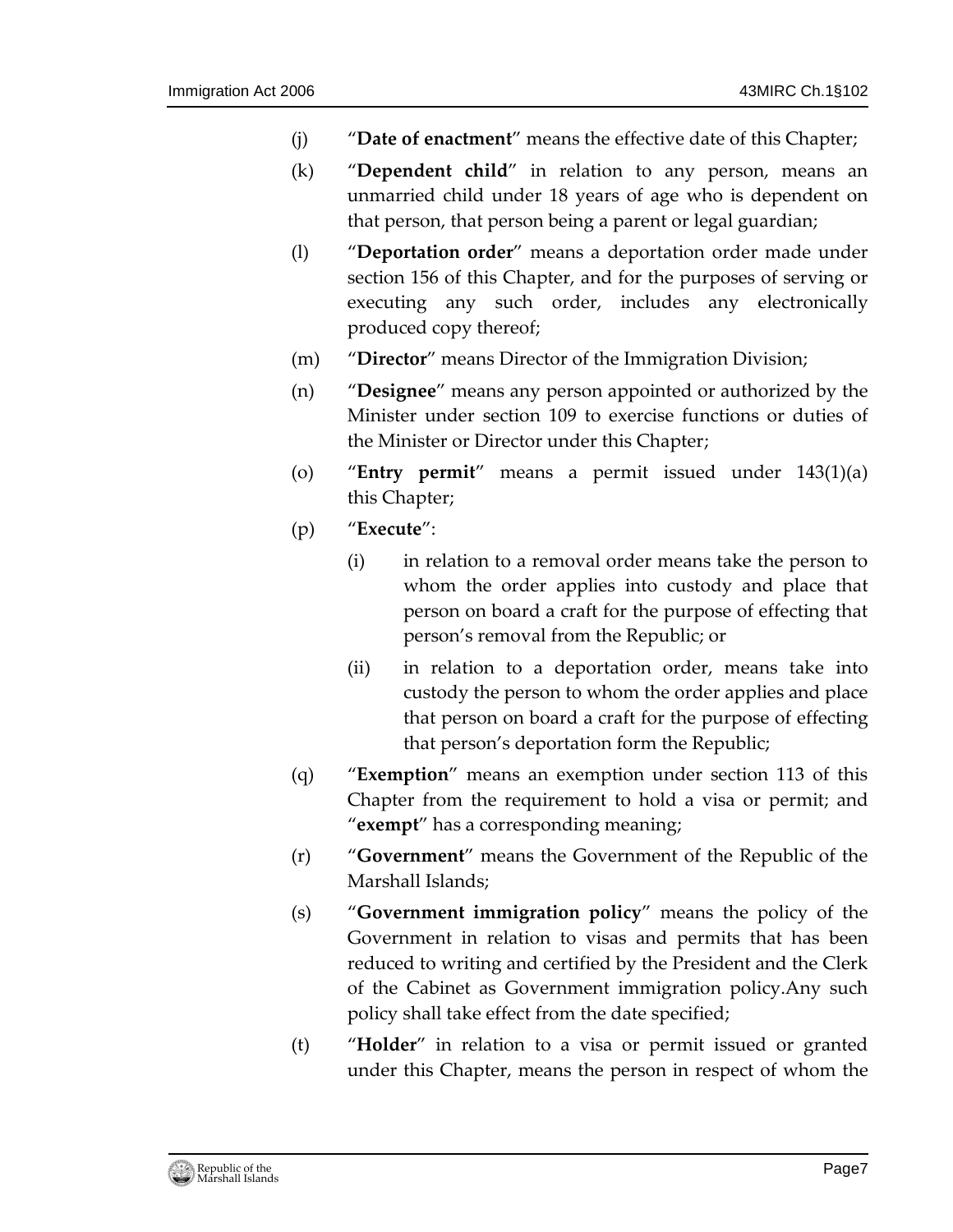visa or permit is issued or granted; in relation to a passport, means the person to whom the passport belongs;

- (u) "**Immigration officer**" in every part of this Chapter means the Director, Immigration officers, designated officers and any person exercising a power pursuant to a delegation of authority by the Minister or a warrant of designation;
- (v) "**Issuing officer**" means an officer who has been conferred with the authority to issue visas or permits, or to conduct immigration clearance procedures at approved airports and ports of entry;
- (w) "**Leave the Republic**" means, except in the circumstances specified in subsection (3) of this section, leave the Republic for a destination in another country:
- (x) "**Minister**" means the Minister of Justice or any person appointed by the President to be responsible for the Immigration Division;
- (y) "**Officers**" in relation to Part IV means the Captain, Fishing Master, Chief Engineer and First Officer of a vessel;
- (z) "**Passport**" means a document that is issued by or on behalf of the Government of any country, being a document that purports to establish the identity and nationality of the holder and that recognizes the right of the holder to enter and reside in the country the Government of which has issued the document;
- (aa) "**Person**" means an individual, firm, partnership, company or corporation, whether incorporated or unincorporated, where applicable;
- (bb) "**President**" means the President of the Republic of the Marshall Islands:
- (cc) "**Search warrant**" means a warrant obtained in accordance with section 125 of the Criminal Procedures Act;
- (dd) "**Shipping agent**" means the agent who represents the ship owner or vessel company in the Republic;
- (ee) "**Valid medical certificate**" means the original or certified copy of a medical certificate issued by a registered medical practitioner within the last six-month period. The medical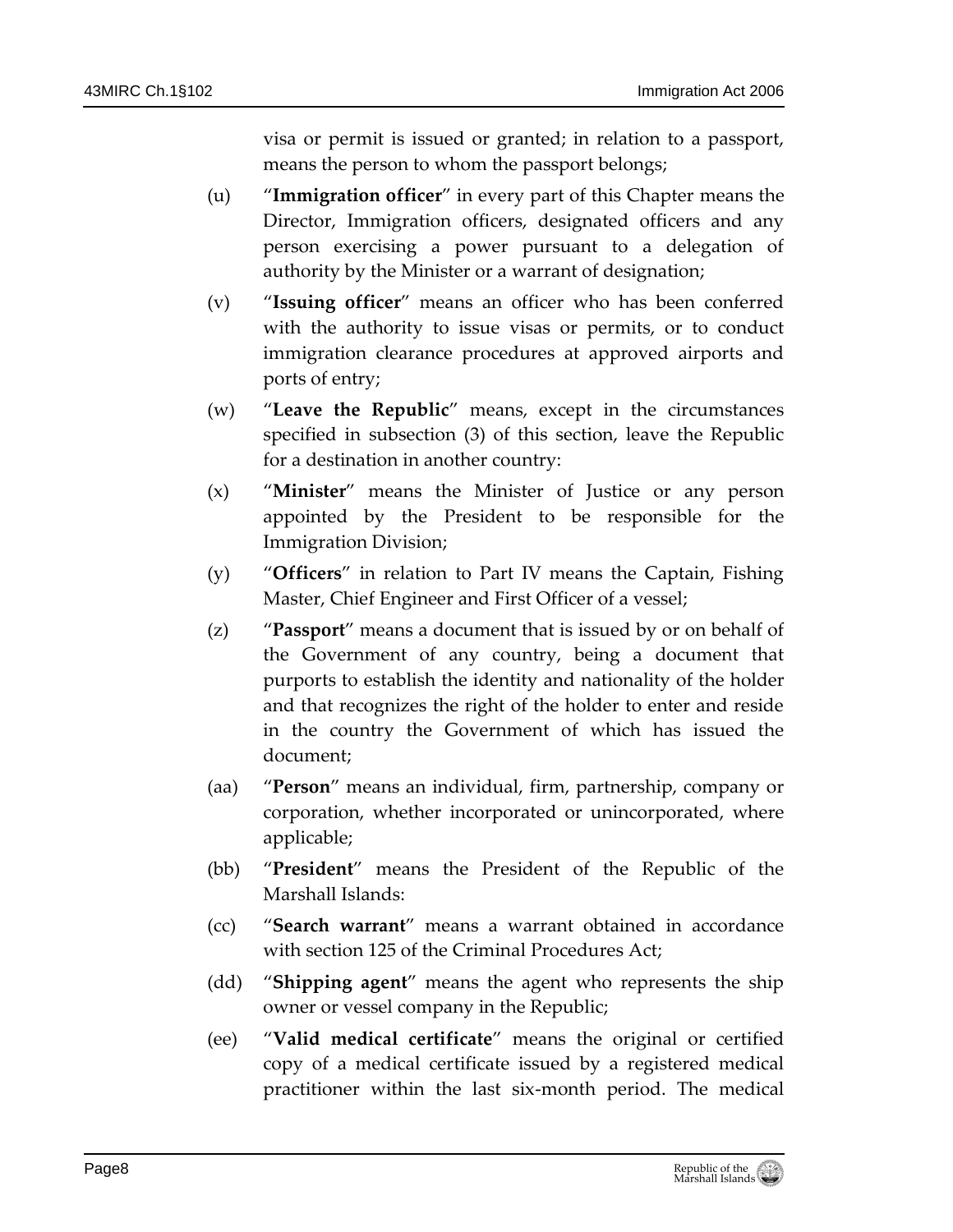certificate must be in English or otherwise be translated into English;

- (ff) "**Valid passport**" means that the passport must be valid for a future period of at least 6 months;
- (gg) "**Visa**" means a visa issued under section 130 of this Chapter .
- (2) For the purposes of this Chapter, every period of time prescribed by any of the provisions of this Chapter for the making of an application or the lodging of an appeal shall be reckoned exclusive of any day that is a public holiday or a Government holiday.
- (3) For the purposes of this Chapter, a person shall not have left the Republic if that person departed for another country on any craft and, before arriving in another country:
	- (a) was forced to return to the Republic by reason of any emergency affecting the craft; or
	- (b) returned to the Republic because of any other emergency or circumstances beyond that person's control.

## <span id="page-8-0"></span>**§103. Rights of citizens of the Republic protected.**

- (1) For the purposes of this Chapter, every citizen of the Republic has, by virtue of that citizenship, the right to be in the Republic at any time.
- (2) Notwithstanding subsection (1), all citizens of the Republic shall upon entry or departure from the Republic, be subject to such procedures established by the Immigration Division under this Chapter or by regulations, necessary for recording the movements of citizens and maintaining border security.
- <span id="page-8-1"></span>(3) A citizen of the Republic shall not be liable to removal or deportation from the Republic under any circumstances.

# **PART II – ADMINISTRATIVE ARRANGEMENTS**

#### <span id="page-8-2"></span>**§104. Establishment of the Immigration Division.**

(1) There is hereby established within the Ministry of Justice, a Division to be known as the Immigration Division.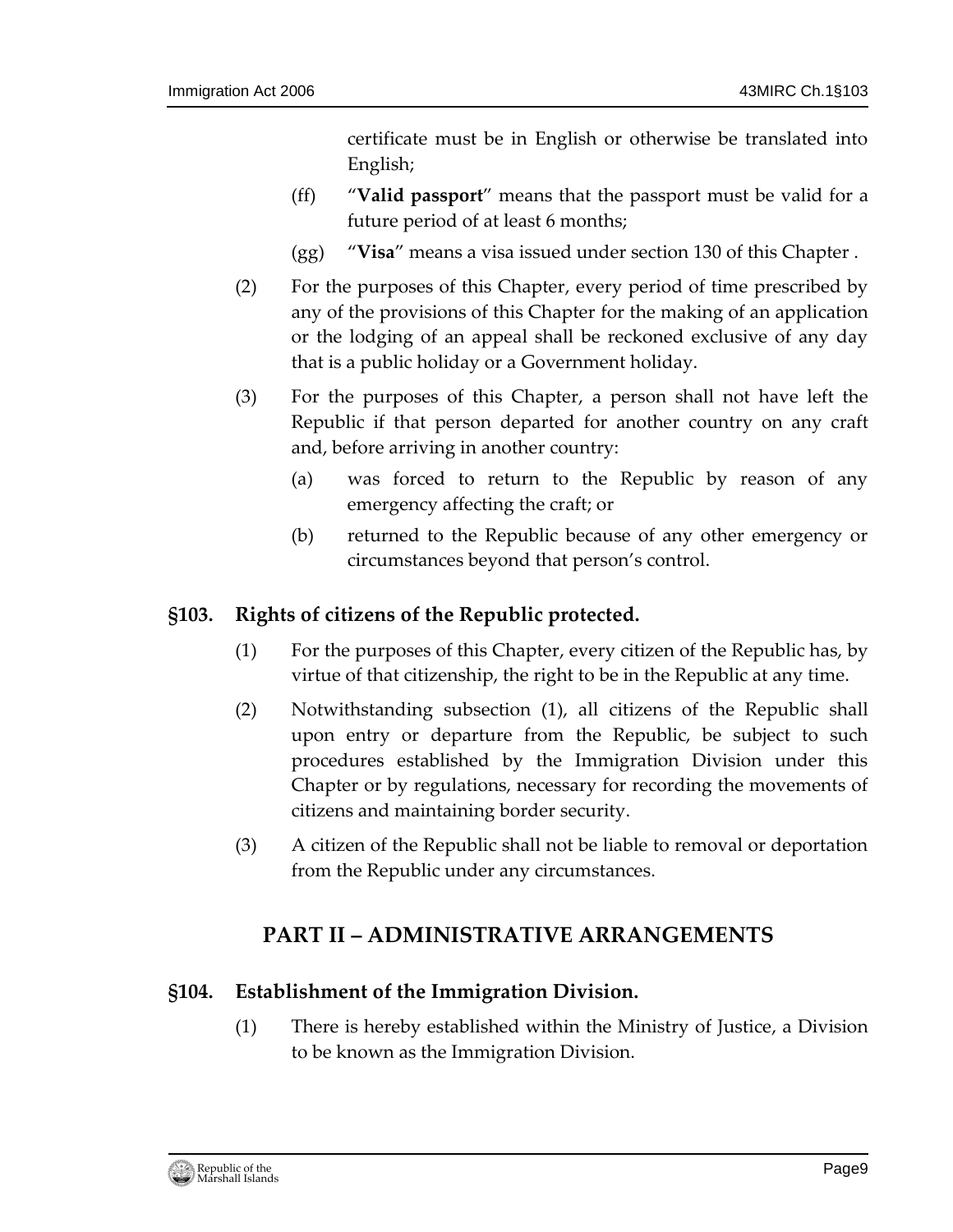- (2) A Director, appointed under section 107(1) shall be the head of the Division.
- (3) The Division will be comprised of:
	- (a) Immigration officers, including a Deputy Director, appointed under section 105(1);
	- (b) designated officers under section 105(2); and
	- (c) administrative staff as required from time to time.
- (4) Officers of the Division shall be accountable to the Director. The Director shall be accountable to the Attorney General.
- (5) The Officers of the Division, the Director and the Attorney General shall be accountable and report to the Minister on all immigration matters as may required by the Minister.

#### <span id="page-9-0"></span>**§105. Appointment and designation of Immigration Officers.**

- (1) The Public Service Commission shall, in consultation with the Minister, appoint suitable persons to be Immigration Officers under the Chapter.
- (2) The Minister may also designate persons employed in the Public Service (including members of the Police or Labor officers), to have some or all of the powers conferred on Immigration officers.
- (3) Any person appointed under subsection (1) or designated under subsection (2) as an Immigration officer, shall be issued with a warrant signed by the Minister.
- (4) The warrant shall state the powers conferred on that officer. Powers stated in the warrant may be revoked by the Minister, in writing at will.
- (5) A designation continues in force until it is revoked, notwithstanding that the Minister by whom it was made may have ceased to hold office. The warrant shall continue to have effect as if made by the successor in office of that Minister.

### <span id="page-9-1"></span>**§106. Functions of the Immigration Division.**

(1) Without limiting the generality of powers vested in the Immigration Division by this Chapter, functions of Immigration officers shall include, but are not limited to: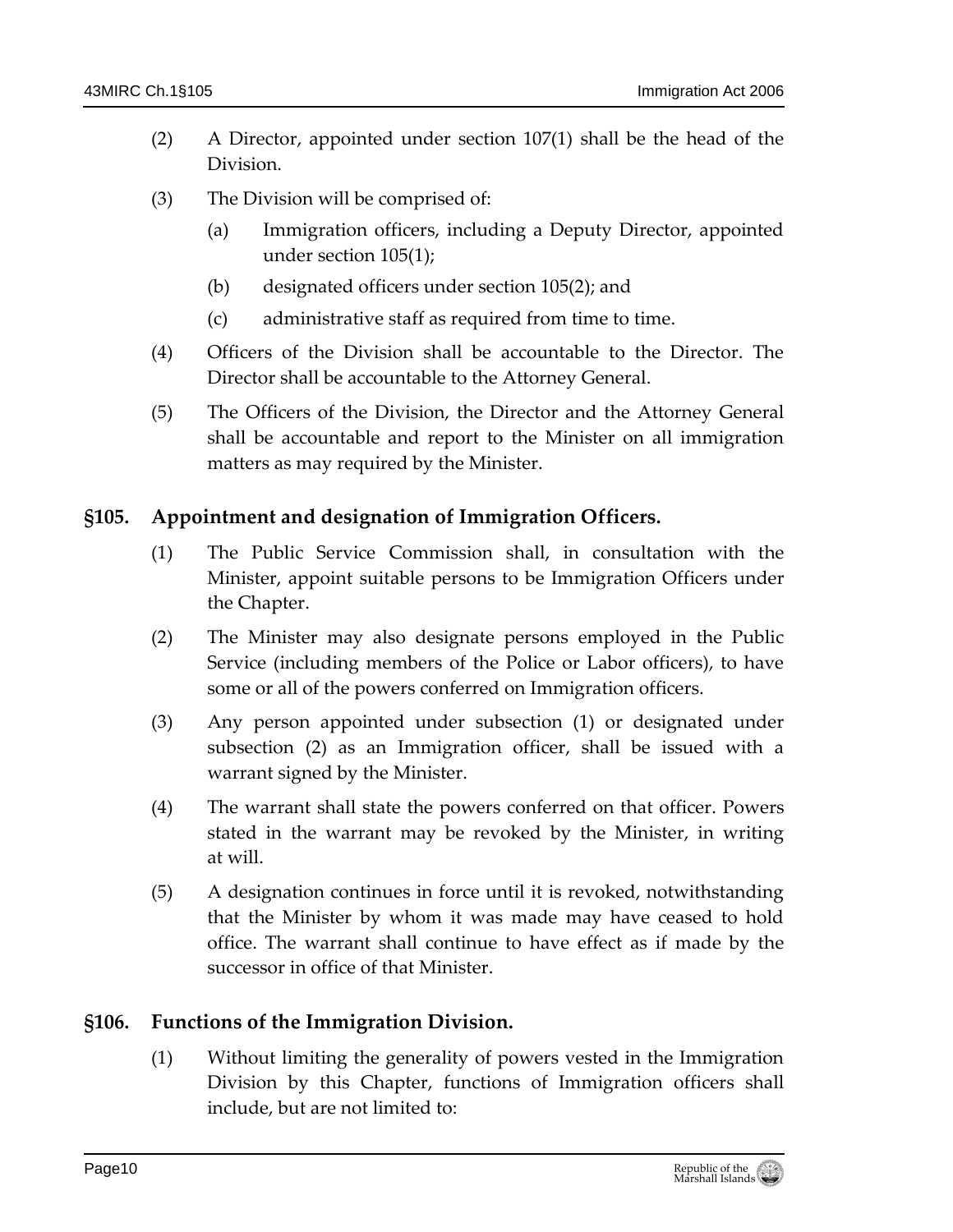- (a) carrying out immigration clearance procedures at approved airports and docks; (b) subject to powers conferred by a warrant of designation under section 105(4) or by delegated authority under section 109, issuing visas and permits in accordance with the provisions of the Act;
- (c) effectively implementing and enforcing shore pass procedures under Part IV;
- (d) carrying out routine inspections of premises to ensure that:
	- (i) curfew hours under section 119(1) are being observed; and
	- (ii) persons are not in the Republic in contravention of their visas or permits;
- (e) issuing citation notices pursuant to penalty provisions under the Act or regulations;
- (f) liaising with the Attorney General's office, members of the Police, Labor Division and other appropriate Government agencies for the effective implementation and enforcement of the Act and regulations;
- (g) carrying out any other functions as necessary for the effective enforcement of the Act and regulations;
- (2) Officers of the Division shall, at all times, comply with instructions of the Minister, Attorney General, Director or any other person to whom the Minister has delegated authority under section 109.

#### <span id="page-10-0"></span>**§107. Functions of the Director of Immigration.**

- (1) The Public Service Commission shall, in consultation the Minister, appoint a suitably qualified person as the Director of the Immigration Division.
- (2) The Director, under the supervision of the Attorney General, shall be responsible for:
	- (a) overseeing the administration and management of the Division and its officers including the following:
		- (i) overseeing the recruitment, training and development of effective officers and staff;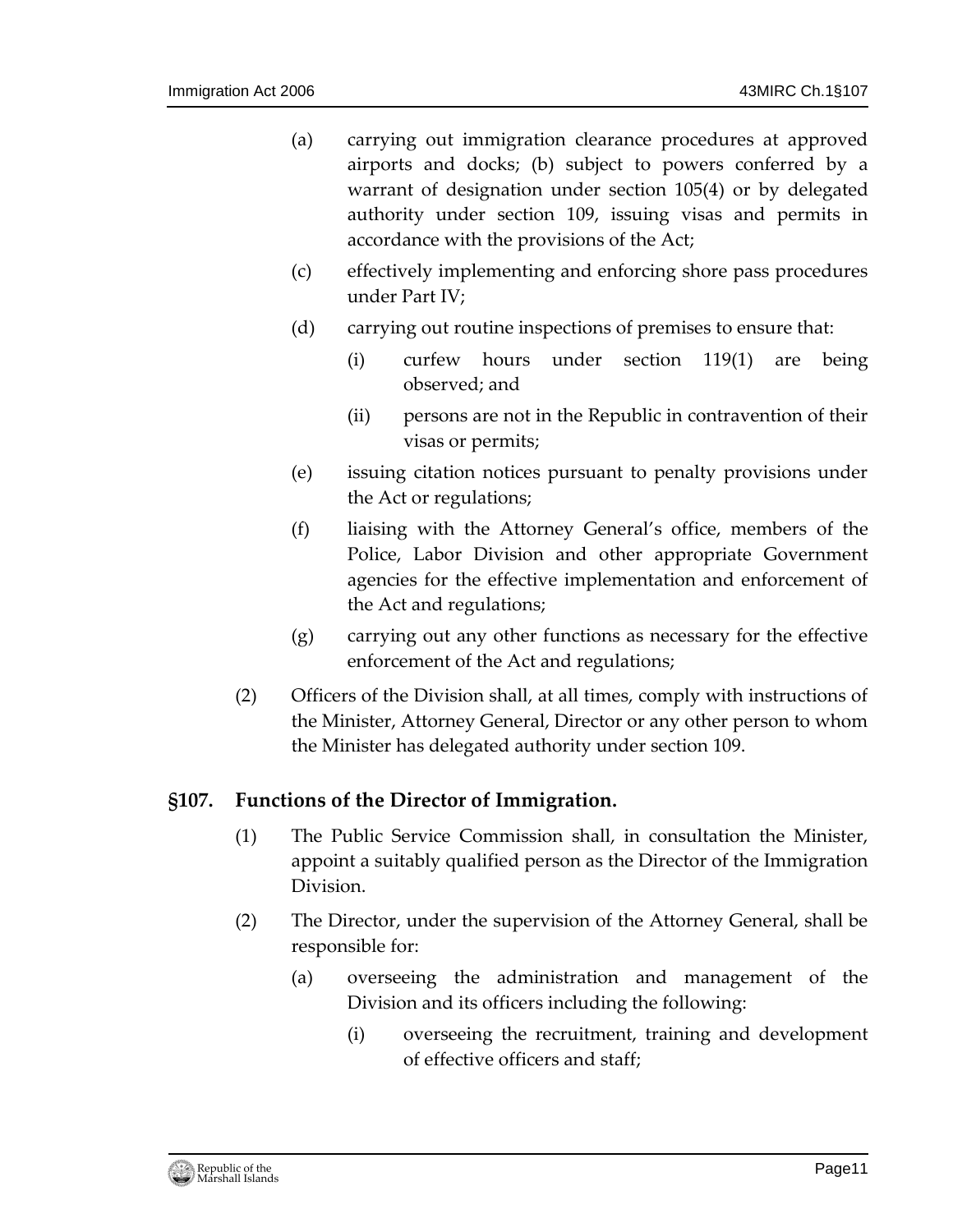- (ii) ensuring the timely processing and issuance of visas, permits and shore passes in accordance with the Chapter;
- (iii) ensuring that the Division keeps in safe storage, all passports, identification certificates and documents received in the course of their duties, and of their safe return to holders;
- (iv) ensuring that officers of the Division carry out their functions in accordance with the Government's immigration policy in Part V; and
- (v) establishing performance output criteria and assessment guidelines for recommending the promotion of officers and staff to the Public Service Commission.
- (b) approving and issuing visas and permits in accordance with the provisions of the Act;
- (c) acting as the principal policy adviser to the Minister in formulating policy recommendations for adoption by the Cabinet under Part V;
- (d) recommending legislative or regulatory changes to the Minister as appropriate, for the attainment of an effective and efficient Division;
- (e) establishing and updating registers and files of the Division as required by the Act and regulations;
- (f) acting as the point of contact for the Division and ensuring that the Division promptly responds to all official correspondences received;
- (g) performing any other functions as directed by the Attorney General, Minister or the Public Service Commission from time to time.
- (3) The Director may, by written instrument, delegate to any Immigration officer, powers and functions under the Act or regulations, subject to limitations, restrictions or conditions as the Director deems necessary. A delegation shall be revocable in writing, at will, and shall not prevent the exercise or performance of a power or function by the Director under the Act.

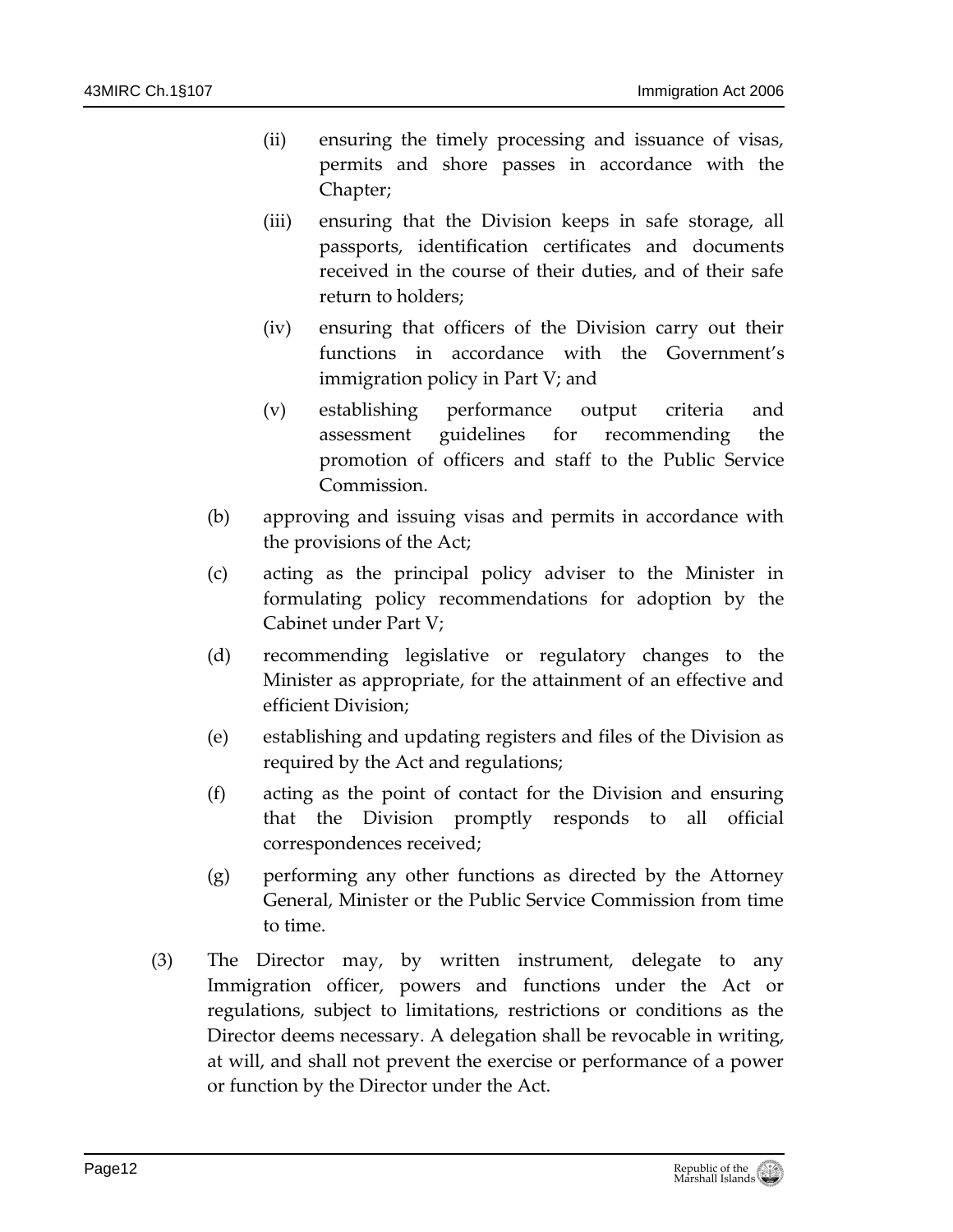(4) In the administration and financial management of the Division, the Director shall ensure that the Division is in strict compliance with the requirements of the *Financial Management Act 1990, Procurement Code Act 1988* and other related regulations and policies of the Republic.

#### <span id="page-12-0"></span>**§108. Functions of the Minister.**

- (1) The Minister is charged with the following functions:
	- (a) approving the appointment of the Director and officers of the Division, after being consulted by the Public Service Commission;
	- (b) ensuring that the Division performs its functions in accordance with the Act and in furtherance of the immigration policy of the Government;
	- (c) ensuring effective coordination between the Division and:
		- (i) national enforcement agencies; and
		- (ii) international enforcement agencies pursuant to bilateral, regional and international agreements to which the Republic is a Party.
	- (d) providing policy advice to the President and the Cabinet on matters to be included in the Government's immigration policy, and in particular, issues of national or international interest that might have a bearing on the Government's immigration policy objectives; and
	- (e) presenting the annual report of the Division to the Cabinet before 01 January each year.

### <span id="page-12-1"></span>**§109. Delegation of Powers of Minister.**

- (1) The Minister may from time to time, by writing under the Minister's hand, delegate to the Attorney General or Director all or any of the powers conferred upon the Minister by this Act, except this power of delegation and the powers conferred by or in any of sections 107(1), 108(1)(a), 108(1)(c), 108(1)(e), 111(1), 193(1), 195(1) and 196(1).
- (2) Any delegation may be made subject to such restrictions and conditions as the Minister thinks fit.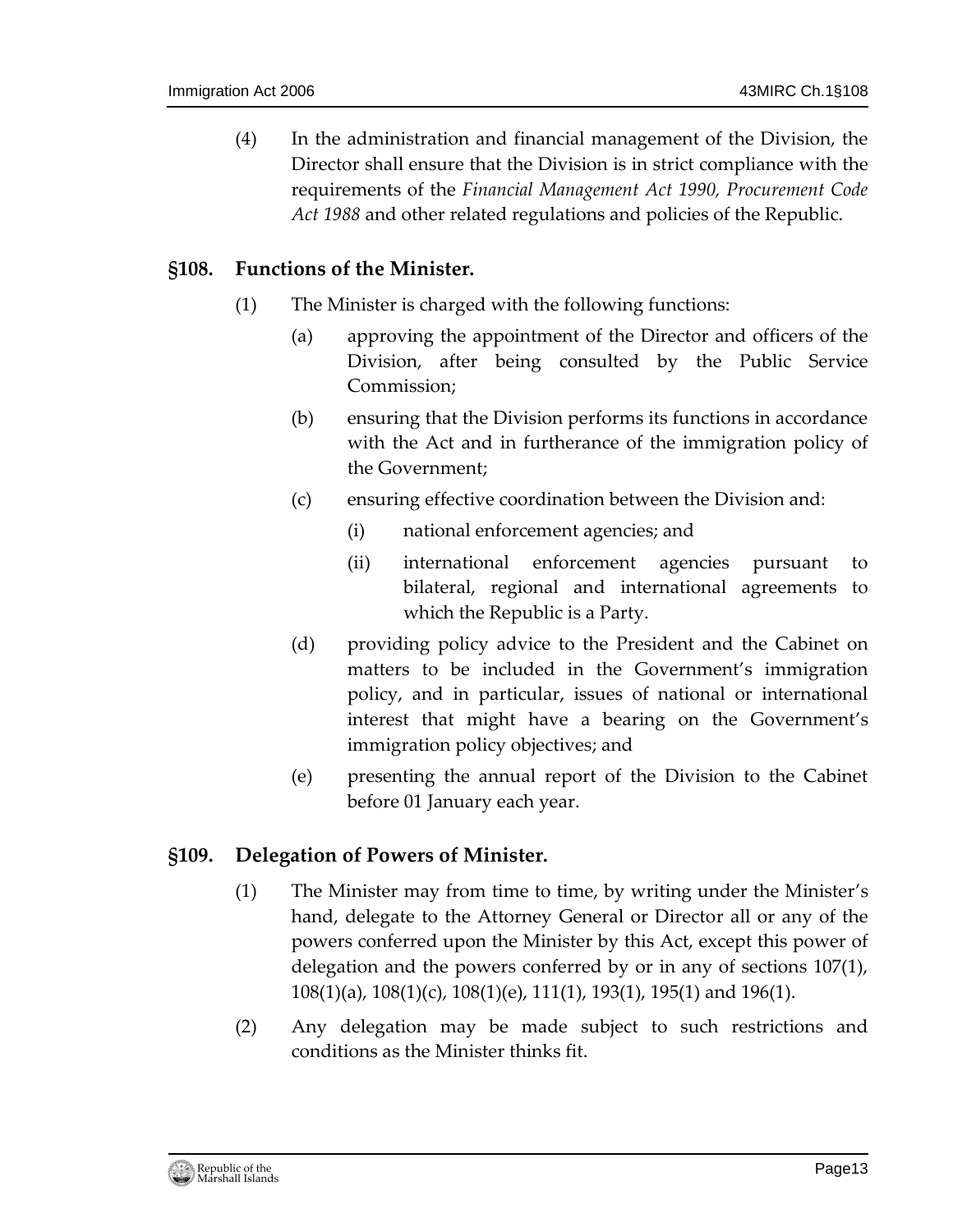- (3) Every such delegation shall be revocable in writing at will, and no such delegation shall prevent the exercise of any power by the Minister.
- (4) A delegation of the Minister's powers shall continue in force until revoked, notwithstanding that the Minister by whom it was made has ceased to hold office, and shall continue to have effect as if made by the successor in office of the Minister.

### <span id="page-13-0"></span>**§110. Matters concerning border security not covered by legislation.**

- (1) Where an issue arises concerning border security and there are no provisions under the Act to adequately deal with that issue, the Minister shall seek a Cabinet order on the matter.
- (2) The Cabinet order shall be consistent with the objectives of this Chapter and with the Government's immigration policy applicable at the time.

#### <span id="page-13-1"></span>**§111. Minister may approve forms.**

- (1) The Minister may, from time to time, approve and issue all forms as the Minister considers necessary for the purposes of the Chapter.
- (2) At the commencement of the Chapter, every document purporting to be in a form approved and issued by the Minister for the purposes of this Chapter shall be deemed to have been so approved and issued, unless the Minister certifies otherwise.

# <span id="page-13-2"></span>**PART III – CONTROL OF ENTRY INTO THE REPUBLIC OF PERSONS ENTERING AT AIRPORTS**

#### <span id="page-13-3"></span>**§112. Requirement to hold a visa or exemption to enter the Republic.**

- (1) Any person who is not a citizen of the Republic is not permitted to enter the Republic unless that person is:
	- (a) the holder of a visa granted under this Chapter; or
	- (b) exempt from the requirement to hold a visa.
- (2) Any person entering the Republic under this Part must enter at an approved airport.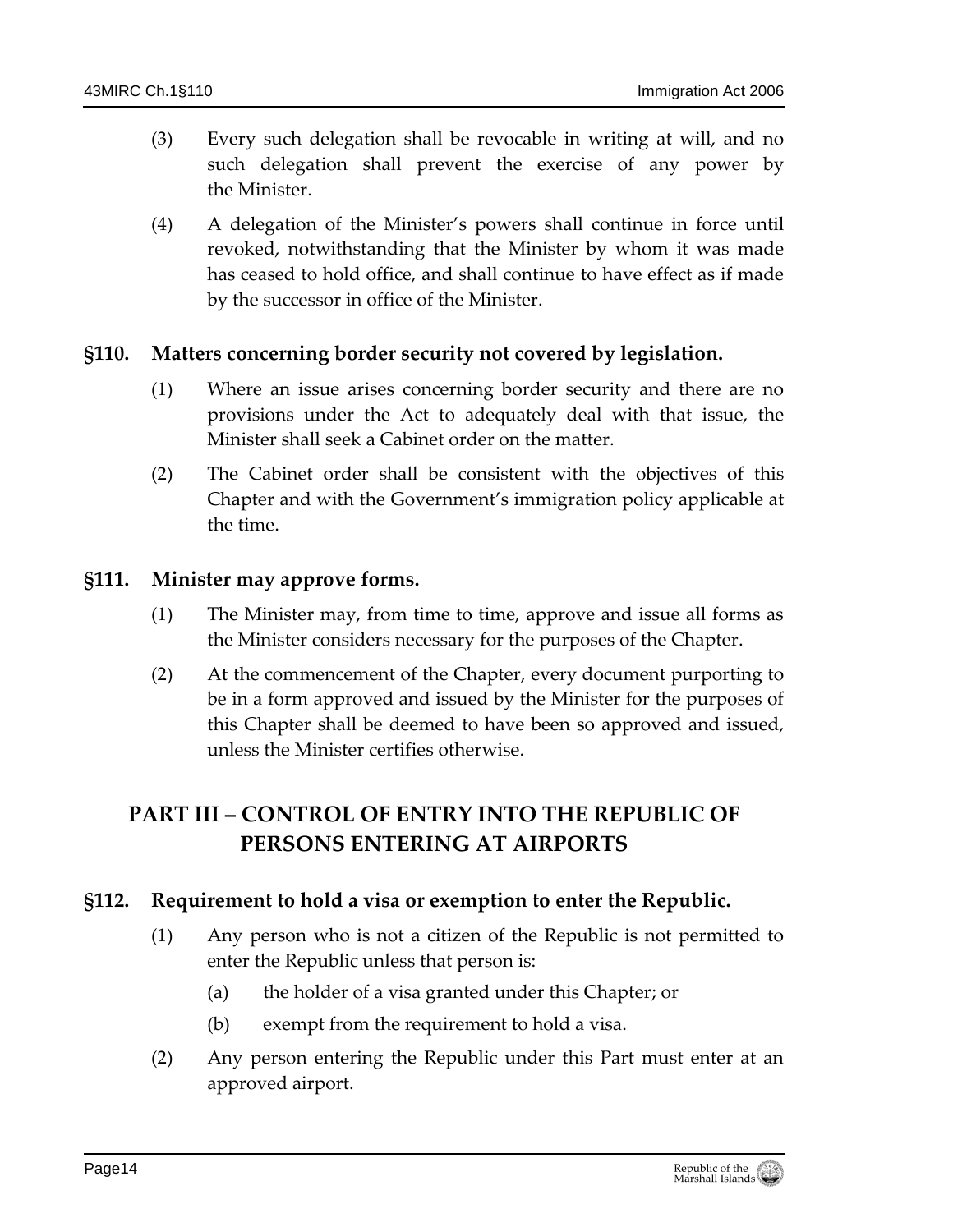- (3) Any person who is in the Republic in contravention of subsections (1) and (2) is deemed for the purposes of this Chapter to be in the Republic unlawfully.
- (4) A person issued with a valid visa shall be entitled to enter the Republic, and upon entry, shall be issued with an entry permit in accordance with procedures set out in Part VII.
- (5) The fact that an application for a visa or permit has been made by or for any person does not, on the expiration date of that visa or permit:
	- (a) render the person's presence in the Republic lawful; or
	- (b) give the person the right to remain in the Republic while the application is considered; or
	- (c) prevent removal procedures under this Chapter .

### <span id="page-14-0"></span>**§113. Exemption from requirement to hold a visa.**

- (1) The following persons shall be exempt from the requirement to hold a visa to enter the Republic, to such extent or subject to such conditions as specified by this Chapter or by regulations:
	- (a) subject to section 133(3), a person who is for the time being entitled to any immunity from jurisdiction by or under the *Diplomatic Privileges and Immunities Act 1988*;
	- (b) a person who is for the time being entitled to any immunity from jurisdiction by or under the *International Organizations Immunities Act 1974*, or is brought to the Republic by the Government of the Marshall Islands under any assistance program of the Government of the United States of America, or any other country under any similar program approved by the Minister;
	- (c) a citizen of the United States;
	- (d) a citizen of Palau or the Federated States of Micronesia;
	- (e) United States contractor personnel and their official dependents;
	- (f) a member of a visiting force including its civilian component, and the crew of any craft used to transport them to the Republic while members of that force are in the Republic at the request or with the consent of the Government;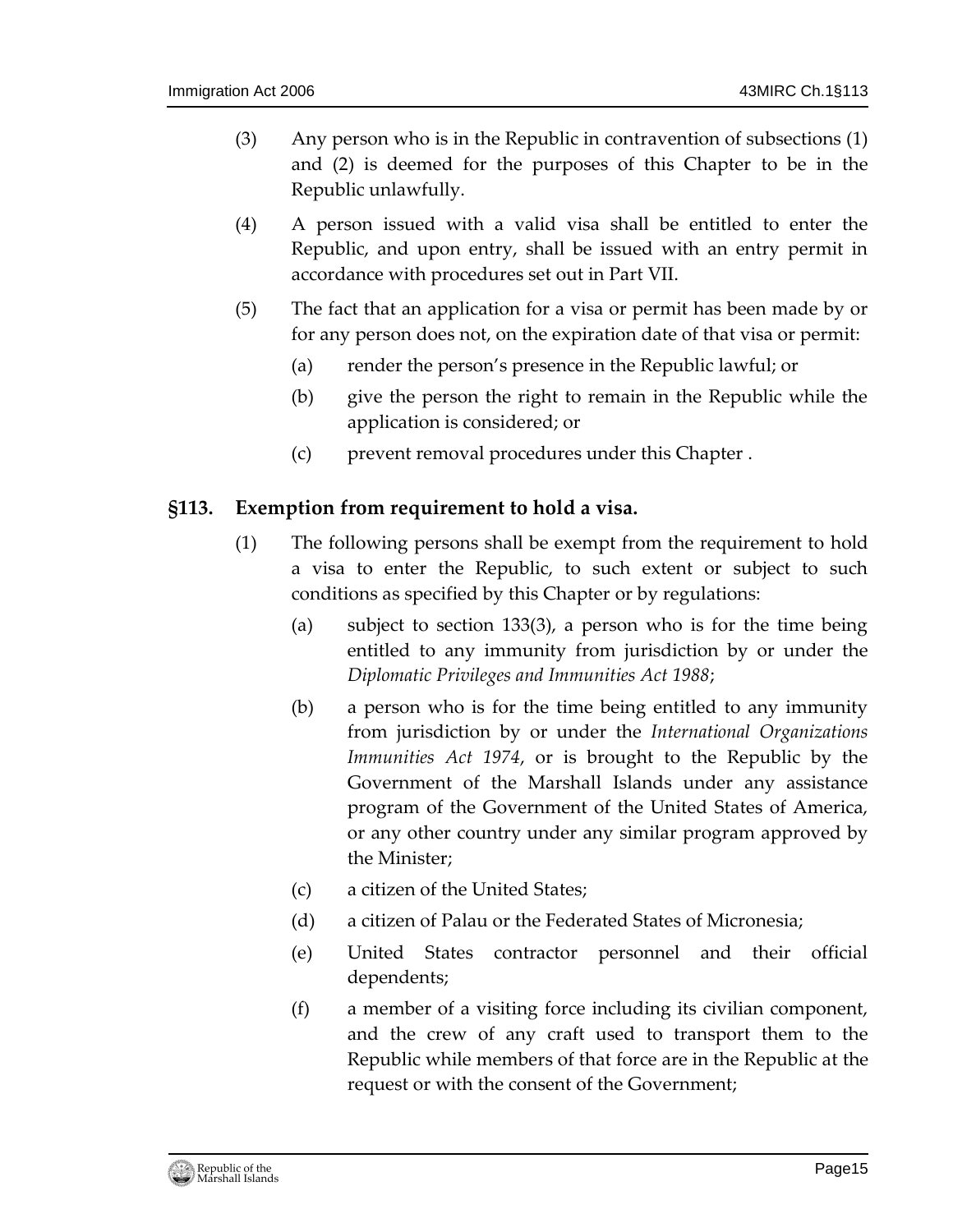- (g) a member of the crew or a passenger on any cruise ship or private vessel carrying passengers between any foreign place and the Republic, who will remain in the Republic for less than 7 days, commencing on the date on which the ship or vessel first arrives in the Republic;
- (h) a member of the crew of any commercial aircraft flying between any foreign place and the Republic, who will remain in the Republic for less than 14 days, commencing on the date on which the aircraft first arrives in the Republic;
- (i) a person who is under employment contract to enter into the service of the Government of the Republic of the Marshall Islands;
- (j) a member of the official staff or household of any person referred to under subparagraph (a); or
- (k) the spouse or any dependent child of any person referred to under the foregoing subparagraphs (a) to (i).
- (2) Citizens of countries with which the Republic has visa waiver agreements shall be granted such waivers for the period specified in said agreements.
- (3) Except as otherwise directed by the Division, all exempt persons under subsections  $1(a)$ ,  $1(b)$ ,  $1(c)$ ,  $1(d)$  and  $1(e)$ ,  $1(i)$  and  $1(k)$  must present the following documents before being issued with a permit to enter the Republic:
	- (a) a valid medical certificate showing clearance from HIV/Aids or tuberculosis or any other contagious disease as notified by the Ministry of Health from time to time; or
	- (b) a police clearance showing that the person does not have any criminal conviction for an offence punishable by imprisonment for a term of 12 months or more.
- (4) Notwithstanding the exemptions granted to persons in subsection (1), exempt persons will be subject to immigration clearance procedures upon arrival and departure from the Republic. Exempt persons shall be refused entry into the Republic if they are found to be ineligible for an entry permit under section 114 of the Chapter. **[Subsection 2 is inserted by P.L 2017-37.]**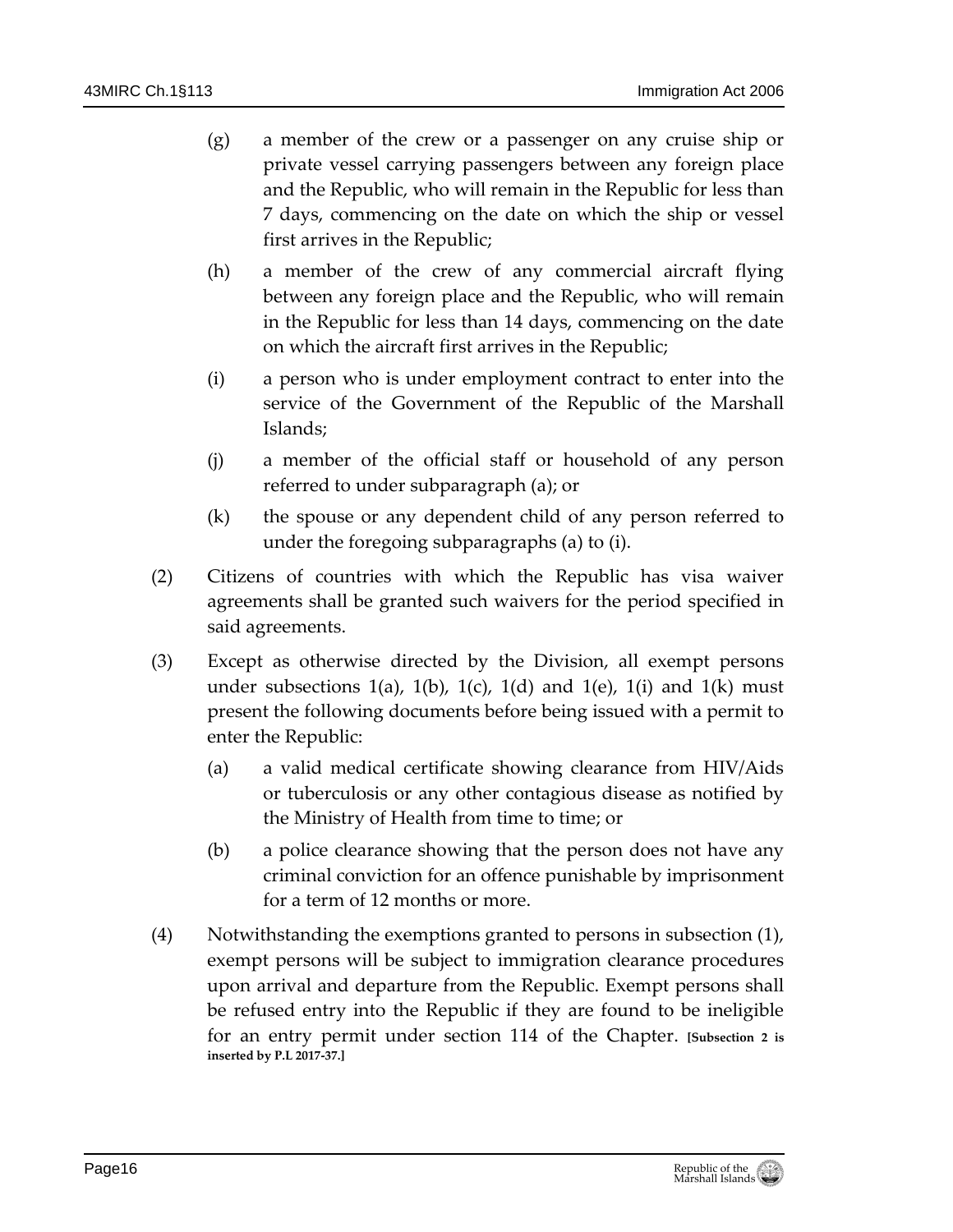### <span id="page-16-0"></span>**§114. Certain persons not eligible for a visa, permit or exemption.**

- (1) Unless specifically exempted in writing by the Attorney General, in such circumstances as may be prescribed by Regulations, no exemption shall apply and an entry permit shall not be granted to any person:
	- (a) who, at any time (whether before or after the commencement of this Chapter), has been convicted of any offence punishable by a term of imprisonment of more than 12 months, or for an indeterminate period capable of running for more than 12 months; or
	- (b) against whom a Deportation Order is in force whether under this Chapter or any other Act; or
	- (c) who has been removed or deported:
		- (i) from the Republic, at any time (whether before or after the commencement of this Chapter) or pursuant to any other enactment; or
		- (ii) from any other country, at any time (whether before or after the commencement of this Chapter); or
	- (d) who the Director or designee has proper reason to believe:
		- (i) has engaged in, or claimed responsibility for, or is likely to engage in an act of terrorism in the Republic or any other country; or
		- (ii) adheres to any organization or group of people that has engaged in, or has claimed responsibility for, or is likely to engage in an act of terrorism in the Republic or any other country; or
		- (iii) is unable to support himself, or to support his dependents whilst in the Republic; or
		- (iv) is of unsound mind, or is mentally defective, or is a chronic alcoholic, or is addicted to the use of any narcotic drug; or
		- (v) is certified to be carrying a disease which would make it undesirable for medical reasons to admit such person into the Republic; or
		- (vi) is a prostitute, procurer or person living on the earnings of the prostitution of others; or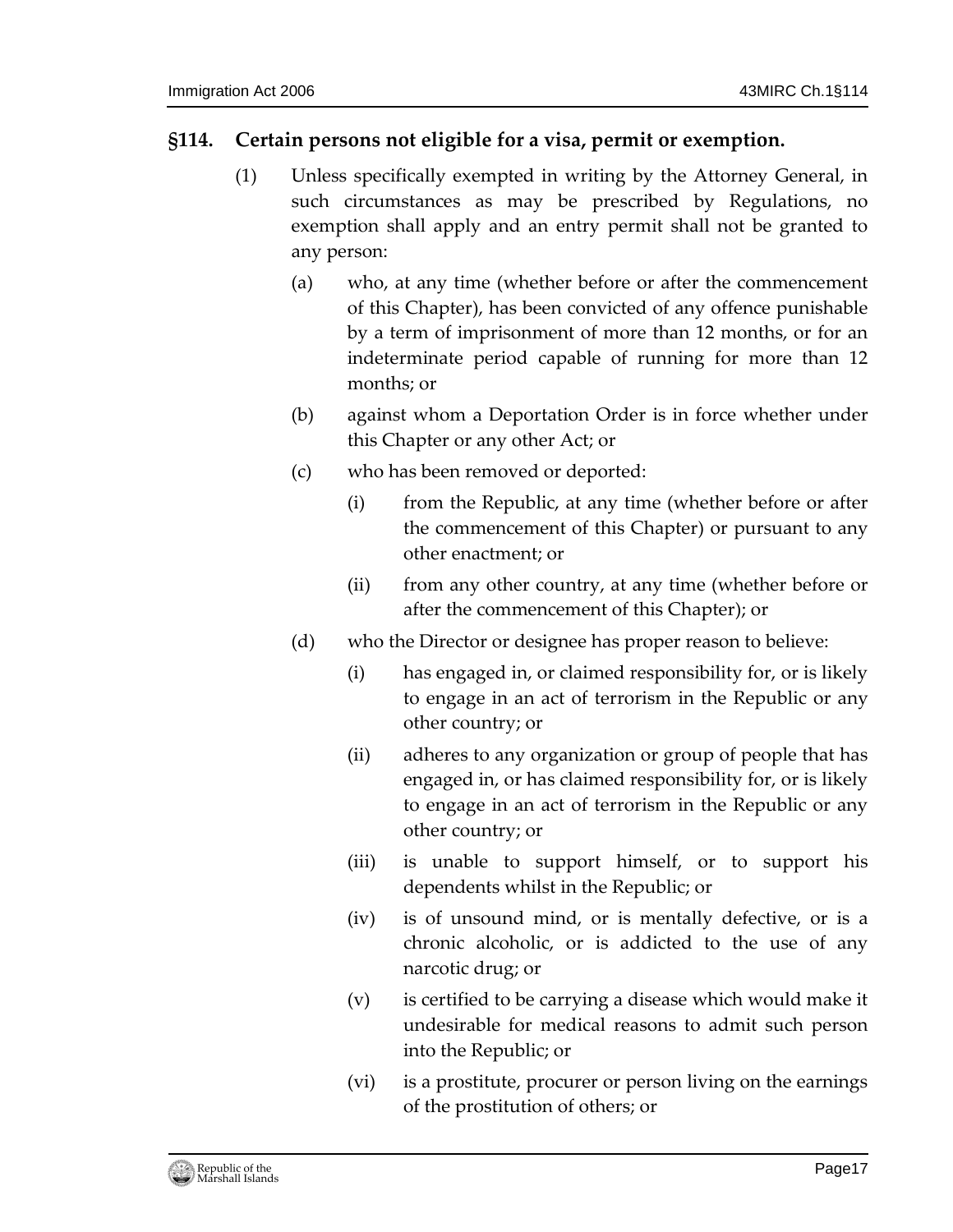- (vii) is a stowaway on any aircraft or ship or vessel, or other any mode of transportation that enabled such person to enter the Republic; or
- (e) who fails to satisfy any other requirement as the Minister may impose in the public interest by Regulation, or in the case of national emergency, by special written instruction.
- (2) Subsection (1)(a) shall apply whether the sentence is of immediate effect or is deferred or is suspended in whole or in part.
- (3) Any visa or entry permit found to be issued in contravention of this Section shall be deemed to be void and of no effect for the purposes of this Chapter.

# <span id="page-17-0"></span>**PART IV – CONTROL OF ENTRY INTO THE REPUBLIC OF PERSONS ENTERING AT DOCKS**

<span id="page-17-1"></span>DIVISION 1 - PROCEDURES FOR FISHING AND COMMERCIAL VESSELS.

### <span id="page-17-2"></span>**§115. Immigration clearance upon entry into the Republic.**

- (1) At least 24 hours prior to entering the Republic, the ship's Captain or agent must notify the Immigration Division of:
	- (a) the expected time of arrival; and
	- (b) the crew list.
- (2) Except as otherwise directed by the Division, every fishing or commercial vessel shall enter the Republic at the Uliga or Delap docks for immigration clearance.
- (3) Upon entry, every Officer and crew member must present to the issuing officer a:
	- (a) seaman's book; or
	- (b) valid passport.
- (4) The issuing officer, upon being satisfied that a person is:
	- (a) an Officer or member of the crew; and
	- (b) should not be denied entry under section 114 shall :
		- (i) scan; and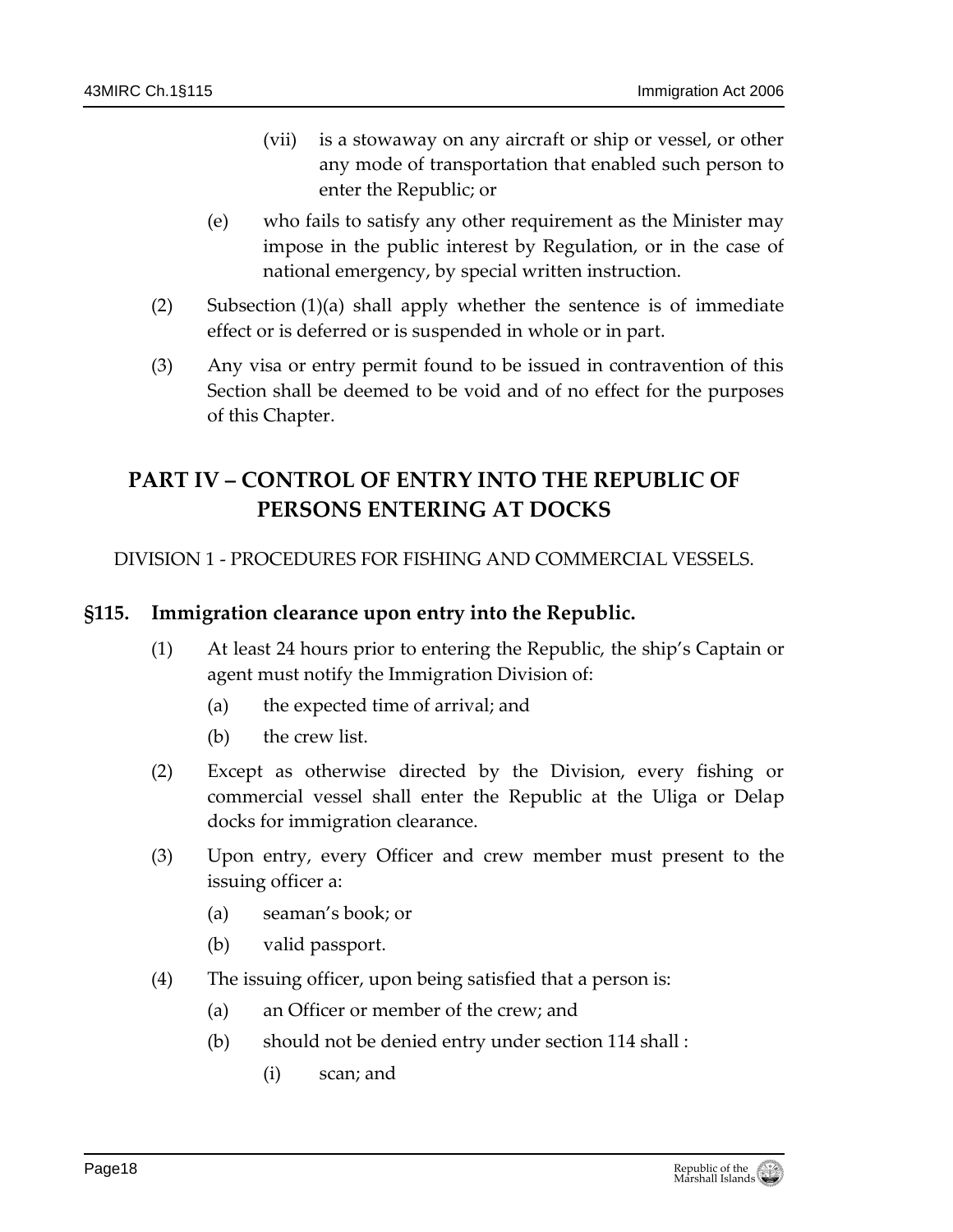- (ii) endorse the person's seaman's book or passport with an entry authorization.
- (5) The issuing officer is authorized to retain all passports for further processing, provided however that all passports must be kept in safe storage and returned to the holder prior to or upon departure of the vessel.

# <span id="page-18-0"></span>**§116. Procedures for the issuance of shore passes to the crew and passengers of fishing and commercial vessels**

- (1) In addition to the documents required under section 115(3), the Division may require all officers and members of the crew of a fishing or commercial vessel intending to go on land while the vessel is at the dock, to present to the issuing officer upon arrival a valid medical certificate in order to obtain a general shore pass.
- (2) If a valid medical certificate is required, the issuing officer, upon being satisfied that the medical certificate complies with the requirements of this Chapter, shall issue that crew member with a general shore pass.
- (3) A general shore pass will entitle the holder to go on land outside curfew hours and will be valid for the period stated on the pass.
- (4) The general shore pass shall be in the prescribed form.

### <span id="page-18-1"></span>**§117. Procedure for crew requesting medical checks upon arrival.**

- (1) Upon arrival, and if requested by the Division, crew members may be granted temporary shore passes, in order to conduct medical checks in the Republic for obtaining valid medical certificates.
- (2) Subject to all crew being cleared under section 115, the Captain will be provided with a letter from the Division listing the names of crew members cleared for medical checks.
- (3) The issuing officer will provide those members listed with temporary shore passes.
- (4) A temporary shore pass will entitle the holder to go on land without a medical clearance for the purposes of obtaining a medical certificate at the hospital.
- (5) The temporary shore pass shall be in the prescribed form.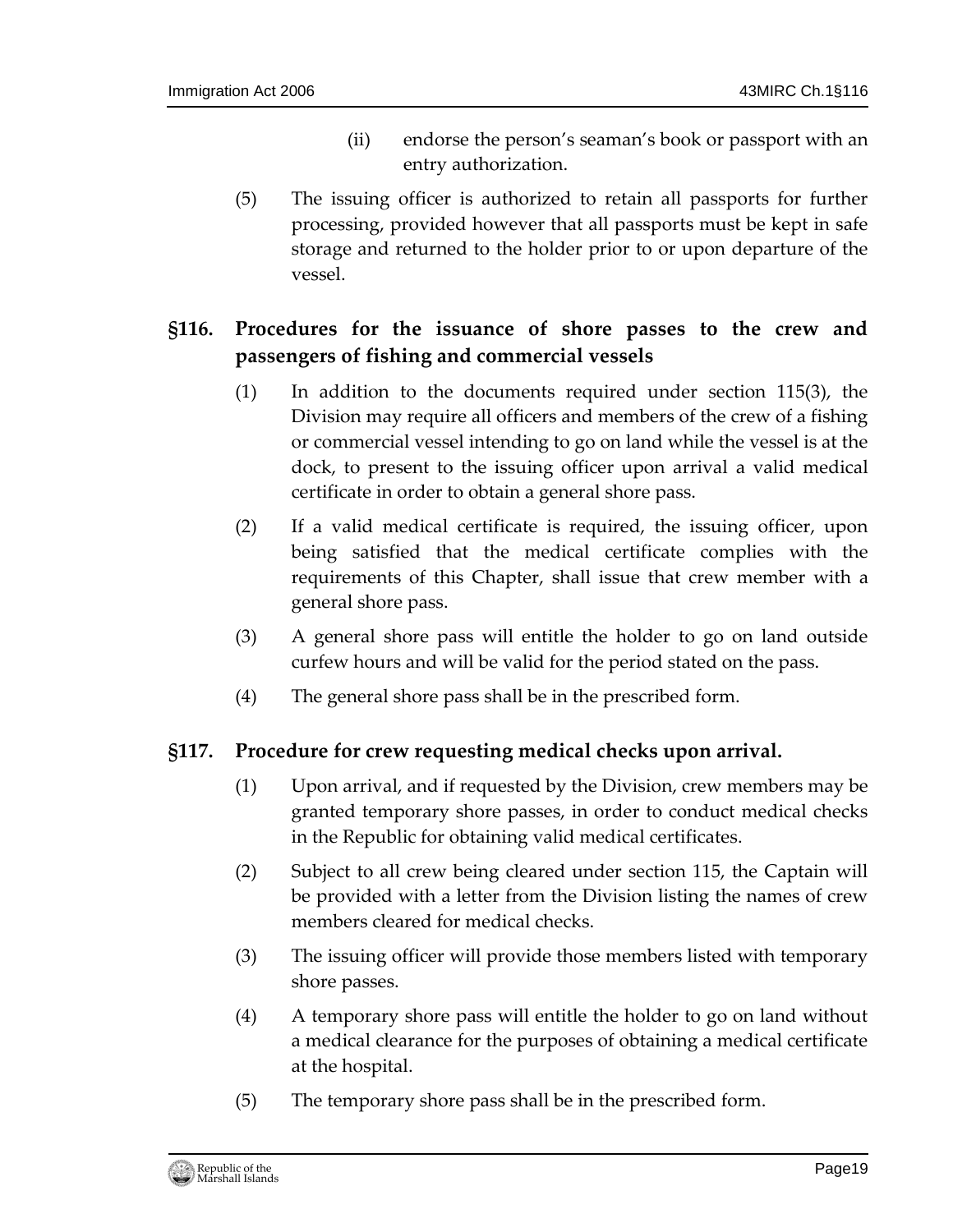#### <span id="page-19-0"></span>**§118. Shore pass to be carried at all times.**

- (1) An officer or crew member on land must have in his or her possession a shore pass at all times.
- (2) A person must show his or her shore pass to any enforcement officer who requests identification.
- (3) A person who does not present a shore pass when requested by an enforcement officer shall be liable to a fine of \$100.00.

#### <span id="page-19-1"></span>**§119. Hours of curfew to be observed.**

- (1) Subject to subsection (4) of this section, all members of a fishing or commercial vessel, shall be prohibited from going on land between the curfew hours of 10.00pm to 6.00am each day, or at such other times as prescribed by the Minister from time to time.
- (2) The curfew stated in subsection (1) shall not ordinarily apply to officers of the vessel, provided however that officers must still comply with the requirement to present a valid medical certificate at the time of arrival.For good reason, and if in the public interest, the Division may apply the curfew to officers of any vessel.
- (3) A member of a crew may apply to the Director for an exemption from curfew upon presenting evidence that:
	- (a) his or her spouse or children are visiting the crew member in the Republic; or
	- (b) there has been a loss in the family, and it would be necessary for the crew member to remain on land for a period of time; or
	- (c) such other emergency which would make it necessary for the crew member to remain on land for a period of time.
- (4) Except where a person has previously breached a condition of a shore pass, the issuing officer shall grant a temporary shore pass to:
	- (a) all officers who qualify under subsection (2); or
	- (b) all crew members who qualify under subsection (3).
- (5) A temporary shore pass issued under this section will entitle the holder to be on land during curfew hours and will be valid for the period stated in the pass.
- (6) A temporary shore pass shall be in the prescribed form.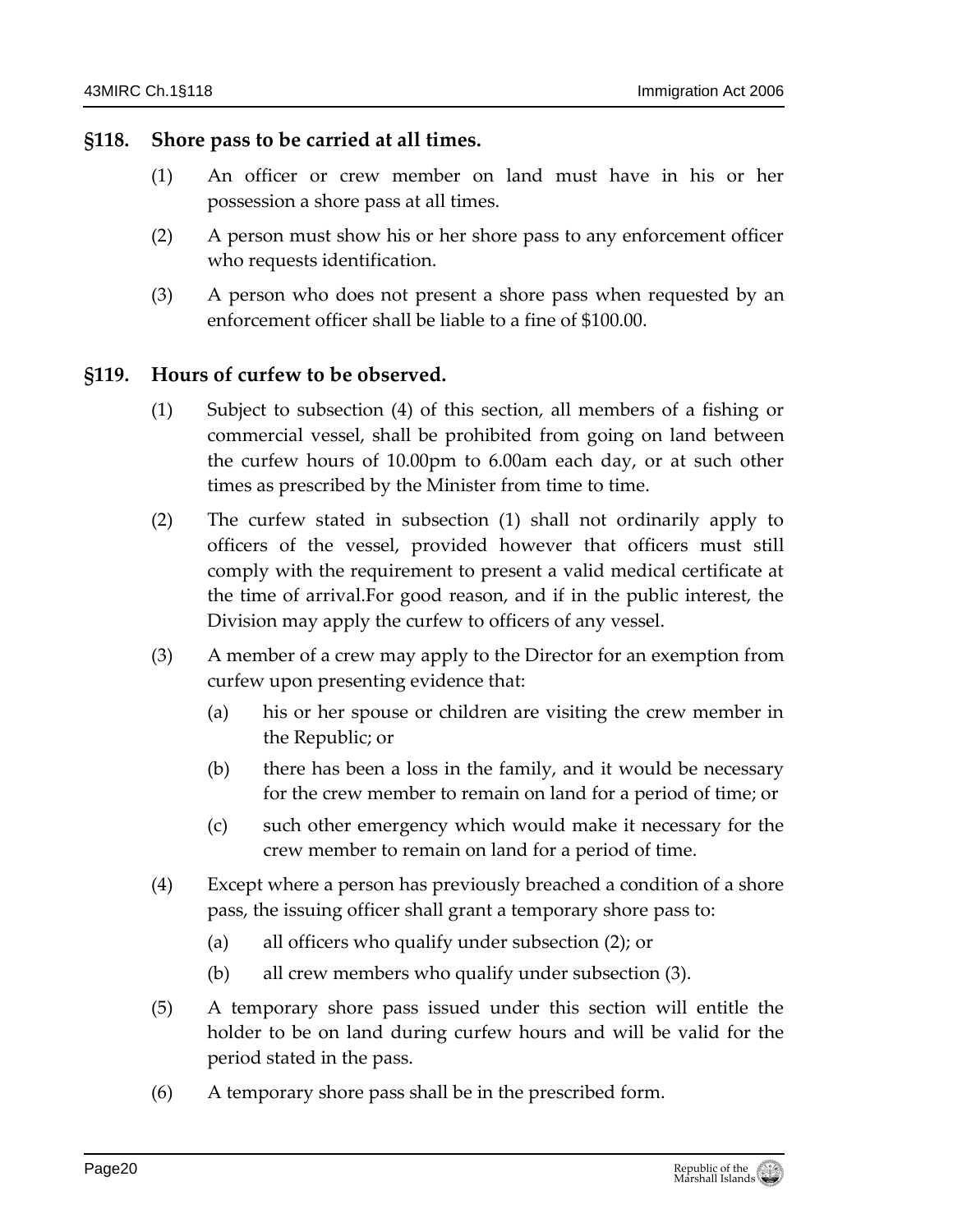#### <span id="page-20-0"></span>**§120. Cases of Emergency.**

- (1) In the case of a medical emergency and a crew member does not hold a valid medical certificate, the shipping agent will notify the Director by phone or by fax and seek a temporary shore pass for the crew member.
- (2) The Director or designee may authorize issuance of the shore pass over the phone, in which case, the crew member shall be allowed to go on land for medical treatment.

#### <span id="page-20-1"></span>**§121. Penalty provisions under this Part.**

- (1) The Minister shall by regulations promulgate fines not exceeding \$2,000 per offence for:
	- (a) breach of curfew hours;
	- (b) disorderly behaviour while officers or crew are on land; or
	- (c) breach of provisions under this Part.
- (2) All fines collected under this Part shall be collected and deposited in the Ministry of Justice Special Revenue Fund.

#### <span id="page-20-2"></span>**§122. Immigration clearance prior to departure from the Republic.**

- (1) Prior to departure of a vessel, the issuing officer must:
	- (a) check the identity of each officer and crew member against the crew list;
	- (b) endorse each passport with a departure authorization; and
	- (c) return to every officer and crew member his or her passport.
- (2) A vessel will not receive final clearance to leave the Republic until all fines or penalties are paid in full, in accordance with section 123(2) and (3).

# <span id="page-20-3"></span>**§123. Liability of ship owner or agent for breach of provisions under this Part.**

- (1) The ship's agent shall be responsible for ensuring that all fishing and commercial vessels adhere to the requirements of this Part.
- (2) The ship's owner or agent shall be liable to pay a fine of \$10,000 if all officers and crew members are not on board the vessel at the time of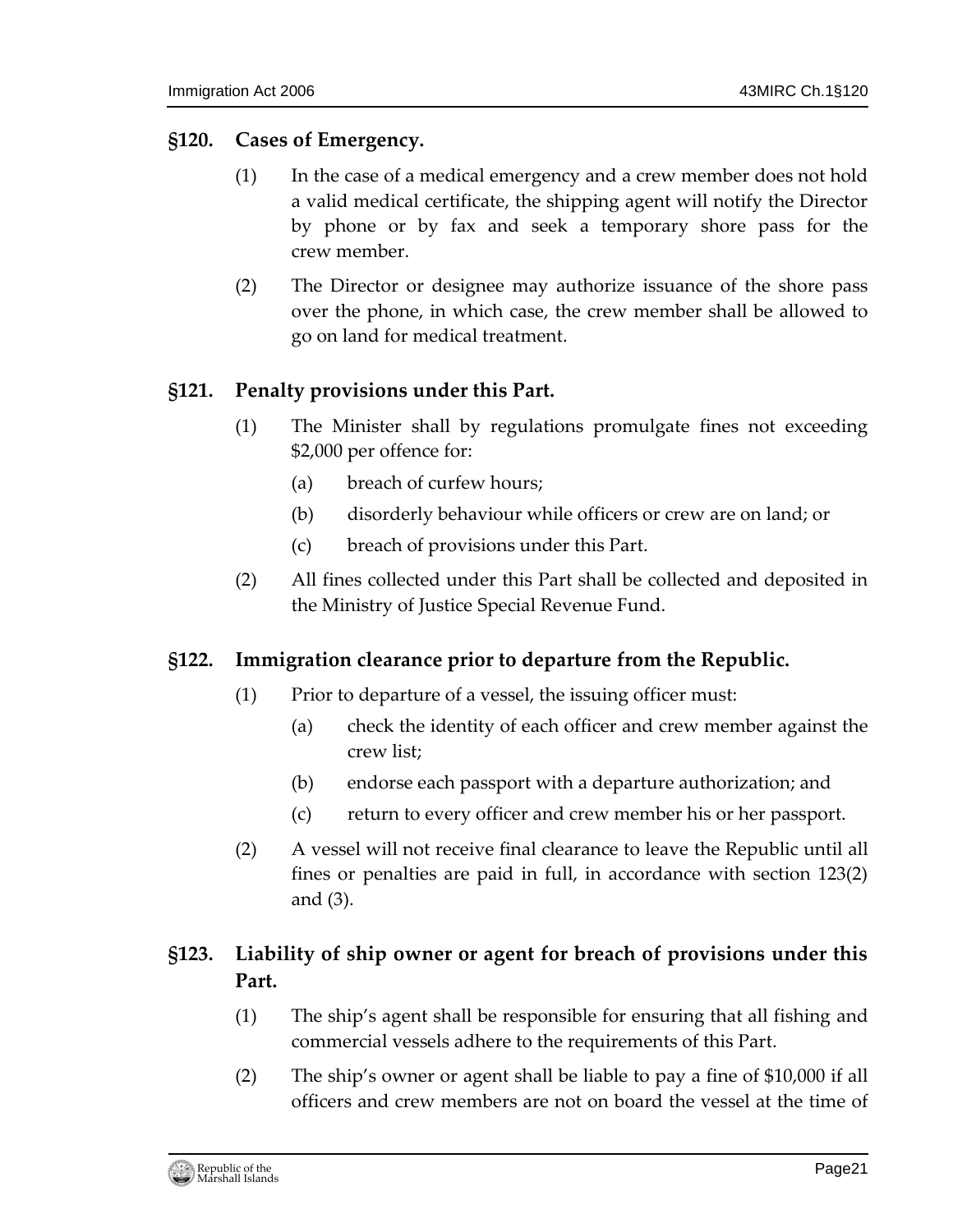departure, or if it is later found that an officer or crew member alighted from the vessel after departure.

(3) The ship's agent shall be responsible for ensuring that all outstanding fines or fees incurred by the crew or vessel are paid in full, prior to that vessel being cleared for departure.

# <span id="page-21-0"></span>DIVISION 2 - PROCEDURES FOR CRUISE SHIPS AND PRIVATELY-OWNED VESSELS

### <span id="page-21-1"></span>**§124. Immigration clearance upon entry.**

- (1) At least 24 hours prior to entering the Republic, the Captain or agent of the vessel must notify the Immigration Division of:
	- (a) the expected time of arrival; and
	- (b) the crew and passenger list.
- (2) Every cruise ship or private yacht or private vessel shall enter the Republic at the RRE Shoreline dock for immigration clearance.
- (3) Upon entry, every officer, crew member or passenger intending to go on land must present to the issuing officer a valid passport.
- (4) The issuing officer, upon being satisfied that a person should not be denied entry under section 114 shall:
	- (a) scan; and
	- (b) endorse the person's passport with an entry authorization.
- (5) The Director is authorized to retain all passports for further processing, provided however that all passports must be kept in safe storage and returned to the holder prior to or upon departure of the vessel.

# <span id="page-21-2"></span>**§125. Conditions for entry into the Republic.**

Any person entering the Republic under section 124 will not be required to obtain a shore pass or be subject to a curfew, provided however that a person shall be:

- (a) subject to the applicable laws of the Republic while on land; and
- (b) subject to fees or fines promulgated by the Minister for the enforcement of provisions under this Part.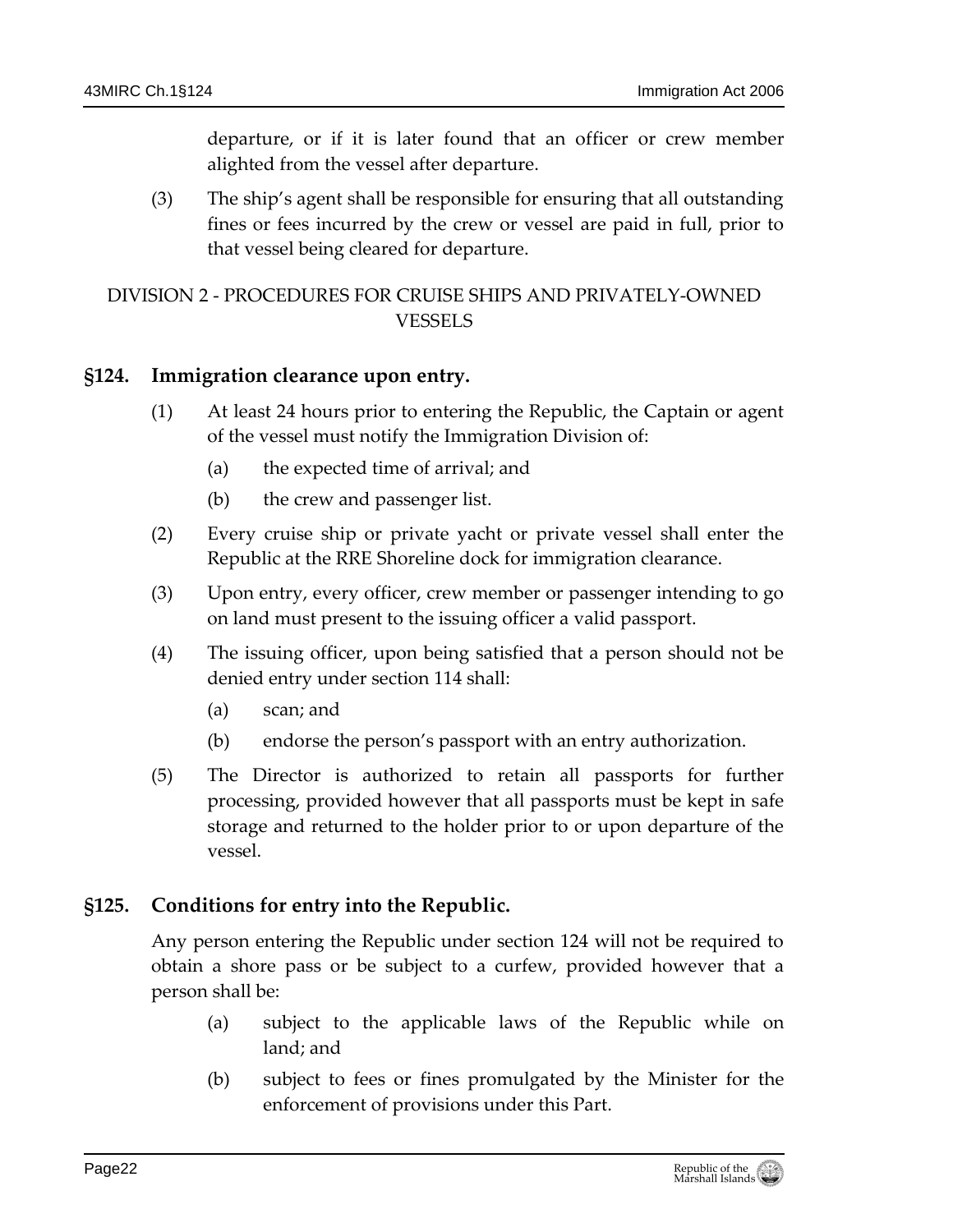#### <span id="page-22-0"></span>**§126. Penalty provisions under this Part.**

Officers, crew and passengers in breach of the provisions under this Part may be liable to payment of penalties and fines under section 121 of this Chapter.

### <span id="page-22-1"></span>**§127. Immigration clearance prior to departure from the Republic.**

- (1) Upon departure, the issuing officer shall:
	- (a) check the identity of each person against the crew and passenger list; and
	- (b) endorse each person's passport with a departure authorization.
- (2) The owner or shipping agent may be liable for penalties prescribed under this Chapter or regulations if all officers and crew members are not on board the vessel at the time of departure.
- (3) A vessel will not receive final clearance to leave the Republic until all fines or penalties are paid in full, in accordance with section 128(2) and (3).

# <span id="page-22-2"></span>**§128. Liability of ship owner or agent for breach of provisions under this Part.**

- (1) The vessel's agent shall be responsible for ensuring that all vessels adhere to the requirements of this Part.
- (2) The vessel's owner or the shipping agent shall be liable to pay a fine of \$10,000 if all officers and crew members are not on board the vessel at the time of departure, or if it is later found that an officer or crew member alighted from the vessel after departure.
- (3) The vessel's agent shall be responsible for ensuring that all outstanding fines or fees incurred by the crew or vessel are paid in full, prior to that vessel being cleared for departure.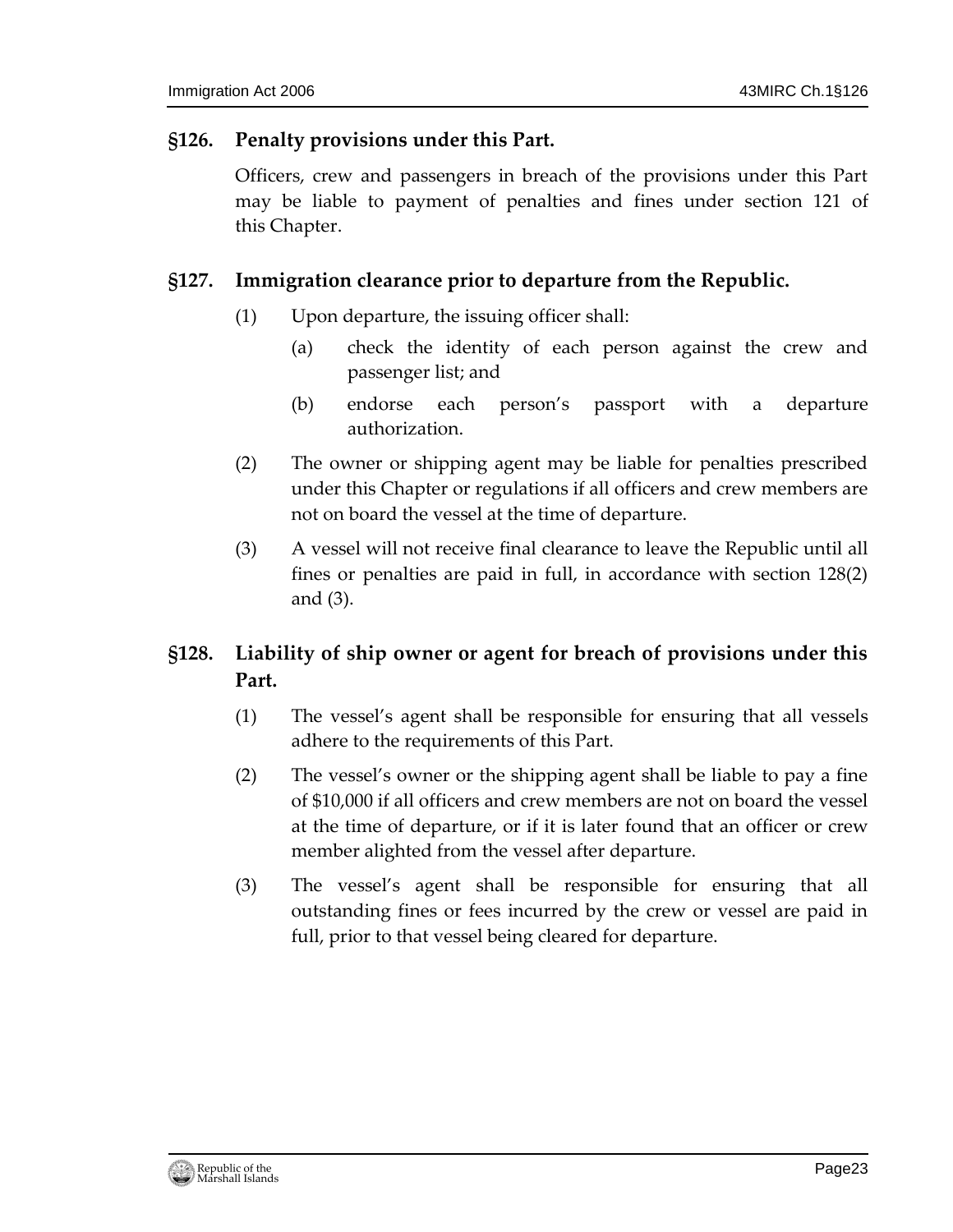# **PART V – GOVERNMENT IMMIGRATION POLICY**

#### <span id="page-23-1"></span><span id="page-23-0"></span>**§129. Publication of Government Immigration Policy.**

- (1) The Cabinet shall from time to time, publish the Immigration policy or changes to the Immigration policy of the Government.
- (2) Publication for the purposes of this section shall include, but is not restricted to, the inclusion of that policy in:
	- (a) the Government Gazette; or
	- (b) a document available to the public at the offices of the Immigration Division and Attorney General's office; or
	- (c) a newspaper or journal of general publication in Majuro.
- (3) Government Immigration policy may include:
	- (a) general or specific objectives of the Government relating to immigration;
	- (b) criteria for the eligibility of persons for the issuance of visas or permits;
	- (c) indicators, attributes, or other relevant information that may or must be taken into account in assessing a person's eligibility for the grant of a visa or permit;
	- (d) matters relevant to balancing individual eligibility against the overall objectives of Government policy generally.

# **PART VI – TYPES OF VISAS**

### <span id="page-23-3"></span><span id="page-23-2"></span>**§130. Types of visas.**

- (1) The following types of visas may be issued under this Chapter:
	- (a) residence visa (R-1);
	- (b) diplomatic visa (D-1);
	- (c) business visa (B-1);
	- (d) general visa (G-1);
	- (e) work visa (E-1);
	- (f) student visa (S-1);
	- $(g)$  visitor's visa  $(V-1)$ ;

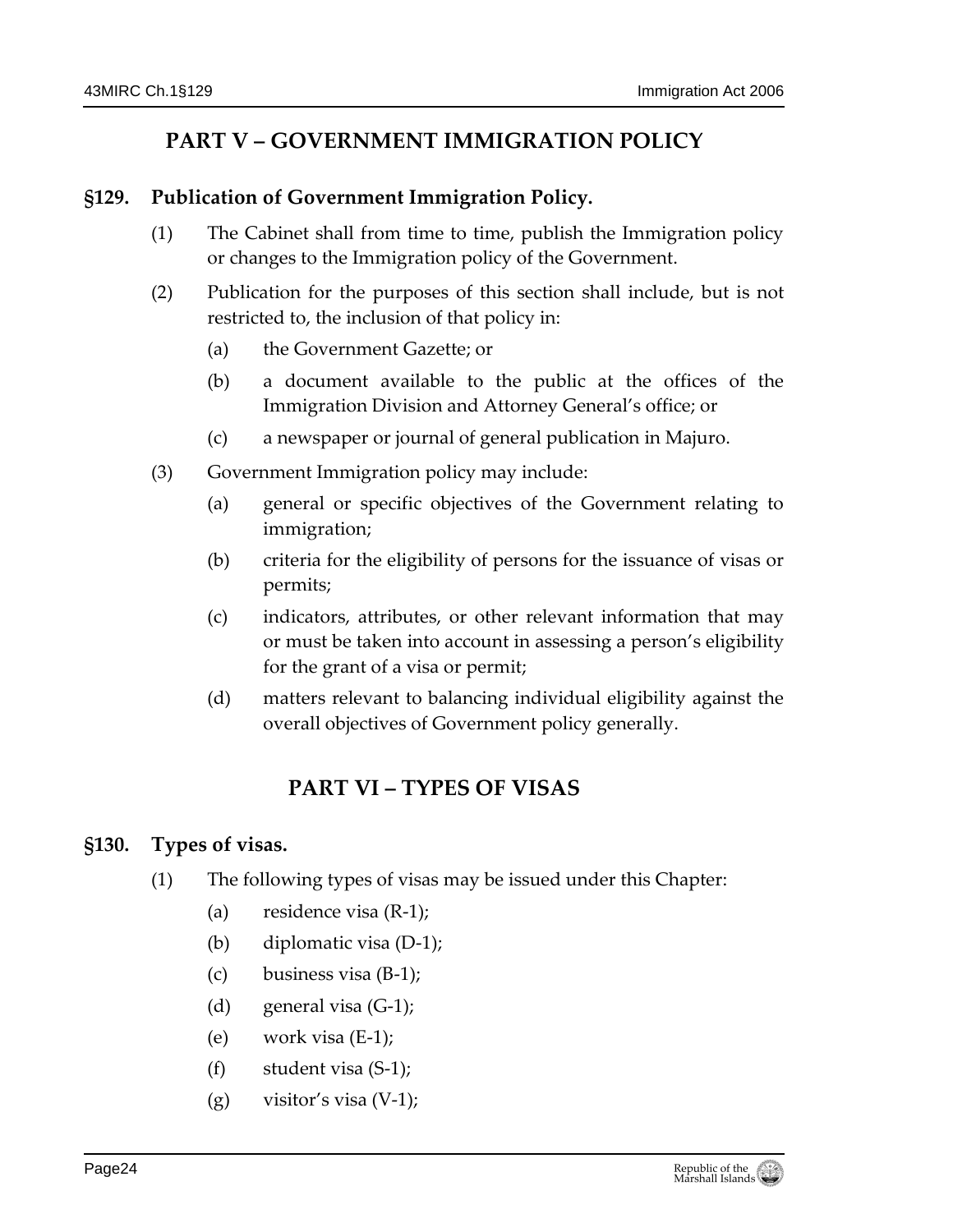- (h) transit visa (T-1); or
- (i) any other type of visa approved by the Minister and promulgated in regulations under this Chapter .
- (2) The application procedure and criteria for the issuance of all visas shall be prescribed by regulations.

#### <span id="page-24-0"></span>**§131. Meaning and effect of visa.**

- (1) Every visa shall be valid for the period or until the date specified in it, and may be expressed to be effective for any number or an unlimited number of journeys to the Republic, within that period or before the specified date.
- (2) Subject to a visa being revoked under section 145, a visa granted under this Chapter shall entitle the holder to be issued with an entry permit and to remain in the Republic for the duration of that permit.
- (3) Except for visas issued under section  $130(1)(a)$  and  $(1)(b)$ , all visas must be obtained prior to entry in the Republic.

#### <span id="page-24-1"></span>**§132. Residence visas.**

- (1) Every person who:
	- (a) is the holder of a Certificate of Actual Residence that was issued prior to or following commencement of this Chapter; or
	- (b) is a naturalized or registered citizen of the Republic but does not hold an RMI passport; or
	- (c) is an honorary citizen of the Republic but does not hold an RMI passport, may apply in the prescribed manner for a residence visa.

#### <span id="page-24-2"></span>**§133. Diplomatic visas.**

- (1) Every person who is outside the Republic and is a serving diplomat intending to visit or be stationed in the Republic is not required under the Act to obtain a visa prior to arrival.
- (2) A person who nevertheless seeks to obtain a diplomatic visa prior to arrival shall, before proceeding to the Republic, apply in the prescribed manner for a diplomatic visa.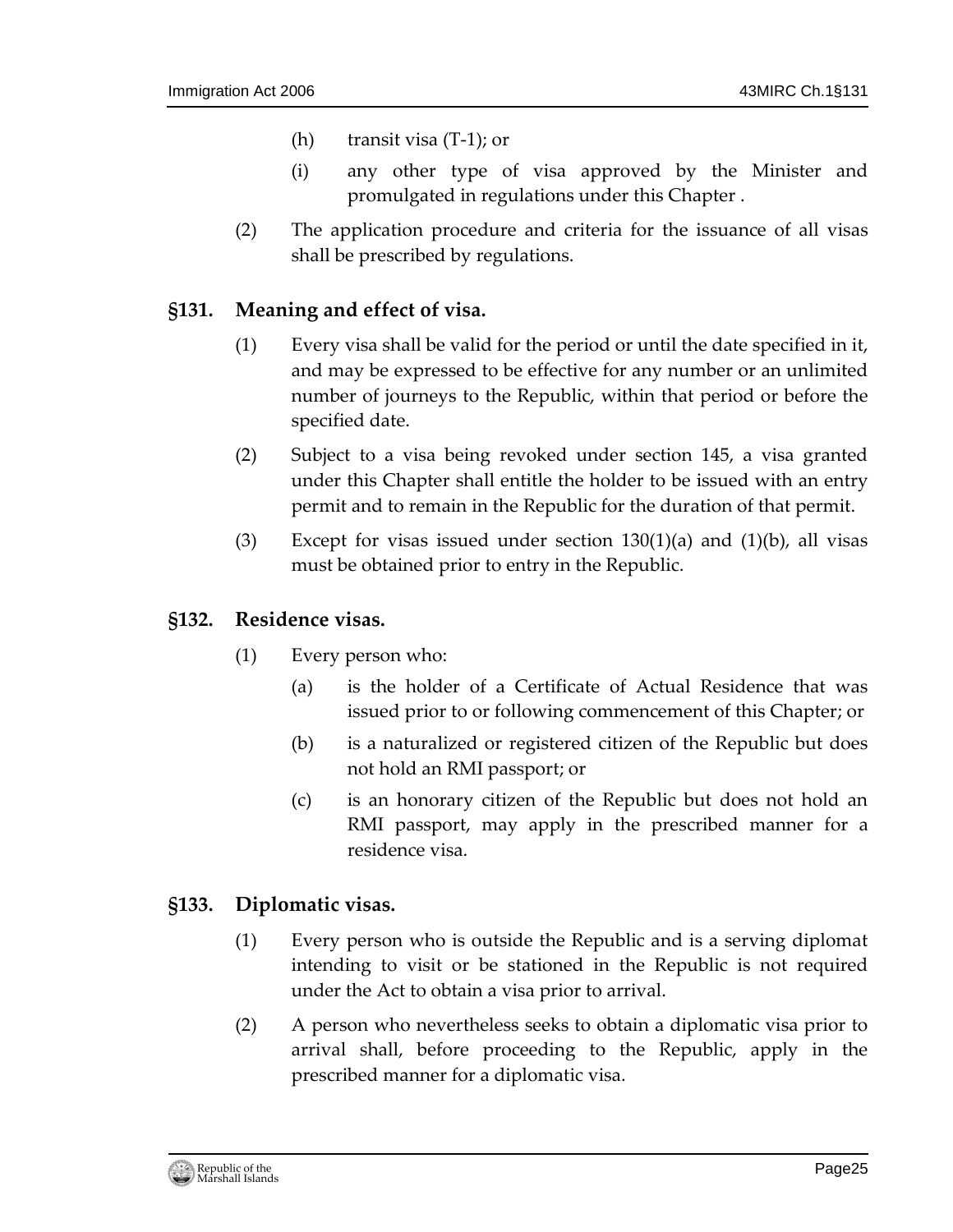- (3) A Diplomatic visa will be issued by the Division upon arrival, provided that the following documents have been received by the Division at least 48 hours prior to the arrival date:
	- (a) written notification from the Ministry of Foreign Affairs of Diplomat's name, arrival date, purpose and duration of visit; and
	- (b) a copy of the Diplomat's valid passport.

## <span id="page-25-0"></span>**§134. Business visas.**

Every person who is outside the Republic and intends to enter the Republic for the purposes of establishing, seeking to establish, or conducting trade with a business in the Republic, shall before proceeding to the Republic, apply in the prescribed manner for a business visa.

### <span id="page-25-1"></span>**§135. General visas.**

Every person who is outside the Republic and is the legal spouse or dependent child of a person who is legally working or stationed in the Republic, that person may, before proceeding to the Republic, apply in the prescribed manner for a general visa.

#### <span id="page-25-2"></span>**§136. Work visas.**

- (1) Every employer that is issued with a work permit under the *Labor (Non-Resident Workers) Act 2006* in respect of a non-resident worker, shall, subject to the person's application being denied under section 114, be entitled to be issued with a work visa in respect of that employee.
- (2) Subject to any restrictions prescribed by regulations, the Immigration Division will issue a work visa that is valid for the same duration as the work permit or not more than 21 calendar days longer than the duration of the permit.

### <span id="page-25-3"></span>**§137. Visitor's visas.**

(1) Every person who is outside the Republic and intends to enter the Republic as a tourist or a visitor shall, before proceeding to the Republic, apply in the prescribed manner for a visitor's visa.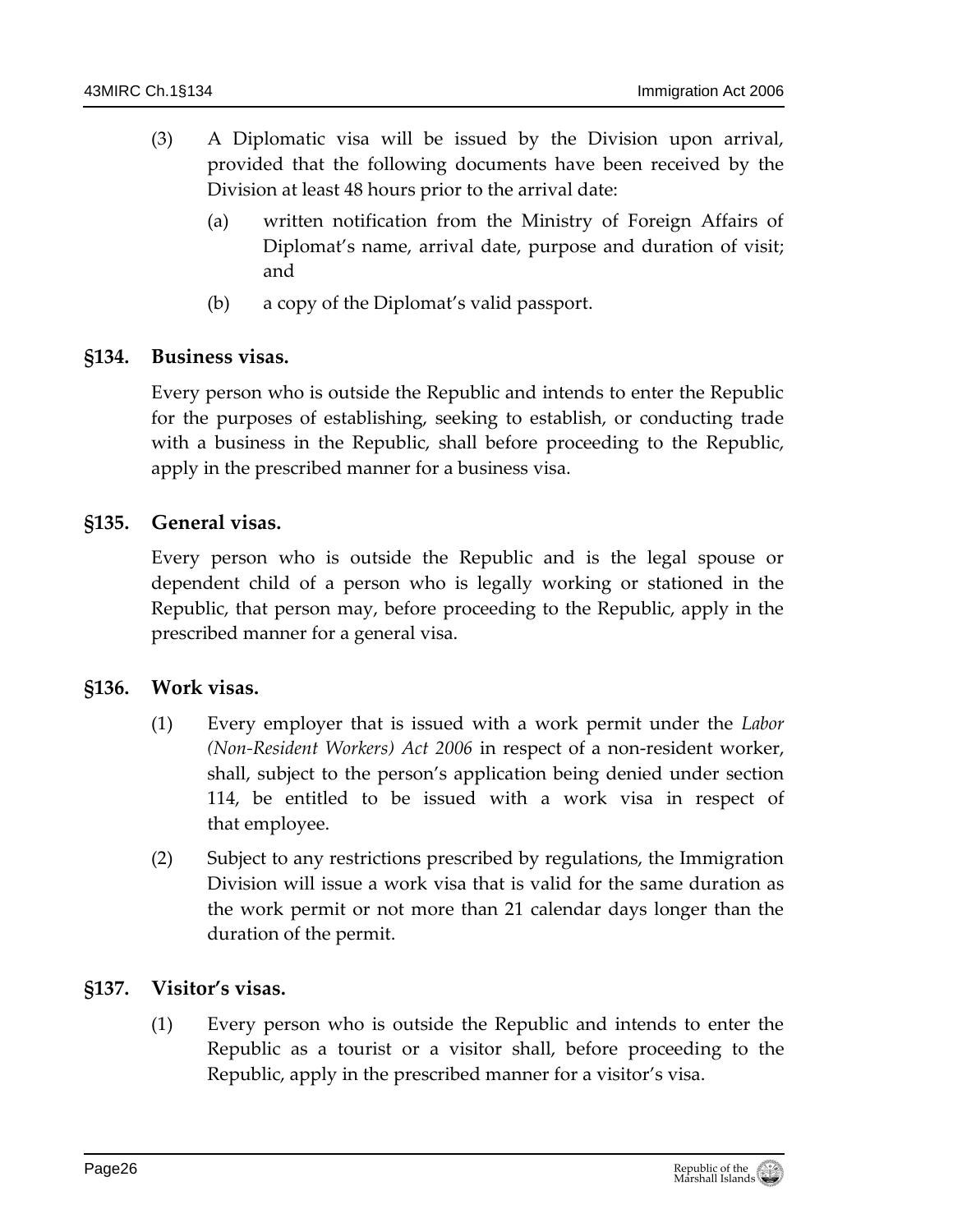(2) The Cabinet may, according to Government Immigration Policy applicable at the time, identify countries whose nationals may be granted visitor's visas upon arrival in the Republic.Countries approved by the Cabinet shall be listed in a Schedule to the regulations.

#### <span id="page-26-0"></span>**§138. Student visas.**

Every person who is outside the Republic and intends to enter the Republic for the purpose of studying at a school or academic institution shall, before proceeding to the Republic, apply for a student visa in the prescribed manner.

#### <span id="page-26-1"></span>**§139. Transit visas.**

Every person who is outside the Republic and intends to enter the Republic for the purpose of transit to another country shall, before proceeding to the Republic, apply in the prescribed manner for a transit visa.

#### <span id="page-26-2"></span>**§140. Currency of visas.**

- (1) The currency of visas issued under this Chapter shall be:
	- (a) for a residence visa, a period of up  $5$  years;
	- (b) for a diplomatic visa, a period of up to 2 years;
	- (c) for a business visa, a period of up to 2 years;
	- (d) for a general visa, a period of up to 2 years;
	- (e) for a work visa, a period of up to 2 years;
	- (f) for a student visa, a period of up to 1 year;
	- $(g)$  for a visitor's visa, a period of up to 3 months;
	- (h) for a transit visa, a period of up to 3 days; or
	- (i) for any other type of visa, the period prescribed by regulations.
- (2) Every visa must indicate:
	- (a) the name of the holder and date of birth;
	- (b) the date on which it comes into effect; and
	- (c) the date on which it will expire.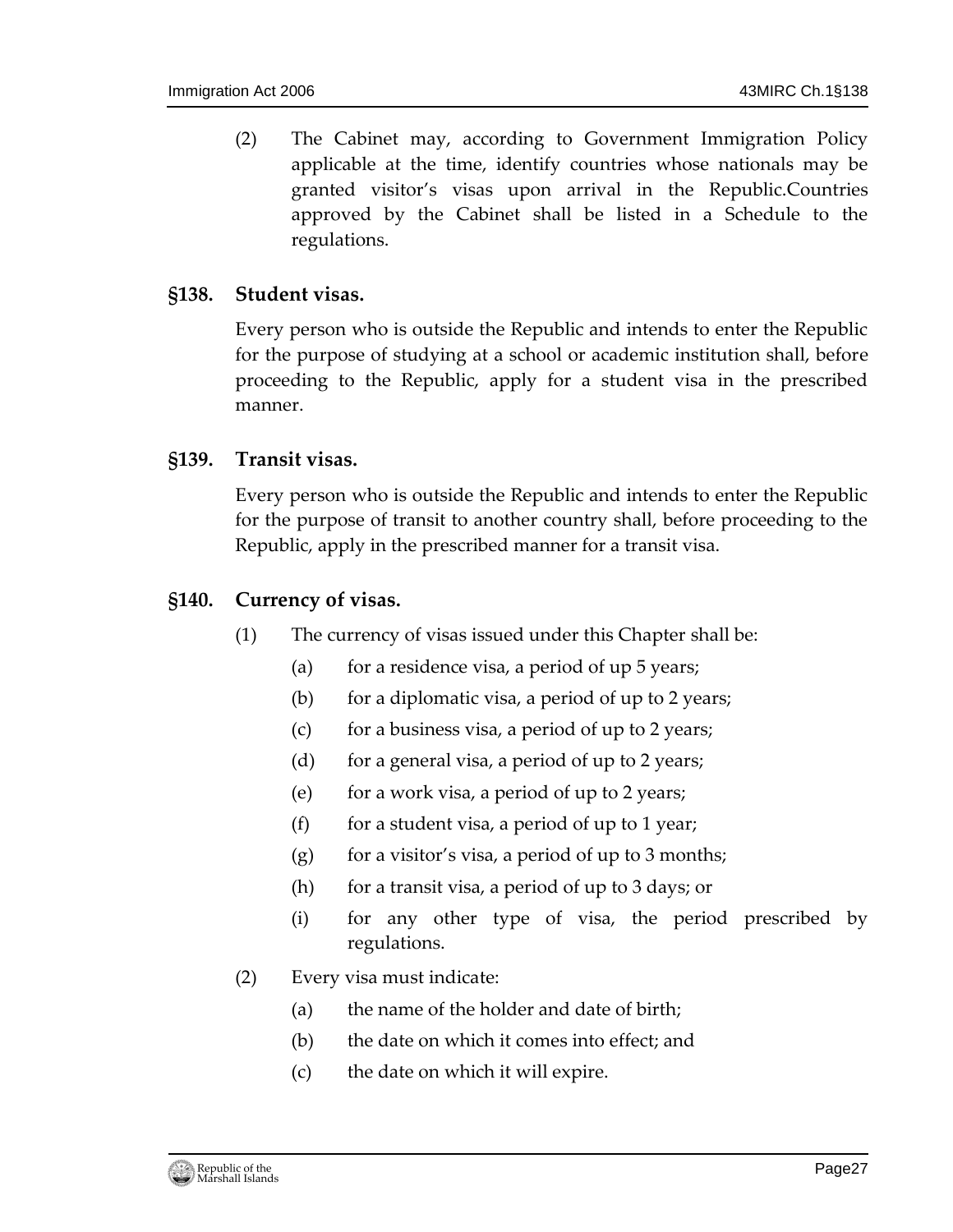(3) Where a person is removed or deported from the Republic under this Chapter, a visa and any consequent permit that has been issued shall automatically be void.

### <span id="page-27-0"></span>**§141. Grant of a visa or permit in accordance with provisions of the Act.**

- (1) No person is entitled as of right to a visa or permit and any question whether or not to:
	- (a) grant;
	- (b) impose any condition;
	- (c) vary;
	- (d) cancel or revoke;

a visa is a matter for the decision of the Director or designee in accordance with the provisions of this Chapter.

- (2) Where an application for a visa is denied:
	- (a) the Director shall provide in writing, reasons for that decision; and
	- (b) the applicant may appeal the decision to the Attorney General in the manner prescribed by section 170 of this Chapter .

### <span id="page-27-1"></span>**§142. Requirement of bond.**

- (1) The Cabinet may, in accordance with Government Immigration policy applicable at the time, identify countries whose nationals may be required to pay a bond as a pre-condition to the issuance of a visa. Countries approved by the Cabinet shall be listed in a Schedule to the regulations.
- (2) Notwithstanding subsection (1), a bond may be imposed as a precondition to the issuance of a visa if the Director or designee determines that:
	- (a) there is a risk that the applicant will remain in the Republic after the expiry of the visa; and
	- (b) the imposition of the bond is necessary to manage that risk.
- (3) The value of all bonds imposed shall be approved by the Cabinet and listed in a Schedule to the regulations. The value of bonds shall be

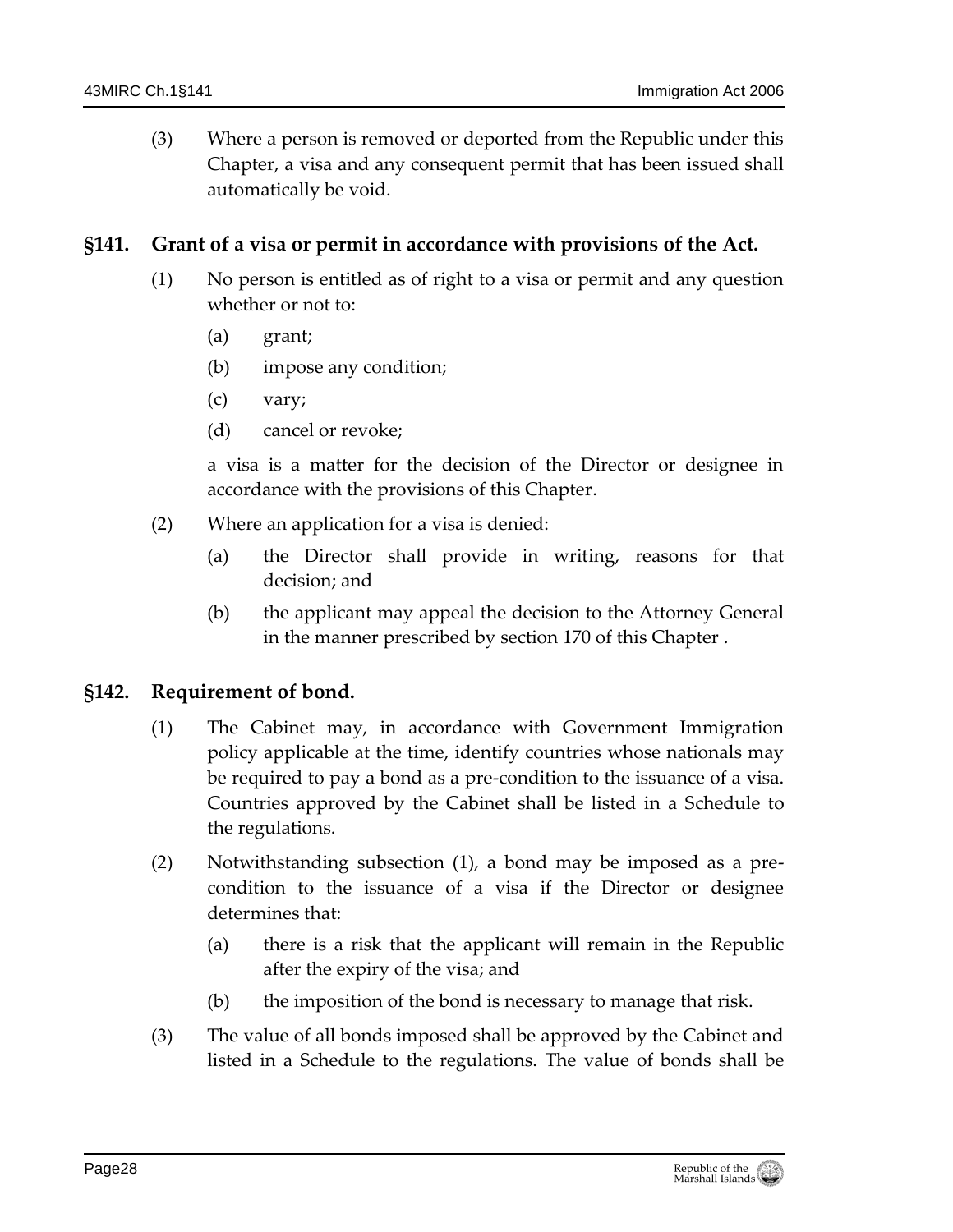determined according to the projected cost of deportation of a person from the Republic to their country of origin.

(4) If a bond has been paid in respect of a non-resident worker under the *Labor (Non-Resident) Workers Act 2005*, an additional bond will not be required under subsection (1) or (2) of this section.

# **PART VII – TYPES OF PERMITS**

## <span id="page-28-1"></span><span id="page-28-0"></span>**§143. Types of Permits.**

- (1) The following types of permits may be issued under this Chapter:
	- (a) entry permit; and
	- (b) any other type of permit approved by the Minister and promulgated in regulations under this Chapter .

## <span id="page-28-2"></span>**§144. Meaning and effect of permit.**

- (1) Subject to the requirements of this Chapter, a person:
	- (a) holding a valid visa shall be entitled to be issued with an entry permit upon entry into the Republic within the duration of that visa;
	- (b) exempted from the requirement to obtain a visa shall be entitled to be issued with an entry permit upon entry into the Republic.
- (2) An entry permit must be issued and endorsed on a person's passport upon arrival to indicate the date of entry and duration of that person's stay in the Republic and shall only be valid for one entry.

# <span id="page-28-3"></span>**PART VIII – REVOCATION OF VISAS AND PERMITS**

### <span id="page-28-4"></span>**§145. Revocation due to an administrative error.**

(1) Where a visa is granted to any person as a result of administrative error, that visa and any consequent permit may be revoked at any time, and every such revocation shall take effect immediately.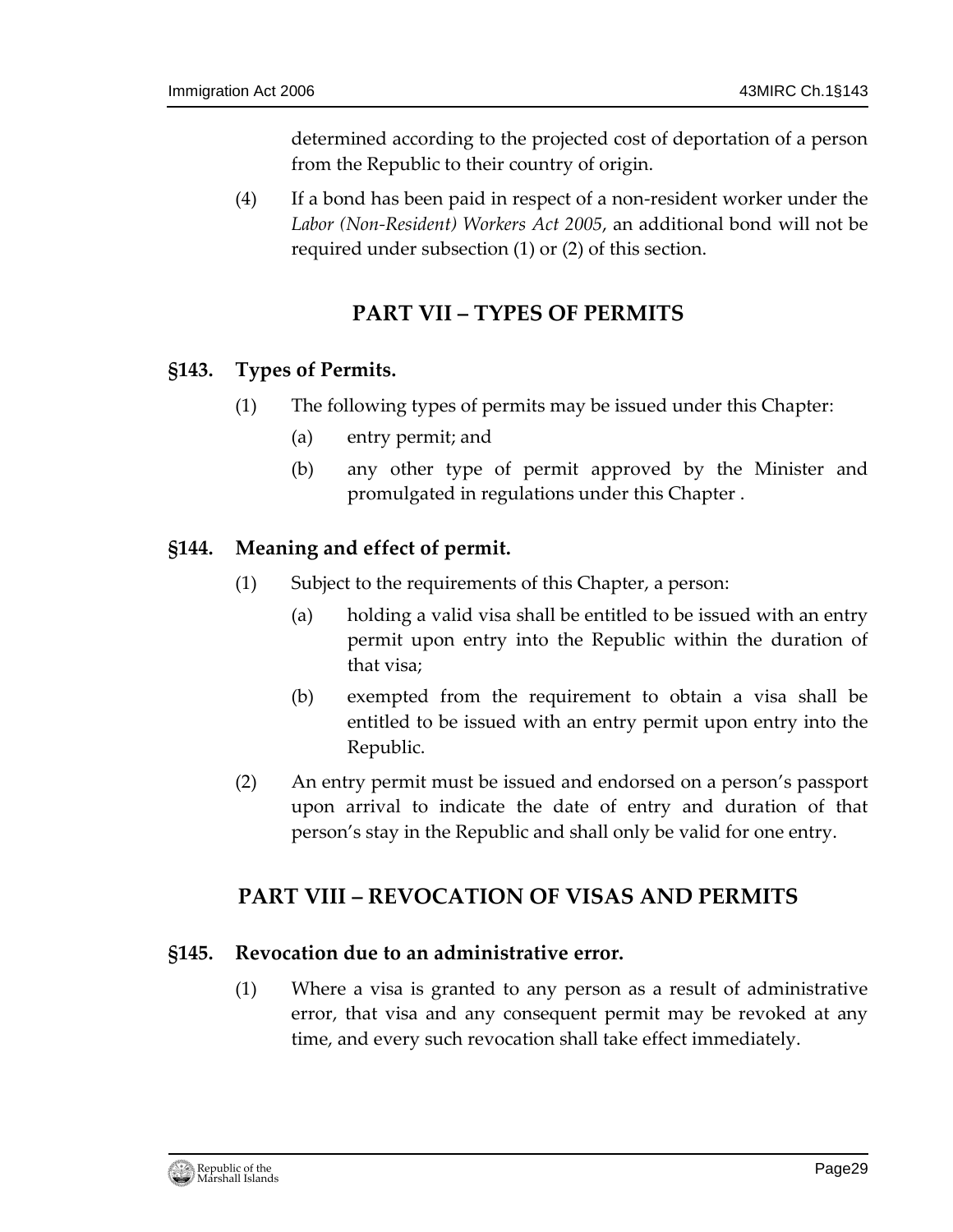- (2) Where a visa is revoked and the same person is within the arrival hall, then, unless some other is granted under this Chapter, the person shall be required to leave the Republic immediately.
- (3) A revocation under this section shall be made by an appropriate mark on the person's passport or certificate of identity.

### <span id="page-29-0"></span>**§146. Revocation in general.**

- (1) Where a person is granted with a visa or permit and that person subsequently breaches a condition of that visa or permit, the Director or designee may revoke the visa or permit by service of a notice of revocation.
- (2) A notice of revocation shall:
	- (a) state the reason for the revocation; and
	- (b) specify the date by which the holder must leave the Republic.
- (3) The holder of a permit that has been revoked under this section must leave the Republic before the date specified in the notice, or be liable to removal under Part IX.
- (4) A notice of revocation shall be in the prescribed form.

# <span id="page-29-1"></span>**PART IX – REMOVAL OF PERSONS UNLAWFULLY IN THE REPUBLIC**

### <span id="page-29-2"></span>**§147. Holder of visa or permit not to remain in the Republic after expiry.**

Every person to whom a visa or permit is granted under this Chapter or under the *Labor (Non-Resident Workers) Act 2006* and who is in the Republic after the expiry of that visa or permit, shall deemed to be in the Republic unlawfully. Every person who is in the Republic for any period of time after having entered without a visa, and does not qualify for an exemption, shall be deemed to be in the Republic unlawfully.

#### <span id="page-29-3"></span>**§148. Liability for removal**

(1) Any person who is in the Republic unlawfully pursuant to Section 147 of this Chapter, may be the subject of a removal order provided that: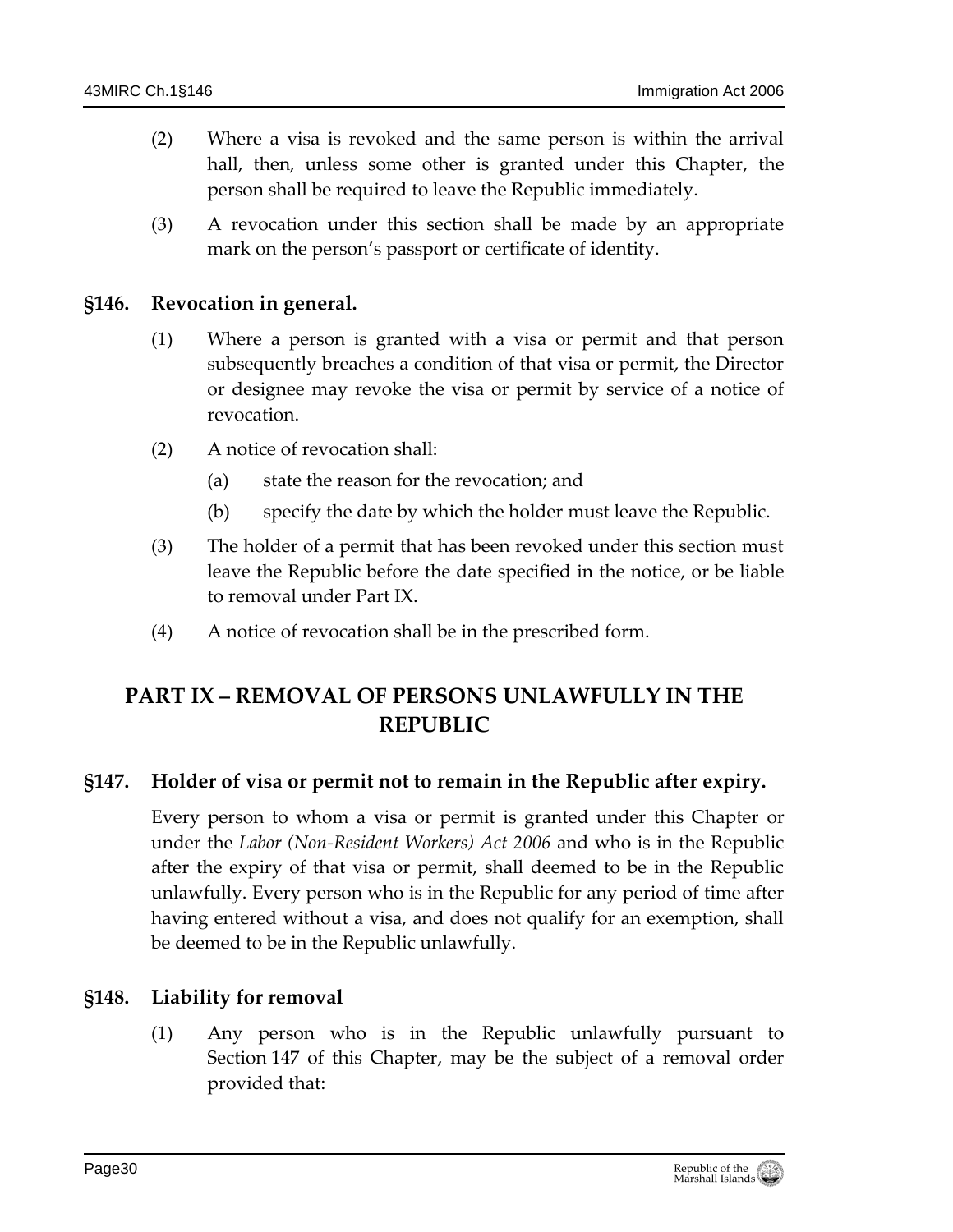- (a) the person has been unlawfully in the Republic:
	- (i) for a period of more than 14 consecutive days after the expiry of that visa or permit;
	- (ii) an appeal under section 171 has been determined against the person, and the person is still in the Republic 7 days after the decision has been notified to the person; or
- (b) the person is in the Republic while a previously executed removal order is still in force; or
- (c) the person is in the Republic after having entered without a visa and does not qualify for an exemption.
- (2) A removal order may include a person's legal spouse or dependent child.
- (3) A removal order shall inform the subject person that he or she must voluntarily depart from the Republic within 14 calendar days from the date of service of the order.
- (4) Any person unlawfully in the Republic under subsection  $(1)(a)(i)$ may, within 14 days of being served of a removal order, appeal that order under section 171.Failure to file an appeal shall result in the person named in the order being removed from the Republic according to the procedures set out in the Act.
- (5) Nothing in this Part shall be construed as preventing voluntary departure from the Republic at any time before or after the removal order is made and served.

#### <span id="page-30-0"></span>**§149. Content and effect of removal order.**

- (1) A removal order must be signed by the Attorney-General.
- (2) Every removal order shall state:
	- (a) the provision pursuant to which it is made; and
	- (b) the ground or grounds on which it is made; and
	- (c) shall include notice of the right to appeal pursuant to section 148(4) and conferred by section 171, and the manner in which that right is to be exercised.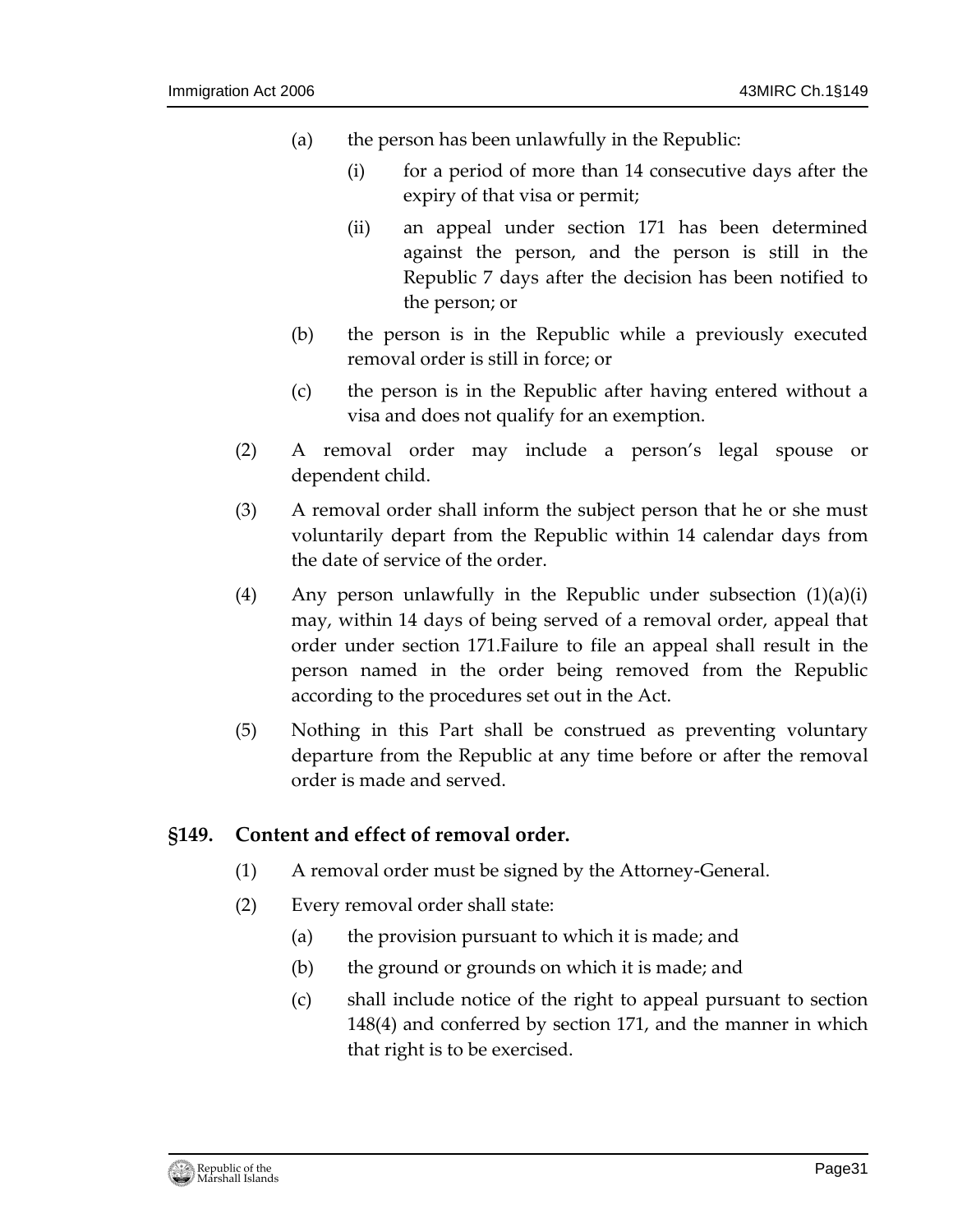- (3) If after 14 days following service of the removal order and the subject has not voluntarily departed from the Republic or filed an appeal of the order pursuant to section 148(4), the Division shall be authorized to take into custody or confine in a suitable place the person named in the order and to proceed to execute the order in accordance with section 153.
- (4) A removal order shall be in the prescribed form.

### <span id="page-31-0"></span>**§150. Service of removal order.**

- (1) A removal order may be served by an Immigration officer on the person named in the order, either by personal service or by post to the person's last known address.
- (2) Where service is to be effected personally, the removal order may be served on any day at any reasonable time of day or night.
- (3) Service shall be deemed to have been effected if the removal order is served on the person's agent, employer or lawyer.

#### <span id="page-31-1"></span>**§151. Currency of removal order once served.**

A removal order shall remain in force from the time at which it is served, and shall, unless it is cancelled, remain in force until the person named in the order leaves or is removed from the Republic.

### <span id="page-31-2"></span>**§152. Cancellation of a removal order.**

- (1) In accordance with section  $171(2)(a)$ , the Attorney General may, in writing while the person named in the removal order is still in the Republic, cancel a removal order.
- (2) The notice of cancellation shall be served by an Immigration officer on the person.
- (3) The notice shall serve as a direction to any person who may be detaining the person in custody to release the person immediately.
- (4) A notice of cancellation of a removal order shall be in the prescribed form.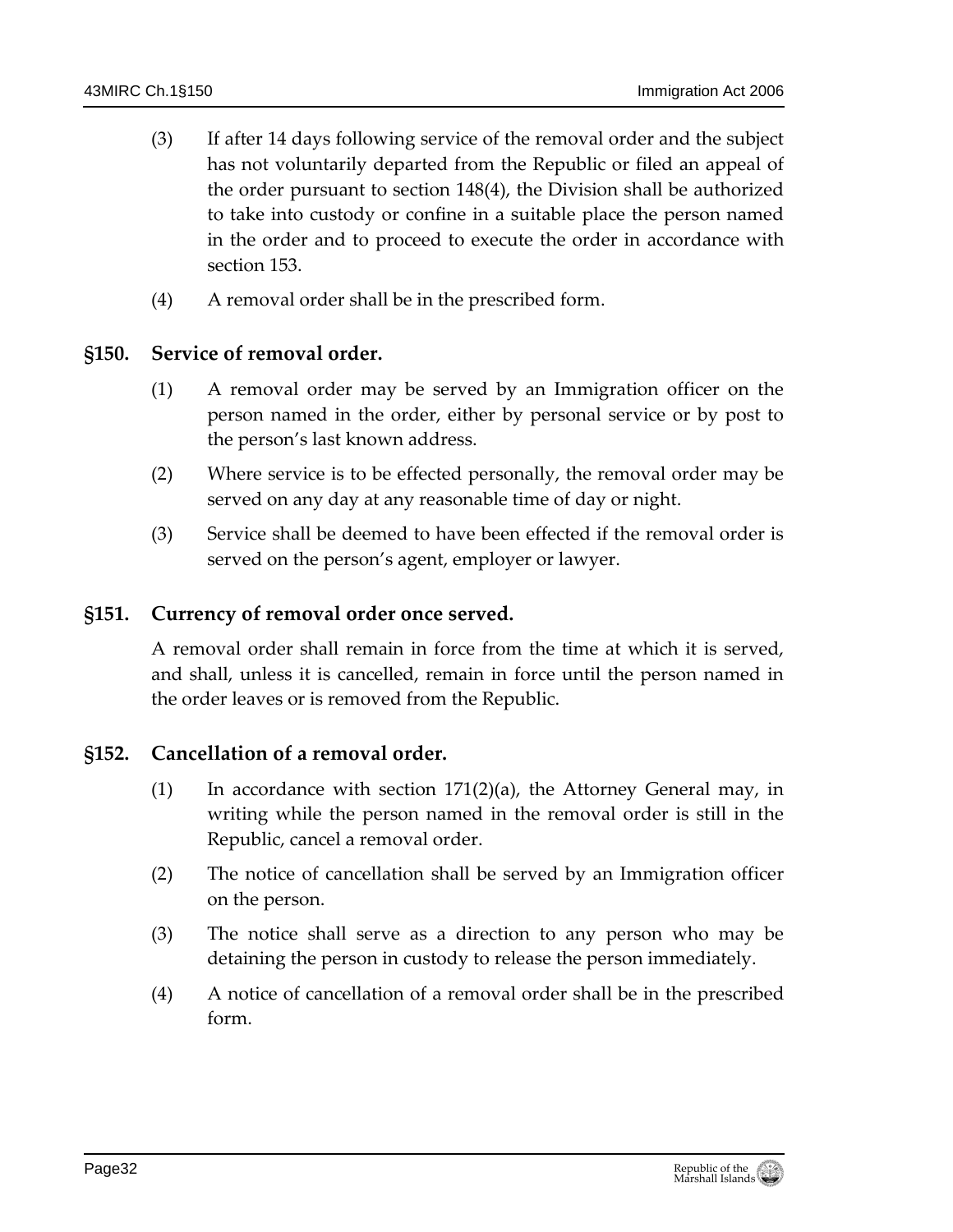#### <span id="page-32-0"></span>**§153. Execution of removal order.**

- (1) Any Immigration officer may arrest and detain a person:
	- (a) on whom a removal order has been properly served;
	- (b) the person named in the order has remained in the Republic after the date specified in the removal order in accordance with this section;
	- (c) the person named in the order has not filed an appeal pursuant to section 148(4).
- (2) A person arrested under this section may be detained for up to 24 hours without further authority than this section, pending the placement of that person on a craft that is leaving the Republic.
- (3) Once the person has been placed on a craft, a member of the Police may make appropriate arrangements to ensure that the person does not leave the craft, and may continue to detain the person on board the craft for that purpose.
- (4) No order made under section 149 shall be defeated by reason of the fact that such person has, whether prior or subsequent to the order being issued:
	- (a) contracted a marriage with a citizen of the Republic; or
	- (b) had a child with a citizen of the Republic; or
	- (c) made an application to the High Court under Article XI of the Constitution of the Republic of the Marshall Islands or other enactment for registration as a citizen of the Republic.
- (5) Where an unmarried person who is under 18 years of age is to be removed from the Republic otherwise than in the company of a parent or guardian, the Director must ensure that all reasonable efforts are made to contact a parent or guardian of the person and to agree on suitable traveling arrangements for the person to be removed.

### <span id="page-32-1"></span>**§154. Release or extended detention if craft unavailable.**

- (1) Where a person is arrested and detained in accordance with a removal order and it becomes apparent that:
	- (a) no craft will be available within the 24 hour period specified section 153(2); or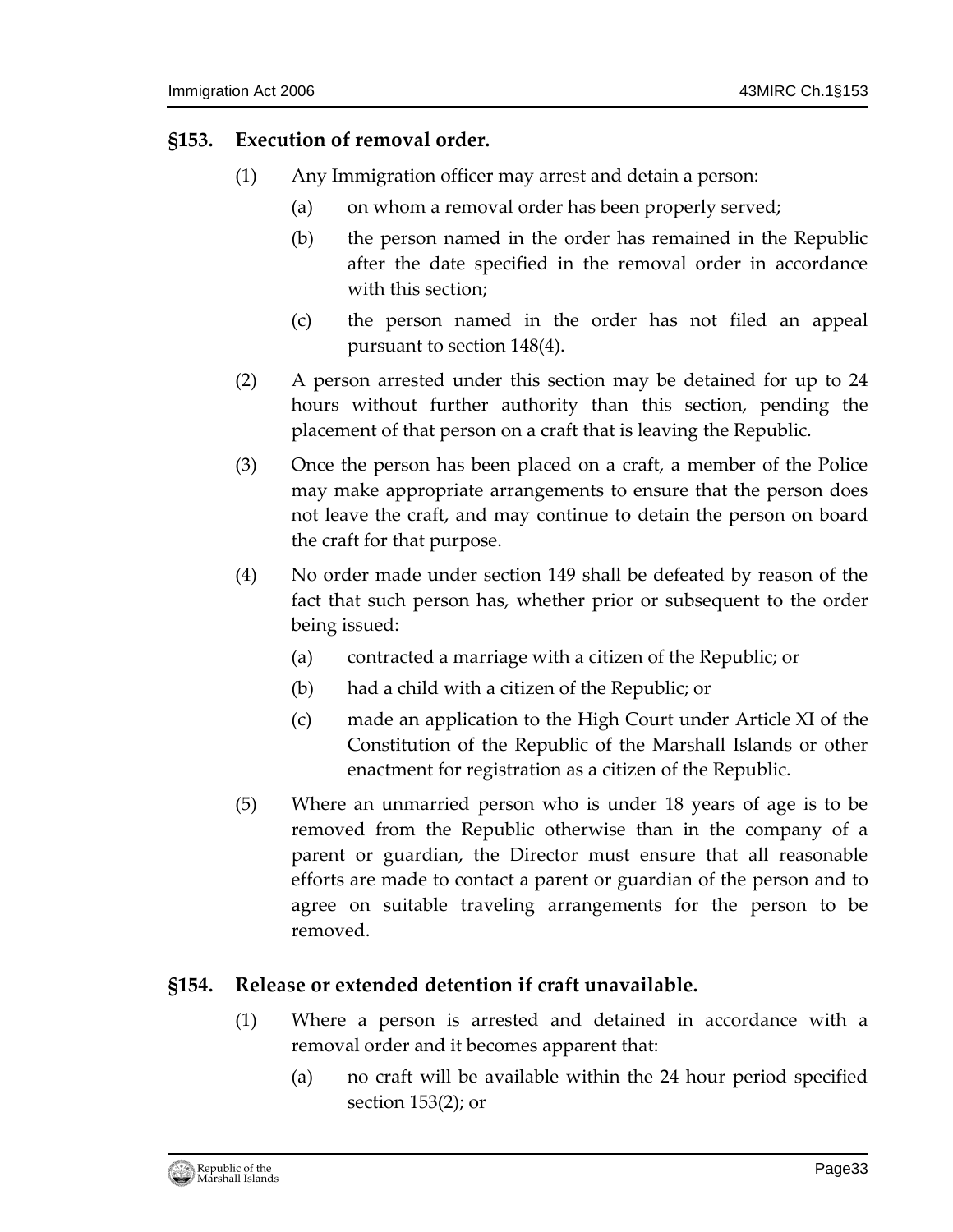- (b) it is not practicable for the person to be placed on a craft within the 24 hour period; or
- (c) for some other reason the person is unable to leave the Republic within the 24 hour period;

then, unless the person is released, the Director must arrange for the person to be brought before a High Court Judge for the purpose of obtaining a warrant for further detention.

- (2) A warrant for further detention authorizes the detention of the person named in it for a period of 14 days, or such shorter period as the Judge thinks necessary to enable the execution of the removal order.
- (3) A Judge may issue a warrant for further detention on the application by or on behalf of the Director Immigration Officer if satisfied on the balance of probabilities that the person in custody is likely to abscond or is unlikely to voluntarily board the next available craft.

### <span id="page-33-0"></span>**§155. Form of custody.**

- (1) Every person who is placed in custody under section 153(2) or 154(2) and is to be detained overnight, is to be detained:
	- (a) in the case of an unmarried person who is under 18 years of age, in any residence or other premises approved by the Minister; or
	- (b) in any other case, at a police station or premises approved by the Minister.

# <span id="page-33-1"></span>**PART X – DEPORTATION OF PERSONS FOLLOWING CONVICTION**

### <span id="page-33-2"></span>**§156. Deportation following conviction.**

- (1) The Attorney General may order the deportation from the Republic of any person who is convicted of an offence for which the Court has power to impose imprisonment for a term of 12 months or more, committed at any time when that person was:
	- (a) in the Republic unlawfully; or
	- (b) in the Republic and the holder of a valid visa or permit; or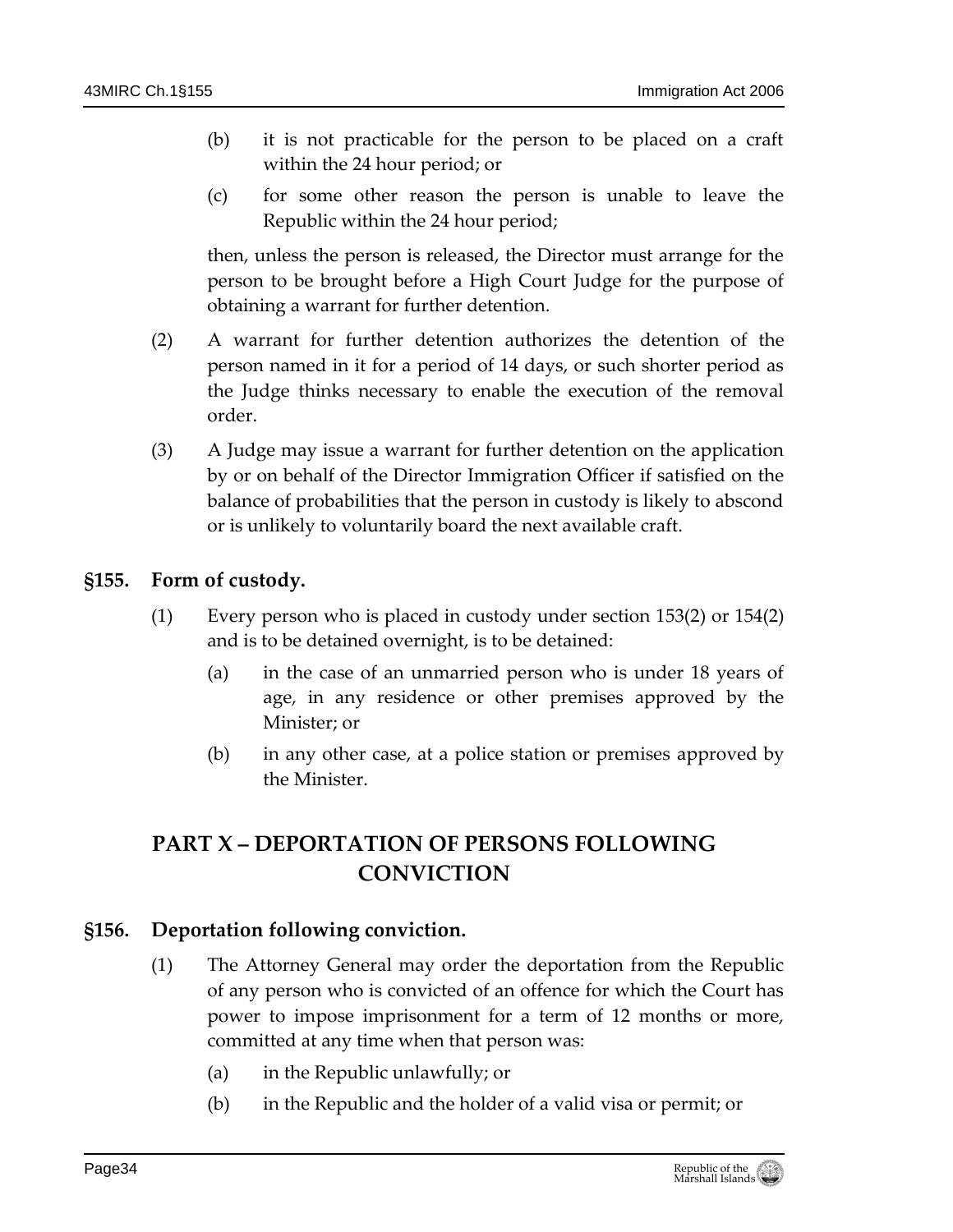- (c) in the Republic but was exempt under this Chapter from the requirement to hold a visa or permit.
- (2) Nothing in this section shall prevent the Division from instituting deportation proceedings against any person who persistently commits misdemeanors in the Republic, which in the Division's opinion threatens public safety and order.

#### <span id="page-34-0"></span>**§157. Content and effect of deportation order.**

- (1) A deportation order shall be signed by the Attorney General.
- (2) The order shall authorize any Immigration officer to take into custody the person named in the order and to proceed to execute the order in accordance with section 161.
- (3) Every deportation order shall state:
	- (a) the provision pursuant to which it is made; and
	- (b) the ground or grounds on which it is made; and
	- (c) shall include notice of the right to appeal conferred by section 171 and the manner in which that right is to be exercised.
- (4) A deportation order shall be in the prescribed form.

### <span id="page-34-1"></span>**§158. Service of deportation order.**

- (1) A deportation order shall be served on the person named in the order by personal service only.
- (2) Service shall be deemed to have been effected if the deportation order is served on the person's agent, employer or lawyer.
- (3) The deportation order may be served on any day at any reasonable time of day or night.

### <span id="page-34-2"></span>**§159. Currency of deportation order once served.**

A deportation order shall remain in force from the time at which it is served, and will, unless it is revoked, remain in force until the person named in the order leaves or is deported from the Republic.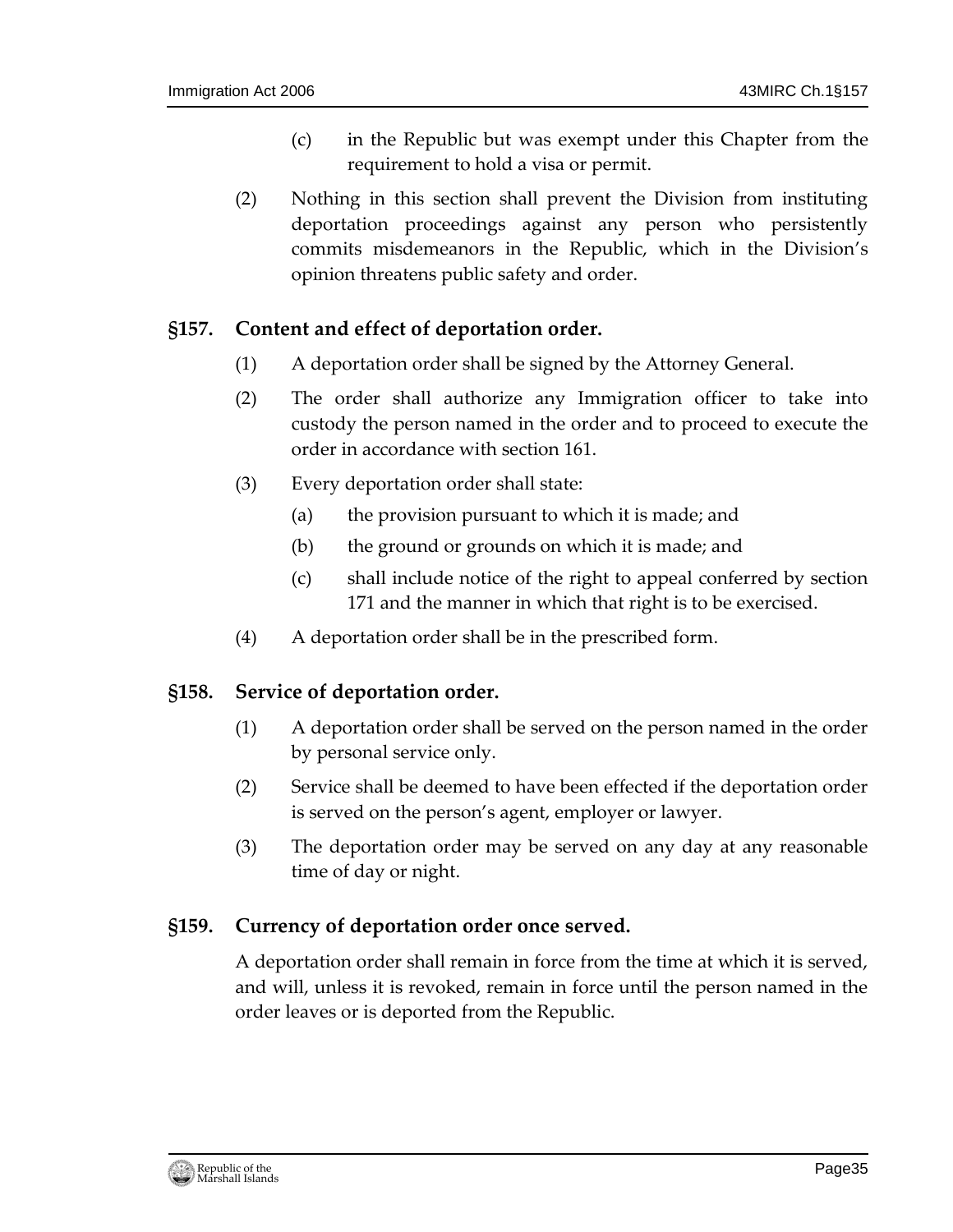#### <span id="page-35-0"></span>**§160. Revocation of a deportation order.**

- $(1)$  Pursuant to section 171 $(2)(a)$ , the Attorney General may in writing, while a person is still in the Republic, cancel a deportation order.
- (2) The notice of cancellation shall be served by an Immigration officer on the person named in the order.
- (3) The notice shall serve as a direction to any person who may be detaining the person in custody to release the person immediately.
- (4) A notice of cancellation of a deportation order shall be in the prescribed form.

### <span id="page-35-1"></span>**§161. Execution of a deportation order.**

- (1) Any person in respect of whom a deportation order has been served may be arrested without a warrant at any time by any member of the Police and placed in custody.
- (2) Every person who is arrested and placed in custody under sections 157(2), 161(1), 162(2)(b), or 163(2) is to be detained:
	- (a) in the case of an unmarried person who is under 18 years of age, in any residence or other premises approved by the Minister; or
	- (b) in any other case, at a police station.
- (3) No order made under section 157 shall be defeated by reason of the fact that such person has, whether prior or subsequent to the order being issued:
	- (a) contracted a marriage with a citizen of the Republic; or
	- (b) had a child with a citizen of the Republic; or
	- (c) made an application to the High Court under Article XI of the Constitution of the Republic of the Marshall Islands or other enactment for registration as a citizen of the Republic.

### <span id="page-35-2"></span>**§162. Powers of the Court in relation to a person in custody.**

(1) Every person who is arrested under section 161(1) shall be brought before a High Court Judge within 24 hours of the arrest, to determine whether that person should be detained or released from custody pending deportation from the Republic.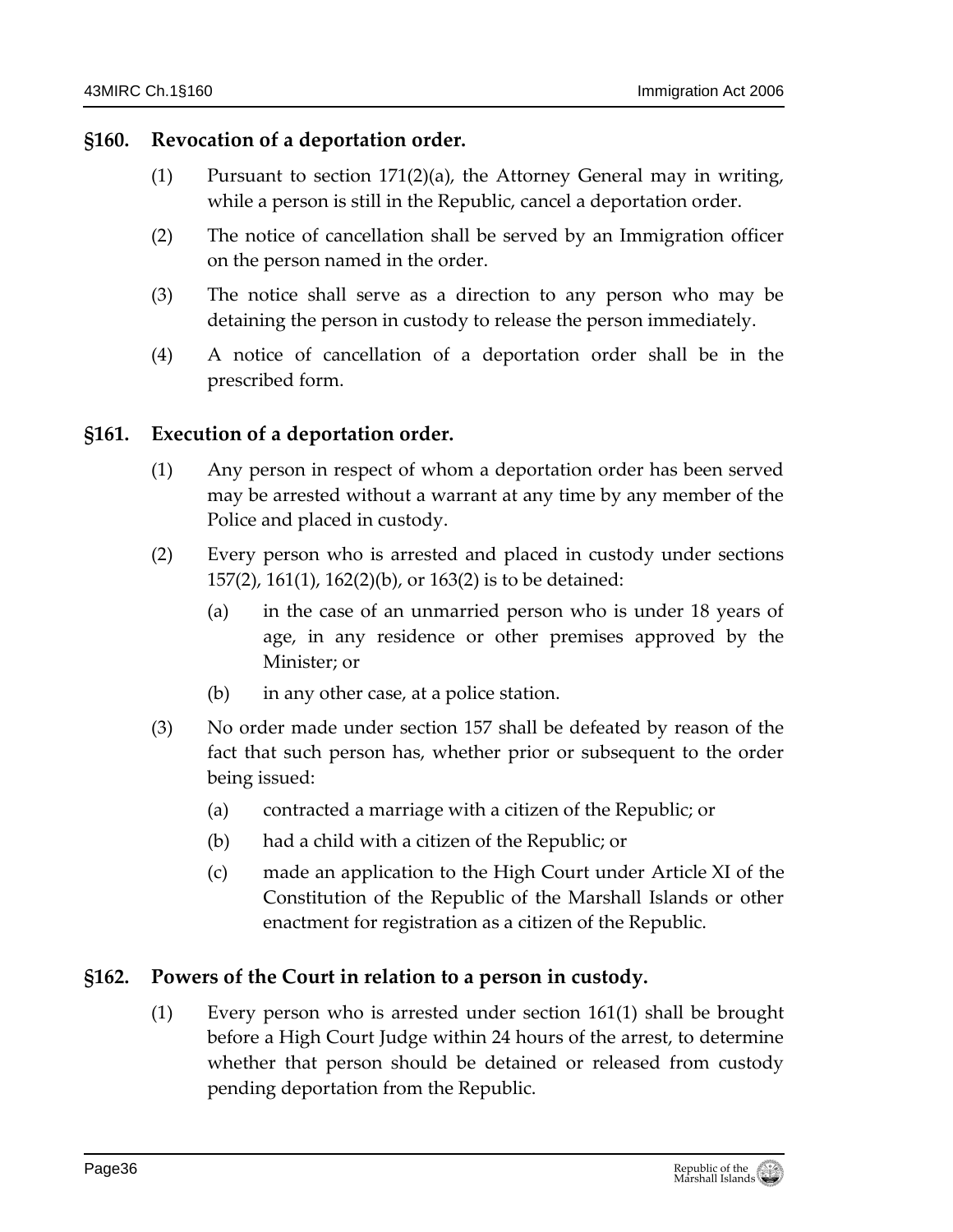- (2) Where any person is brought before a Judge under subsection (1), the following provisions shall apply:
	- (a) if satisfied on the balance of probabilities that the person is not the person named in the deportation order, the Judge shall order that the person be released from custody forthwith; or
	- (b) if the Judge is satisfied on a balance of probabilities that the person is likely to abscond, the Judge may issue a warrant of commitment for the detention of that person in custody; or
	- (c) if the Judge is satisfied on a balance of probabilities that the person is unlikely to abscond, the Judge shall order that the person be released in accordance with section 163 of this Chapter.
- (3) A warrant of commitment shall be in the prescribed form.

### <span id="page-36-0"></span>**§163. Conditions on release.**

- (1) Any person who is released from custody under section  $161(2)(c)$ shall be issued with a notice specifying:
	- (a) the address at which the person is to reside;
	- (b) any reporting requirements; and
	- (c) any other conditions the Judge may consider necessary.
- (2) A breach of any condition specified in the notice shall nullify the order for release, following which the person shall be arrested by any member of the police without warrant and placed in custody.
- (3) A notice under this section shall be in the prescribed form.

### <span id="page-36-1"></span>**§164. Release or extended detention if craft unavailable.**

(1) When a craft becomes available to take any person to whom this Part applies from the Republic, a member of the Police shall escort that person to the approved airport or dock and ensure that the person is placed on the craft and detained there until the craft leaves the Republic.

If for any reason the craft ceases to be available to take the person from the Republic or is likely to be delayed beyond the period named in a warrant of commitment, the person shall be brought before a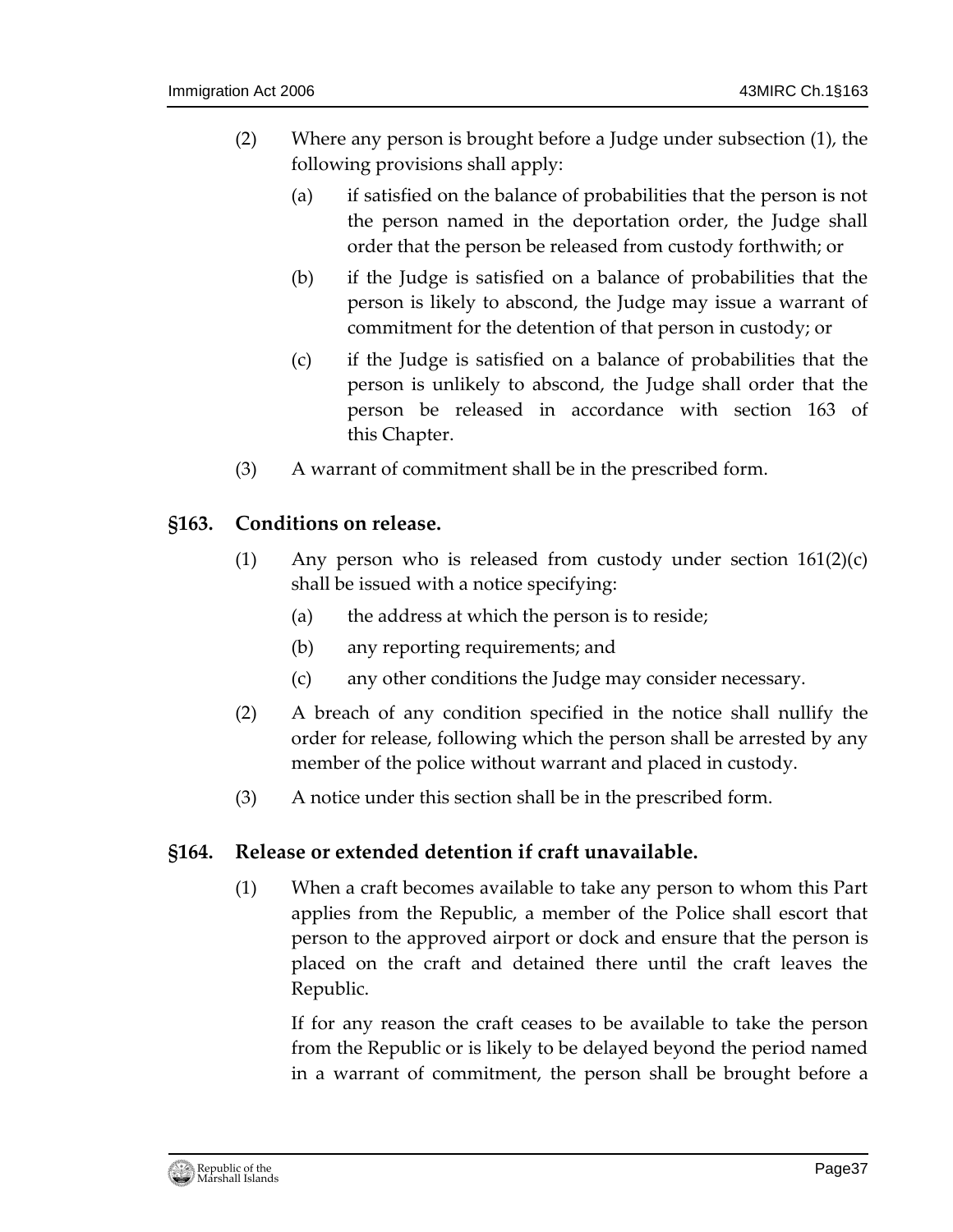High Court Judge for necessary modifications to the warrant of commitment or conditions of release previously issued.

### <span id="page-37-0"></span>**§165. Deported or removed persons not allowed re-entry.**

- (1) The Director shall be responsible for establishing and maintaining the registers and files of the Division. Details of all persons that have been deported from the Republic shall be entered into the registers and files of the Immigration Division.
- (2) Any person that has been deported or removed from the Republic under this Chapter shall not be allowed to re-enter the Republic.

# <span id="page-37-1"></span>**PART XI – PROCEDURES RELATING TO LOST PASSPORTS AND OTHER RELATED MATTERS**

### <span id="page-37-2"></span>**§166. Provisions relating to lost passports.**

- (1) Where a person has entered the Republic and subsequently loses his or her passport, that person shall report this to the Division immediately.
- (2) The Division shall, as far as it is practicable, assist a person under subsection (1) to obtain a new passport.
- (3) The fact that a person has reported a lost passport to the Division does not render his or her stay in the Republic lawful. Subject to subsection (4), a person who has lost a passport and :
	- (a) at the time of reporting the matter to the Division has already overstayed his or her permit; or
	- (b) after the time of reporting, subsequently overstays his or her permit;

may nevertheless be subject to removal or deportation proceedings under the Chapter .

(4) If a passport is lost by the Division it shall be the responsibility of the Division to ensure that the passport is replaced or in the case where replacement is not practicably possible, that the passport holder is issued with the appropriate identification document to enable that person to return to his or her point of origin.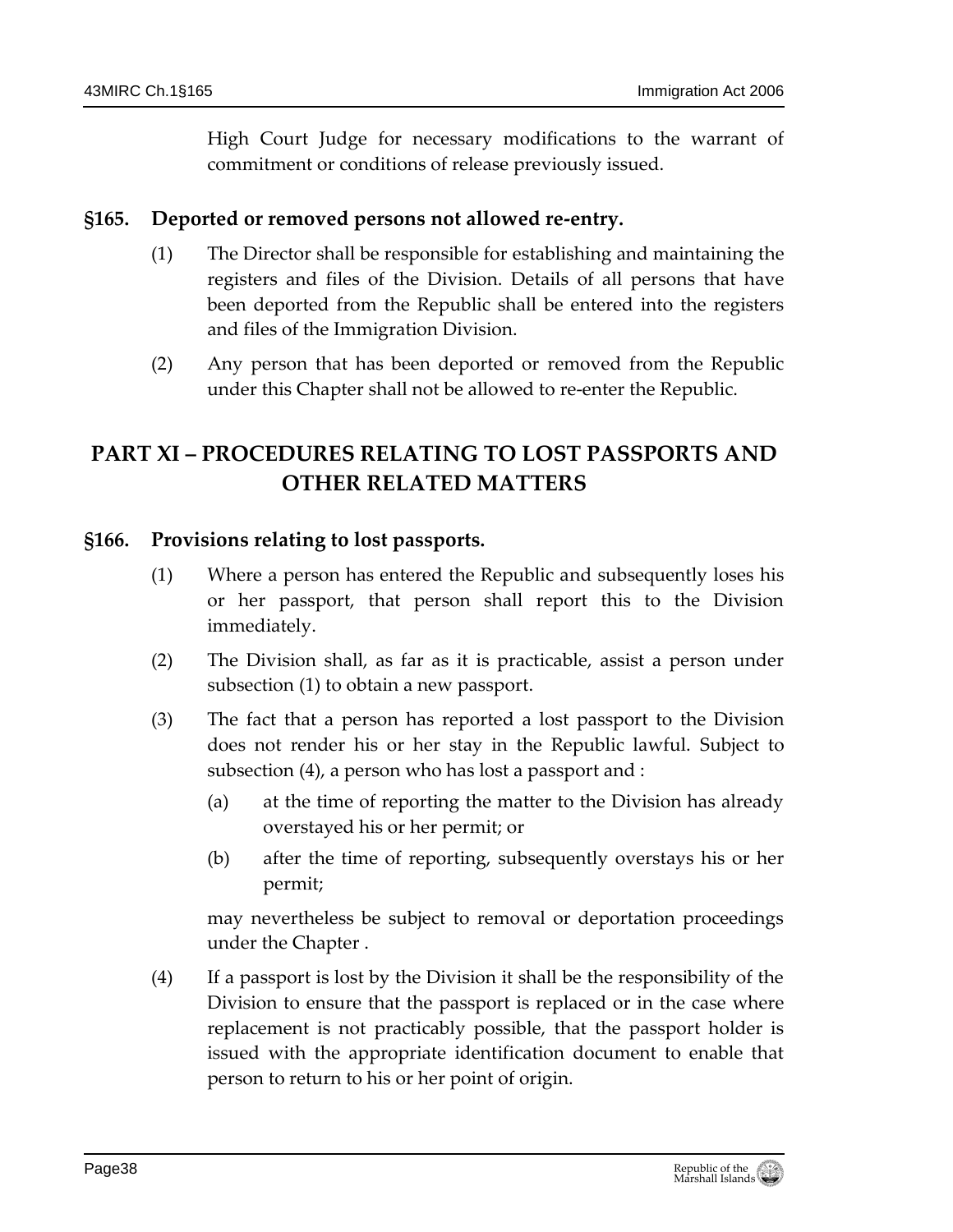#### <span id="page-38-0"></span>**§167. Provisions relating to persons without financial means to return.**

If, at the expiration date of a visa or permit, the holder claims that he or she does not have the financial means to leave the Republic, the Director may authorize the arrest of the person pending his or her appearance in Court in accordance with section 168(1).

## <span id="page-38-1"></span>**§168. Powers of the Court in relation to a person in custody.**

- (1) Every person who is arrested under section 167(1) shall be placed in police custody and be brought before a High Court Judge within 24 hours of the arrest, to determine the manner in which that person can be removed from the Republic.
- (2) Where any person is brought before a Judge under subsection (1), the following provisions shall apply:
	- (a) if satisfied on the balance of probabilities that the person has the financial means to pay for a ticket out of the Republic immediately, the Judge shall order that :
		- (i) the person be released from custody forthwith;
		- (ii) the person immediately purchase a valid ticket out of the Republic; and
		- (iii) the person must leave the Republic by or before a certain date;
	- (b) if satisfied on a balance of probabilities that the person cannot pay for a ticket out of the Republic immediately, but will be able to provide weekly or bi-weekly payments towards the required amount, the Judge shall order that:
		- (i) the person be released from custody forthwith;
		- (ii) the person make weekly or bi-weekly payments to the Court for the required amount;
		- (iii) the person report to the Police station at specified times; and
		- (iv) the person must leave the Republic by or before a certain date;
	- (c) if satisfied on a balance of probabilities that the person is likely to abscond, or that the person will not be able to make contributions under subsection 2(b), the Judge may: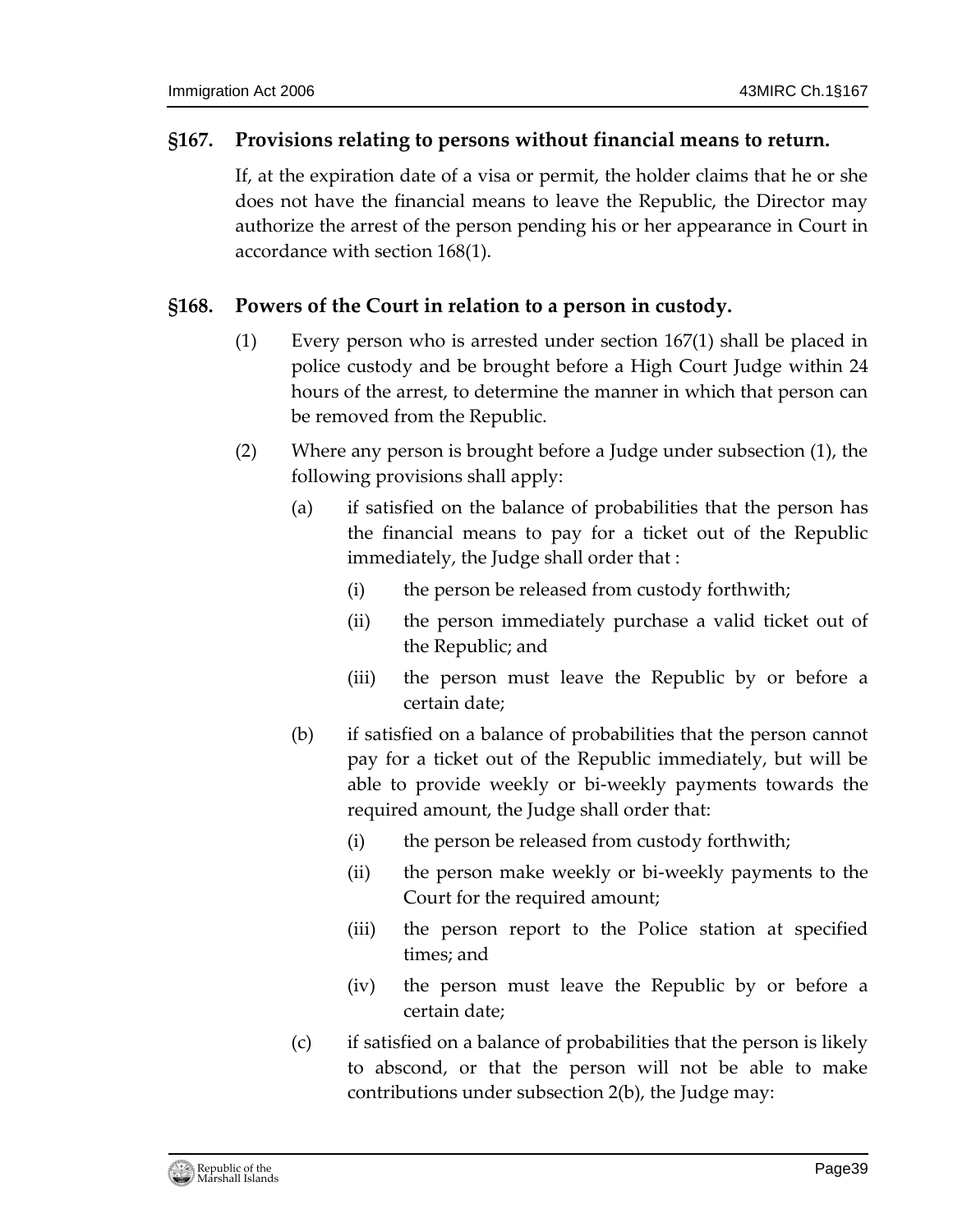- (i) issue a warrant of commitment for the detention of that person in custody until such time that the Division is able to remove that person from the Republic; or
- (ii) taking into account the circumstances of the case, making any other order as the Judge deems appropriate.
- (3) Any person who fails to comply with the order of a Judge under sections 2(a), 2(b) and 2(c)(ii), shall be immediately arrested and within 24 hours of the arrest, be taken before a High Court Judge.The Judge shall consider the reasons for the non-compliance, and make such order as the Judge deems necessary, to facilitate the person's removal from the Republic.

# <span id="page-39-1"></span><span id="page-39-0"></span>**PART XII – PERSONS MARRIED TO CITIZENS OF THE REPUBLIC**

# **§169. Persons who are married and have children with citizens of the Republic.**

- (1) Except as otherwise provided under subsection (2), a non-citizen who enters the Republic and subsequently marries and has children with a citizen of the Republic may be subject to removal or deportation proceedings at the expiration of his or her visa or permit.
- (2) A non-citizen under subsection (1) who intends to lawfully remain in the Republic shall, not later than 14 days before the date of expiration of his or her visa or permit, provide the following documentation to the Division:
	- (a) marriage license showing marriage has been valid for more than three years; and, (b) birth certificate of any children from the marriage; and
	- (c) evidence of filing to apply citizenship of the Republic, if such application is still being considered at the time his or her visa or permit expires; and
	- (d) any other supporting documents as may be required by the Division.
- (3) If the documentation complies with the requirements of this section, the Director shall review the decision as to whether or not to issue or extend the non-citizen's visa or permit and whether or not to initiate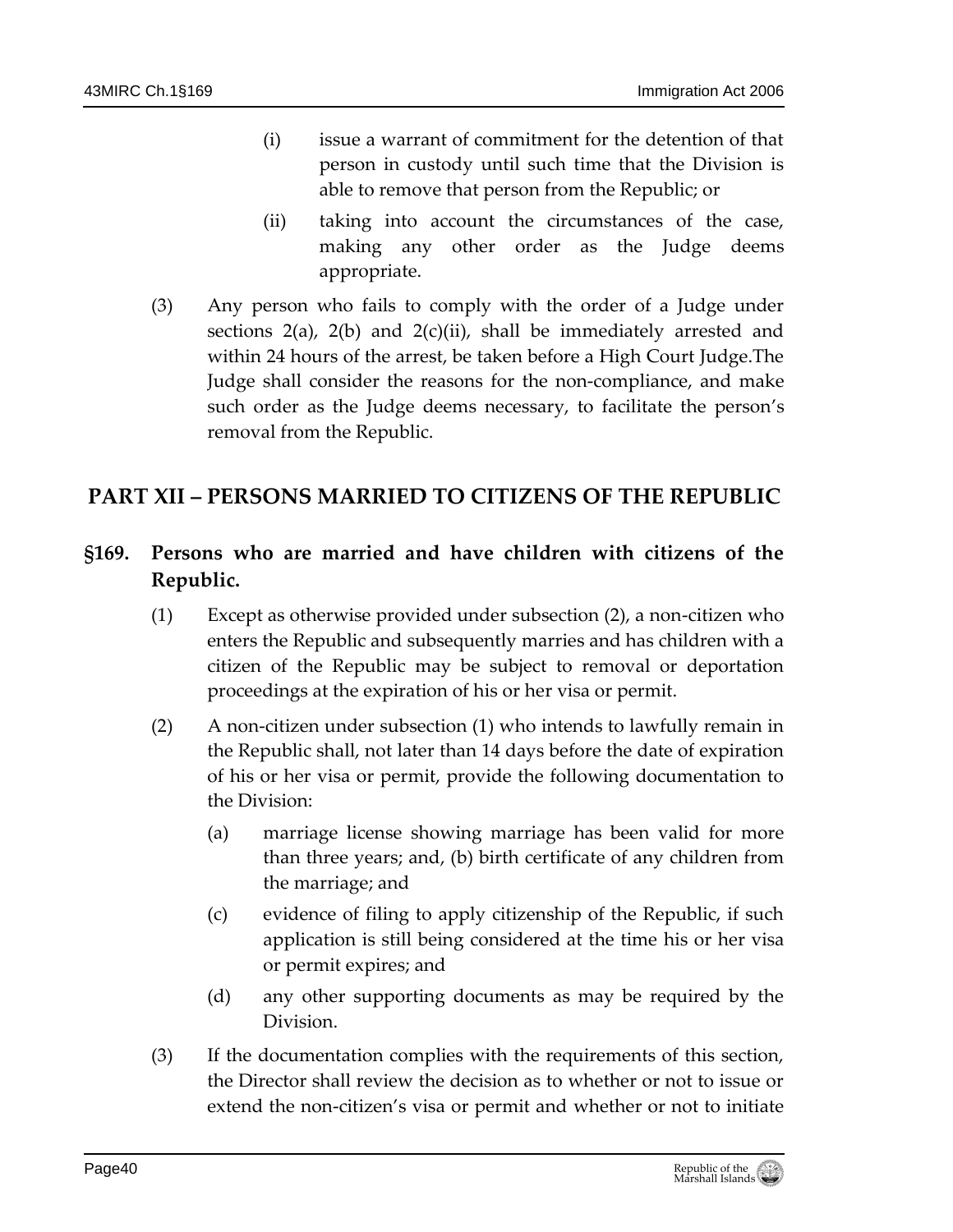removal or deportation proceedings. Such a review shall take favorable consideration of the non-citizen's marital and parental status, subject to other requirements of the Act.

# **PART XIII - APPEALS**

### <span id="page-40-1"></span><span id="page-40-0"></span>**§170. Appeals in general.**

- (1) Any person who wishes to appeal a decision, other than for removal or deportation, made under this Chapter may appeal, in writing, to the Attorney General within 14 calendar days of being informed of that decision.
- (2) Upon receipt of an application for an appeal under subsection (1), the Attorney General may:
	- (a) overturn the decision and make a new one; or
	- (b) request that the Director reconsider the decision in the light of any findings that the Attorney General has made as to the appeal; or
	- (c) dismiss the application and uphold the original decision.
- (3) A decision by the Attorney General shall be issued within 14 calendar days of the application being lodged.
- (4) A decision by the Attorney General may be appealed to the High Court, provided it is filed within 14 calendar days of the decision being notified to the appellant.
- (5) The fact that an appeal pursuant to this section has been filed by any person, unless otherwise ordered by the High Court, does not:
	- (a) render the person's presence in the Republic lawful; or
	- (b) give the person the right to remain in the Republic while the appeal is considered; or
	- (c) prevent removal procedures under this Chapter .

### <span id="page-40-2"></span>**§171. Appeals against removal or deportation.**

(1) Any person who has been served with a removal order under section 148(1)(a)(i), may appeal, to the High Court, provided it is filed within 14 calendar days of the order being served.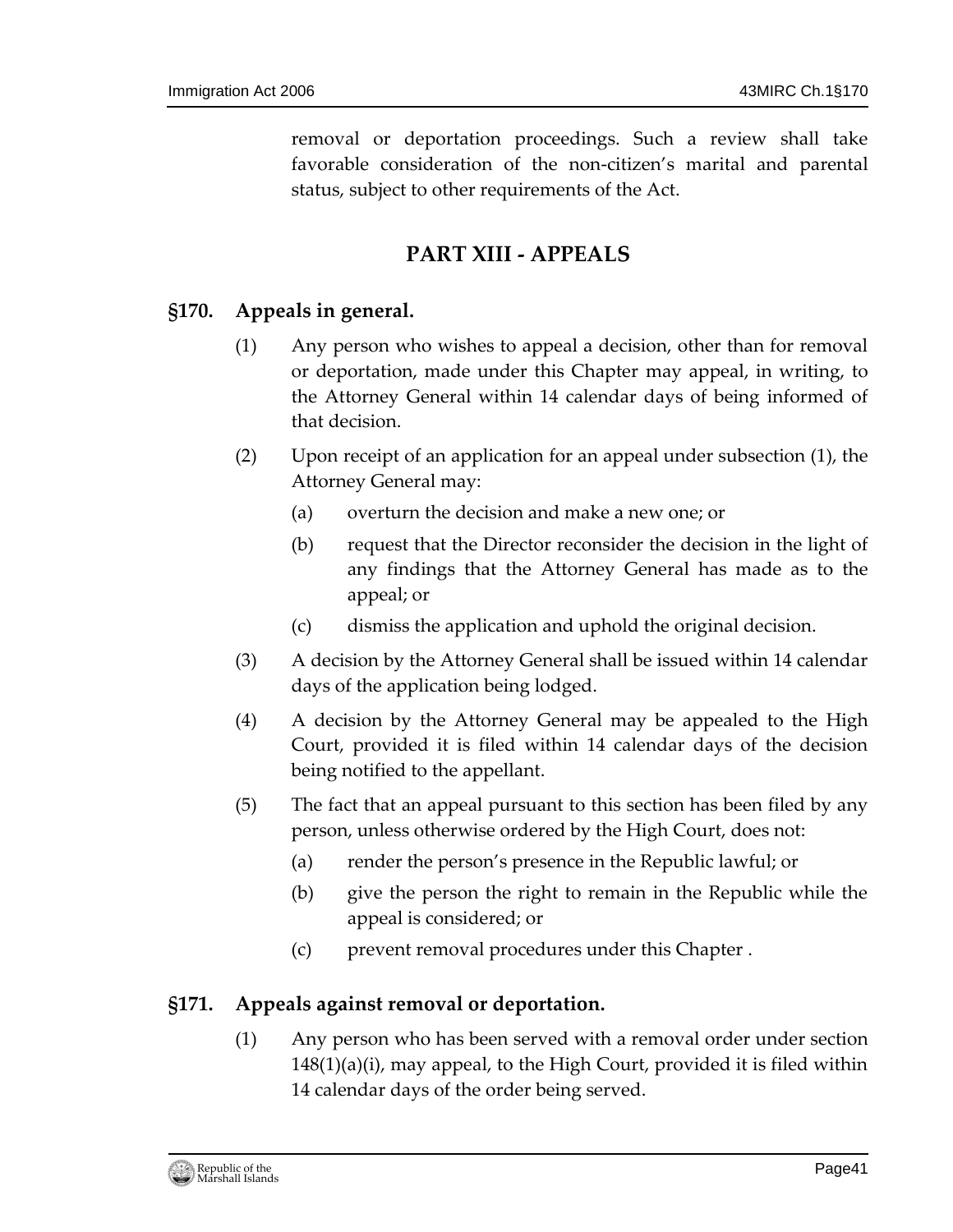- (2) Any person who has been served with a deportation order, may appeal, to the High Court, provided it is filed within 14 calendar days of the order being served.
- (3) The fact that an appeal pursuant to this section has been filed by any person, unless otherwise ordered by the High Court, does not:
	- (a) render the person's presence in the Republic lawful; or
	- (b) give the person the right to remain in the Republic while the appeal is considered; or
	- (c) prevent removal procedures under this Chapter .

#### <span id="page-41-0"></span>**§172. Withdrawal of appeals.**

- (1) A person may at any time withdraw an appeal under sections 170 and 171 by filing a written notice to the Attorney General, whereupon the Attorney General shall notify the Director and the Minister that the appeal has been withdrawn.
- <span id="page-41-1"></span>(2) If an appeal has been withdrawn under subsection (1), the original removal or deportation order shall continue to have effect and the provisions under Parts IX and X shall continue to apply.

# **PART XIV – OFFENCES AND PENALTIES**

#### <span id="page-41-2"></span>**§173. Unlawfully being in the Republic.**

Any person found to be unlawfully in the Republic pursuant to section 147, and any other applicable section of the Act, is guilty of an offence and is liable to imprisonment for a term not exceeding 5 years, a fine not exceeding \$10,000 or both.

#### <span id="page-41-3"></span>**§174. Knowingly making a false statement.**

Any person who makes any statement, written or otherwise, to an officer exercising a function under this Chapter, knowing that it is false, is guilty of an offence and is liable to imprisonment for a term not exceeding 3 years, a fine not exceeding \$5,000 or both.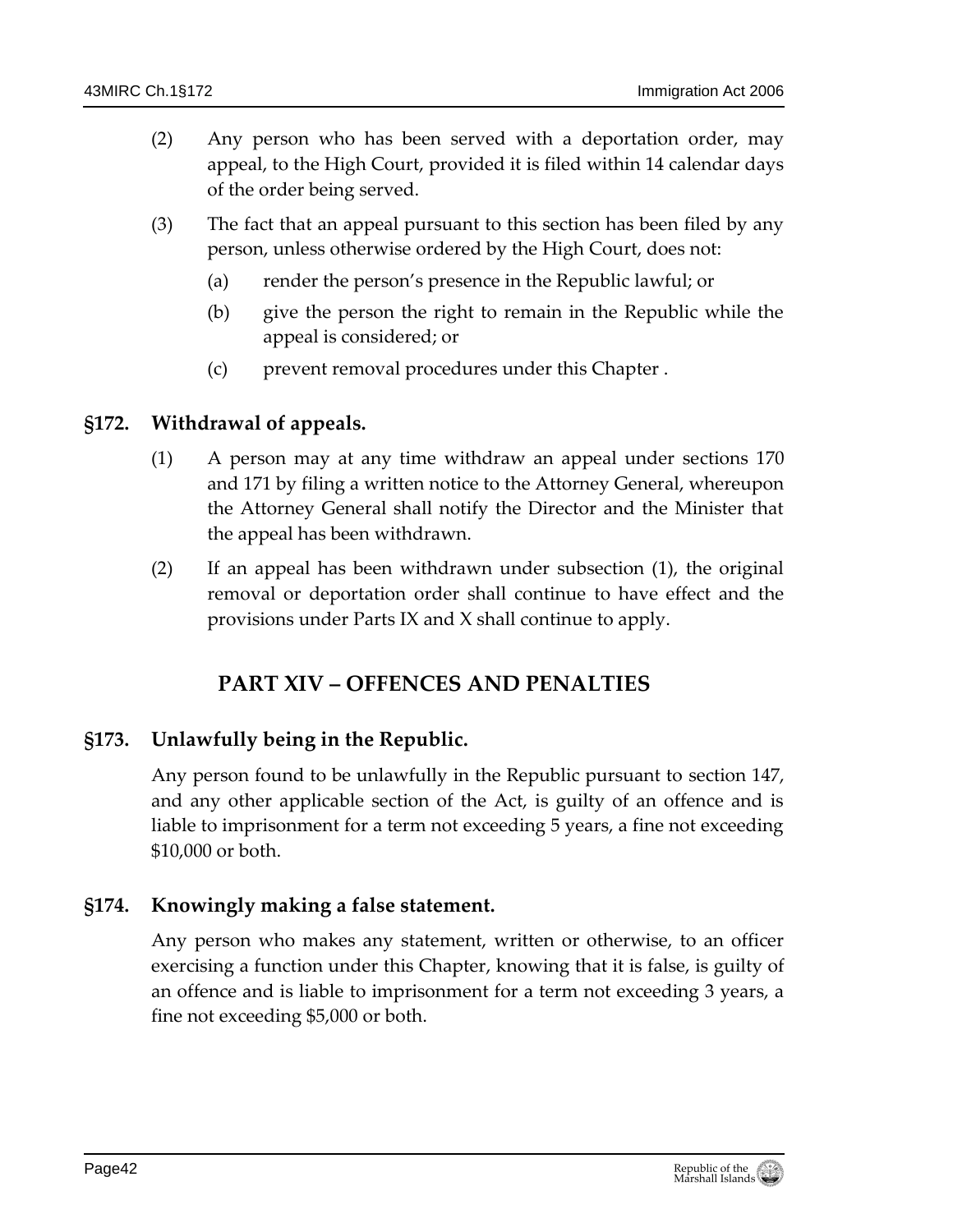# <span id="page-42-0"></span>**§175. Knowingly using or providing a forged, false or misleading document.**

Any person who uses, produces, supplies or surrenders any document to an officer exercising a function under this Chapter, knowing that it is forged, false or misleading is guilty of an offence and is liable to imprisonment for a term not exceeding 5 years, a fine not exceeding \$7,000 or both.

## <span id="page-42-1"></span>**§176. Obstructing an Immigration officer in the execution of his duties.**

Any person who threatens, assaults, intentionally obstructs or hinders an officer in the exercise of a function, power or duty under this Chapter is guilty of an offence and is liable to imprisonment for a term not exceeding 3 years, a fine not exceeding \$5,000, or both.

## <span id="page-42-2"></span>**§177. Failure to surrender any document or supply information.**

Any person who without reasonable excuse, fails to produce or surrender any document or refuses to supply any information when required to do so by an officer exercising a function under this Chapter, is guilty of an offence and is liable to imprisonment for a term not exceeding 2 years, a fine not exceeding \$3,000 or both.

### <span id="page-42-3"></span>**§178. Offence to offer bribe.**

Any person who offers, gives or agrees to give any bribe to any person while executing a function under this Chapter, with the intent to influence that person in respect of any act or omission by that person in his or her official capacity, is guilty of an offence and is liable to imprisonment for a term not exceeding 5 years, a fine not exceeding \$10,000 or both.

### <span id="page-42-4"></span>**§179. Offence to accept bribe.**

Any person who obtains, attempts to obtain, accepts or agrees to accept, any bribe for himself or any other person, in respect of any act done or omitted by him in his official capacity, is guilty of an offence and is liable to imprisonment for a term not exceeding 5 years, a fine not exceeding \$10,000 or both.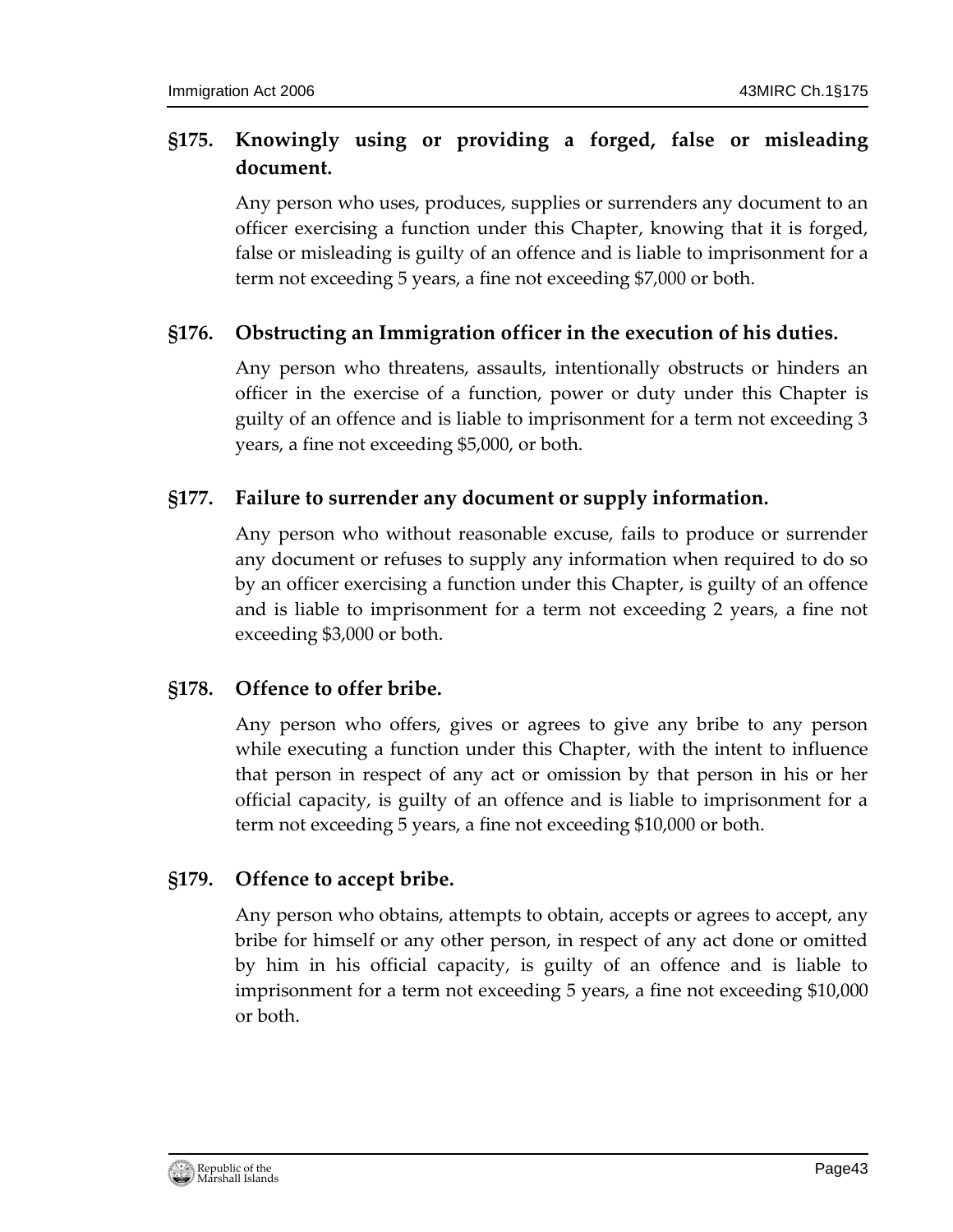### <span id="page-43-0"></span>**§180. Aiding and abetting.**

- (1) Any person who aids, abets, incites, counsels, or procures any other person to
	- (a) enter the Republic without a visa or permit; or
	- (b) breach any condition of a permit; or
	- (c) obtain a permit fraudulently, is guilty of an offence and is liable to imprisonment for a term not exceeding 3 years, a fine not exceeding \$5,000 or both.
- (2) Any person who brings any other person into the Republic, having reasonable grounds to know that the entry of that other person would be in contravention of any provision of this Chapter, or Regulation made thereunder, is guilty of an offence and is liable to imprisonment a for term not exceeding 5 years, a fine not exceeding \$10,000 or both.

### <span id="page-43-1"></span>**§181. General penalties.**

- (1) Every person who commits an offence for which no penalty is provided other than in this subsection, shall be liable to imprisonment for a term not exceeding 3 years, a fine not exceeding \$5,000, or both.
- (2) The Minister may prescribe under regulations, regulatory offences and fines which may be additional to the offences prescribed under this Part.

#### <span id="page-43-2"></span>**§182. Initiation of legal proceedings.**

- (1) A prosecution for an offence against this Chapter or regulations shall be upon the information of the Attorney General or some other person authorized for that purpose.
- (2) In any proceedings relating to any matter under this Chapter, a certificate signed by the Attorney General or Minister containing a statement in relation to any person to the effect that:
	- (a) the person holds or does not hold a visa or permit; or
	- (b) any permit granted to the person was granted for a specified period or purpose; or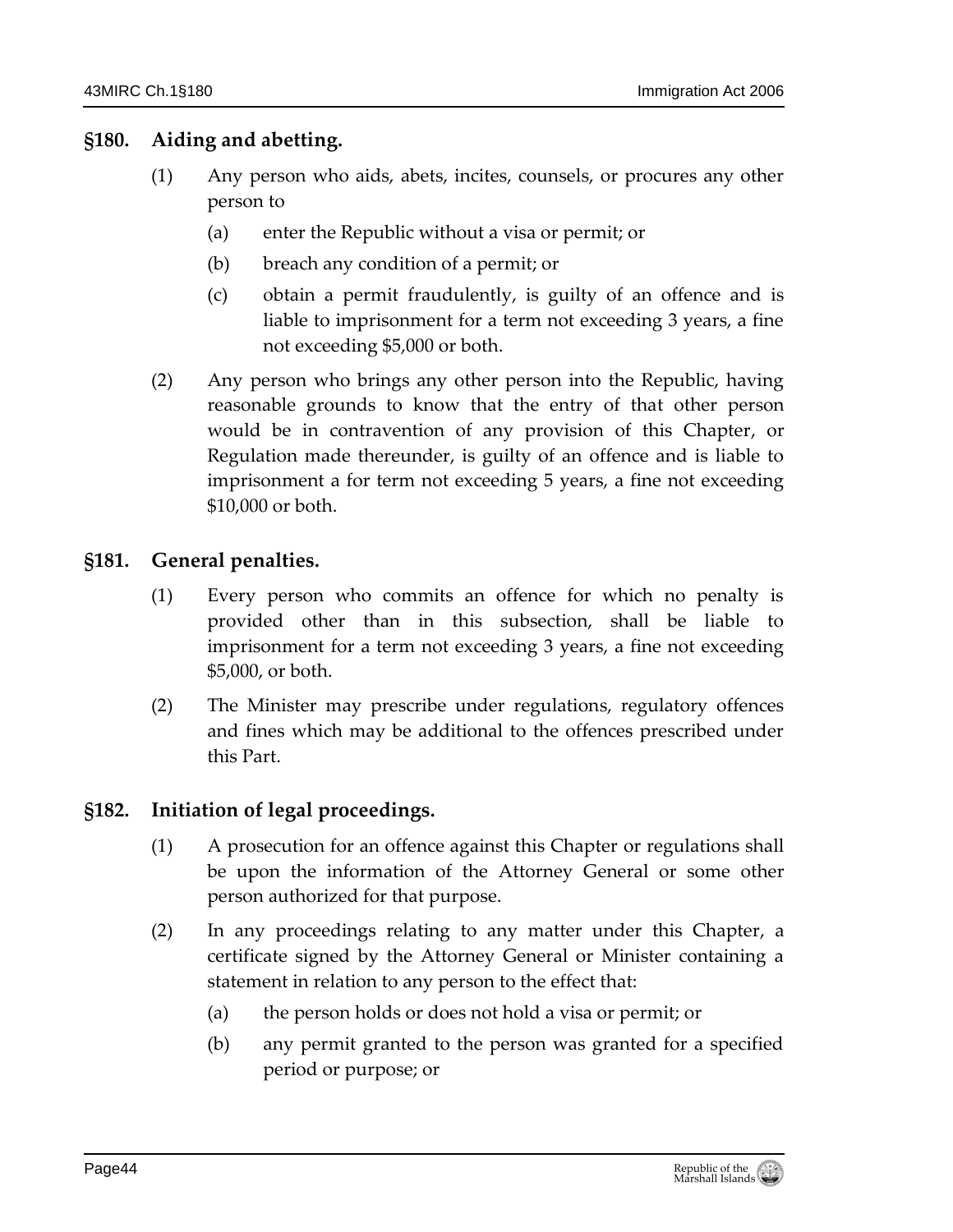- (c) the person is or was at any material time, exempt from the requirement to hold a permit; or
- (d) the person, or any permit or other document was or was not the subject of a special direction given under the Chapter; or
- (e) for the purpose of obtaining a visa or permit, the person made any statement or supplied any information that was false or misleading in any material respect, or produced or surrendered to the Director or an Immigration officer any passport, certificate of identity or other document that was forged or obtained fraudulently; or
- (f) the person has, or has not, left the Republic at any particular time or during any particular period;

shall, in the absence of proof to the contrary, be deemed to be proof of the truth of the content of the certificate.

- (3) In any legal proceedings relating to any matter under this Chapter :
	- (a) a document purporting to be a special direction given under this Chapter shall be conclusive evidence of the fact that such a special direction was given:
	- (b) a document purporting to be a Deportation or Removal order issued under this Chapter shall be conclusive evidence of the fact that such an order was made in respect of the person named and on the date specified in the document:
	- (c) a certificate signed by the Minister stating that a particular place is or was an official port of entry or arrival hall shall be sufficient evidence of that fact.

#### <span id="page-44-0"></span>**§183. Service of Notices.**

- (1) Where under any of the provisions of this Chapter, any notice or other document is to be served on any person, or that person's agent, employer or lawyer, the document shall be deemed to have been served:
	- (a) immediately if served personally; or
	- (b) within seven days if the document was sent by post.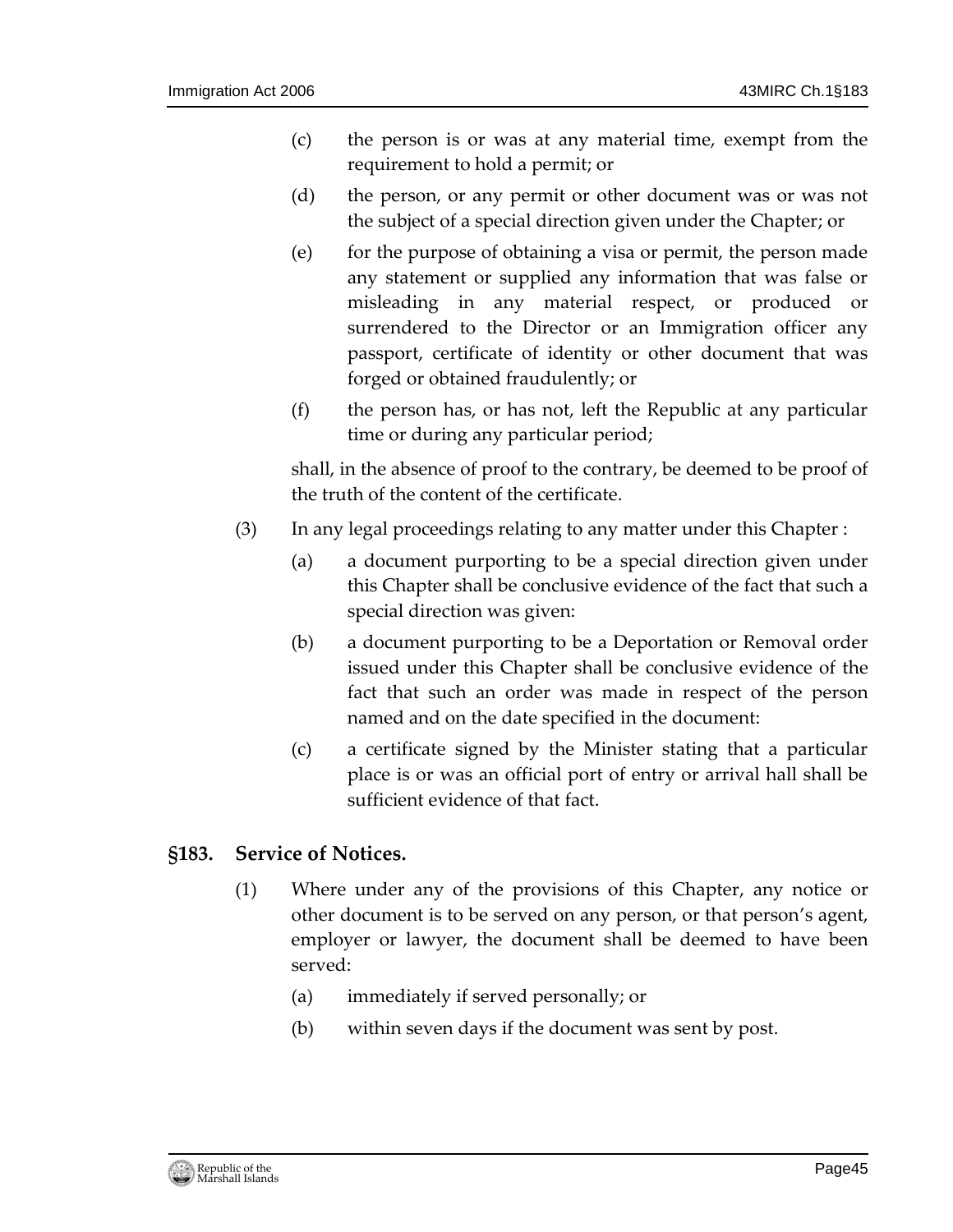# <span id="page-45-0"></span>**PART XV – FUNCTIONS AND POWERS OF IMMIGRATION OFFICERS**

### <span id="page-45-1"></span>**§184. General powers of an immigration officer to question and detain.**

- (1) Where an Immigration officer has good cause to suspect that any person has or is committing an offence against this Chapter, the officer shall be authorized to ask preliminary questions and to obtain that person's:
	- (a) name and address;
	- (b) passport or certificate of identity;
	- (c) documentary or other evidence as to the person's identity;
	- (d) permit or visa;
	- (e) photograph.
- (2) If a person refuses or fails to comply with any requirement of an officer under subsection (1), the officer may arrest and detain a person at a Police station for a period of up to 24 hours until proper documentation and details of that person's identity are provided.
- (3) Where a person who is arrested and detained under subsection (2) fails to provide proper documentation within 24 hours, the Director shall request that the Attorney General initiate legal proceedings as appropriate.

### <span id="page-45-2"></span>**§185. Powers of inspection, search and arrest.**

- (1) Where an Immigration officer believes on reasonable grounds that the information contained on any register or list kept by any person on any premise might lead to the apprehension of any persons who are in the Republic unlawfully, and there is no adequate time to obtain a search warrant for reason that such person may flee with the information, the officer may enter the premises and require any person to produce any part of that register, list or record.
- (2) Where an Immigration officer believes on reasonable grounds that a person is in the Republic unlawfully and is hiding or living or is at a particular premise, vessel or craft, and there is no adequate time to obtain a search warrant for reason that such person may flee, the officer may enter and search the premises.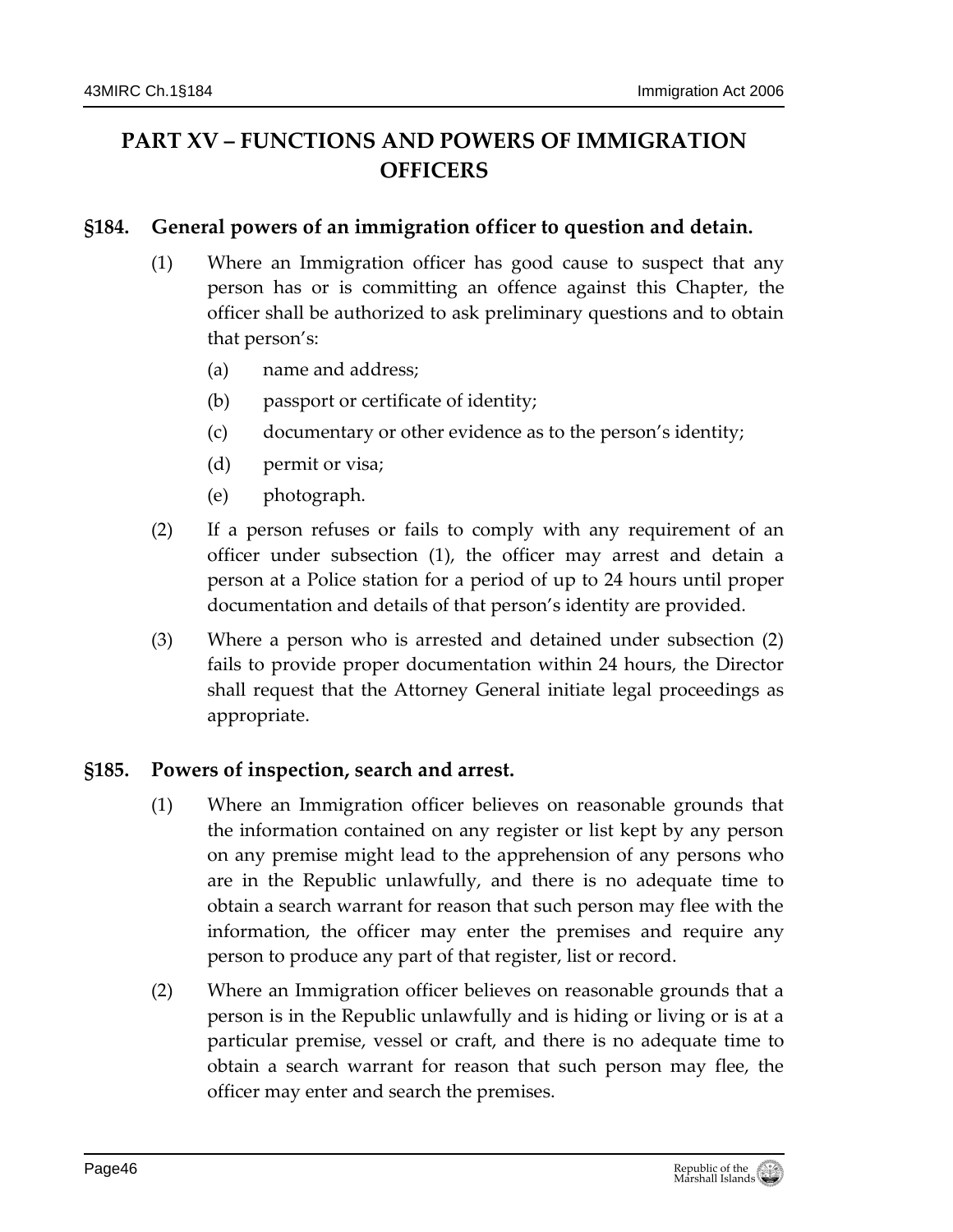- (3) Where an Immigration officer believes on reasonable grounds that a person has committed or is committing an offence under the Chapteror regulations, the officer may arrest and detain the person in custody for a period of up to 24 hours for the purposes of investigating the alleged offence.
- (4) If an Immigration officer exercises a right to search any premise or arrest any person without a search warrant under this section, the officer must forward a written report within 24 hours to the Director of the Immigration Division, providing reasons for not having first obtained a warrant and appending documents or other evidence as appropriate.

#### <span id="page-46-0"></span>**§186. Power to enter and board ships, vessels or aircraft.**

- (1) Notwithstanding any other enactment to the contrary, the Director or any Immigration Officer in the exercise of a function or duty under this Chapter, shall be authorized to:
	- (a) enter and board any ship, vessel or aircraft in the Republic;
	- (b) detain, question and examine any person on any ship, vessel or aircraft in the Republic;
	- (c) require the production of documents by any person on any ship, vessel or aircraft in the Republic.

# <span id="page-46-1"></span>**§187. Power to enter or access airports, docks and other approved ports of entry.**

- (1) Notwithstanding any other enactment to the contrary, the Director, Immigration Officers and any other officer holding a valid warrant of designation or instrument of delegation issued by the Minister, shall be authorized to enter or access any premise, area, building or facility at any airport, dock or other place in the Republic which is an approved port of entry.
- (2) For the purposes of subsection (1), authorization to enter or access may mean in person or by vehicular or other transport.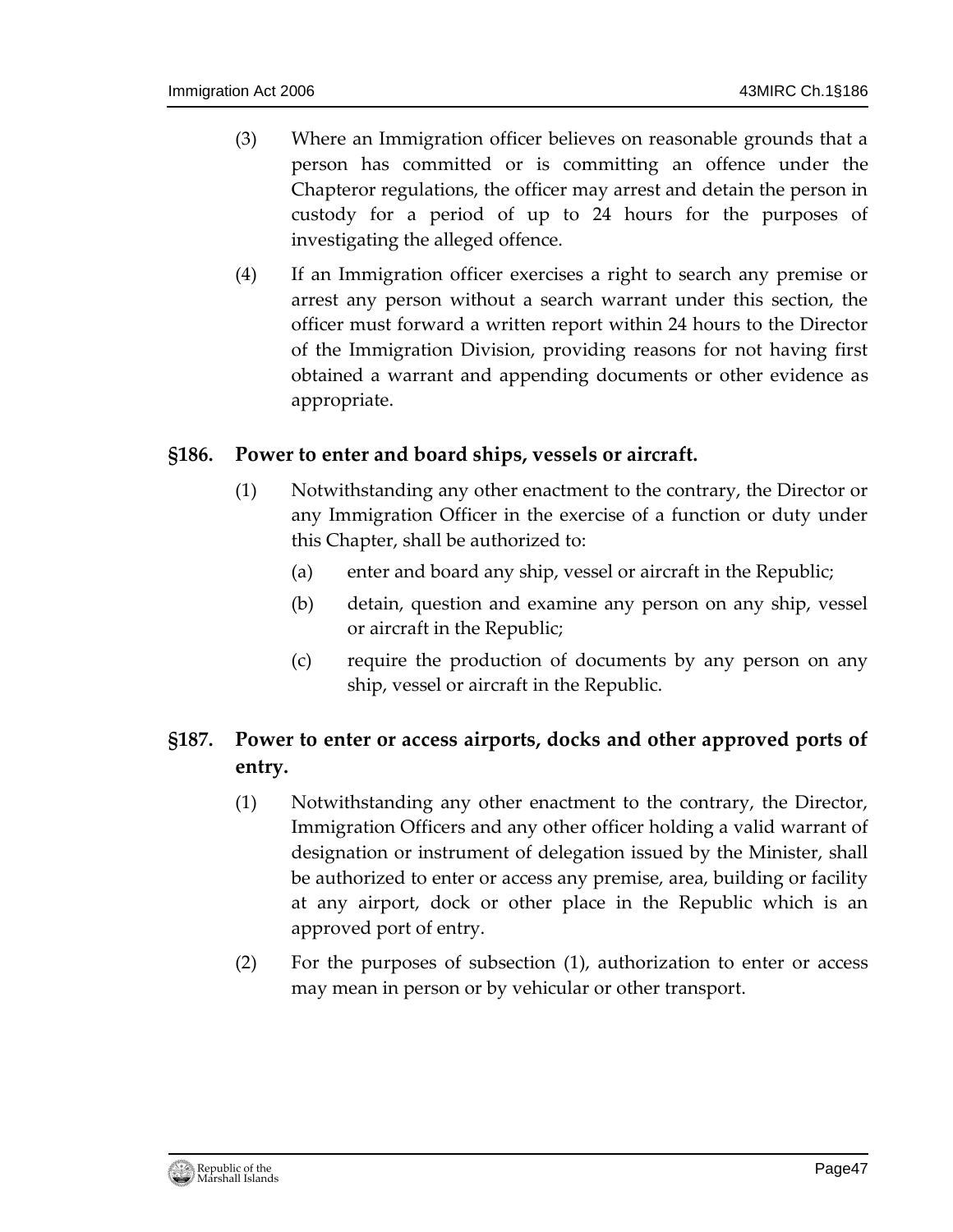### <span id="page-47-0"></span>**§188. Complaints against officers performing functions under the Act.**

- (1) Any person wishing to make a complaint in relation to any officer exercising functions or duties under this Chapter shall make that complaint, in writing, to the Attorney General.
- (2) The Attorney General may request the Public Service Commission to discipline, or initiate proceedings necessary under the Public Service Regulations against any officer, upon being presented with evidence that the officer:
	- (a) accepted a bribe; or
	- (b) induced any person to pay a sum of money not prescribed by this Chapter, in relation to any function or duty performed by that or any other officer; or
	- (c) assisted any person to obtain or extend a visa, permit or other document unlawfully; or
	- (d) altered any record or register or any information required under the Chapter unlawfully.

# **PART XVI – TRANSITIONAL PROVISIONS**

# <span id="page-47-2"></span><span id="page-47-1"></span>**§189. Persons unlawfully in the Republic of the Marshall Islands as at date of enactment**

- (1) This section applies to any person who is in the Republic without a visa or permit or who has overstayed that visa or permit before the date of enactment and in respect of whom no Deportation Order or Notice to Depart has been issued under the *Immigration and Emigration Act 1986*.
- (2) Any person who is in the Republic unlawfully as at the date of enactment shall apply in the prescribed manner for a valid visa or permit. Applications must be submitted within a specified period to be determined by the Attorney General and notified by the Division.
- (3) Where the application for a visa or permit is granted, that person may continue remain in the Republic for the period of validity. If the application is denied, the person must leave the Republic immediately, or face removal or deportation proceedings under this Chapter.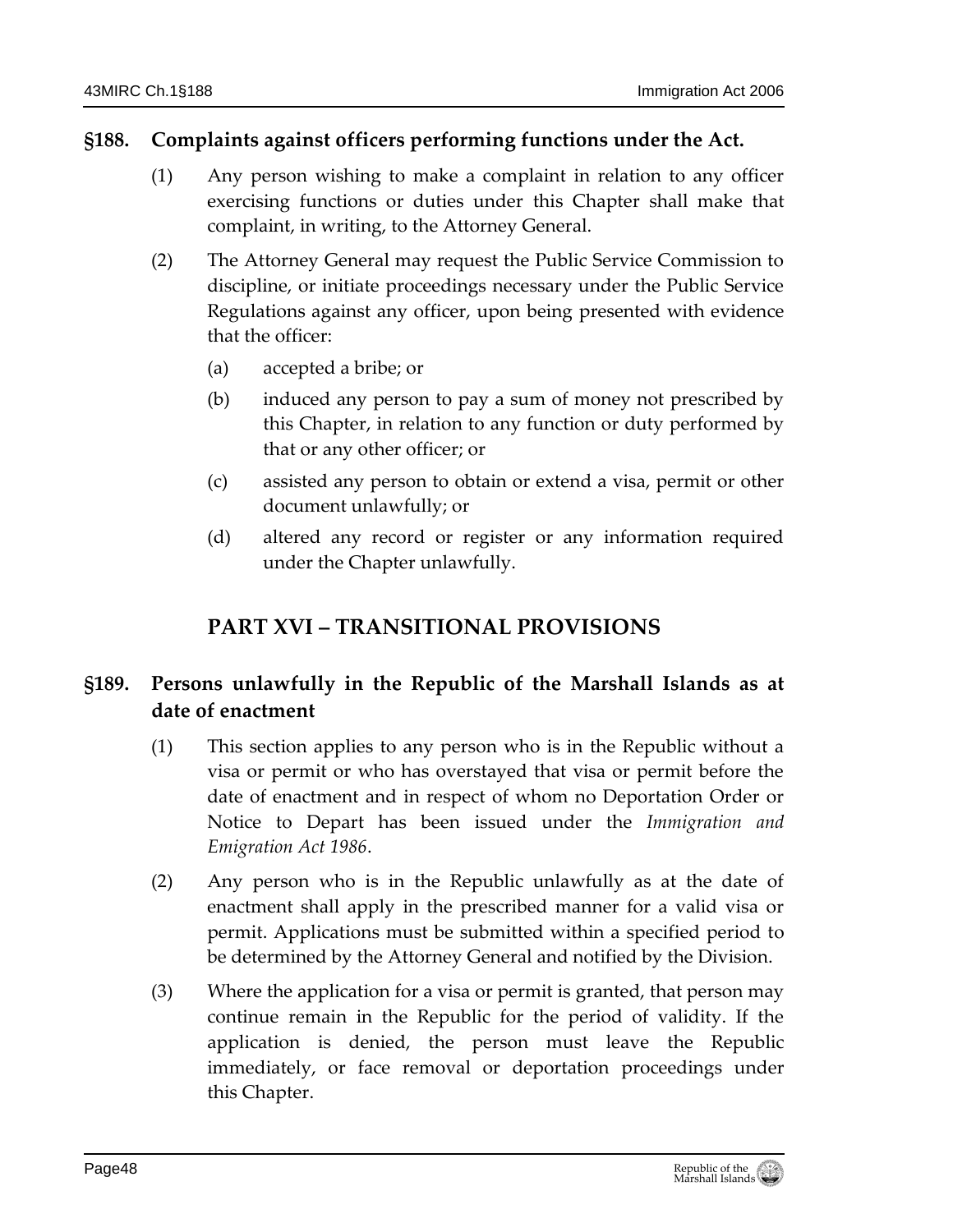#### <span id="page-48-0"></span>**§190. Deportation orders in effect as at the date of enactment.**

- (1) This section applies to any person who is in the Republic, and has been issued with a Deportation Order or Notice to Depart under the *Immigration and Emigration Act 1986*.
- (2) Any person who has been served with a Deportation Order or Notice to Depart before the date of enactment must leave the Republic immediately, or face removal or deportation proceedings under this Chapter.

# **PART XVII – IMMIGRATION (BOND) FUND**

#### <span id="page-48-2"></span><span id="page-48-1"></span>**§191. Administration of this Part.**

- (1) This Part of the Chapter shall be jointly administered by the Attorney General's Office, Immigration Division and the Ministry of Finance.
- (2) In this Part unless the context otherwise requires: "Immigration (Bond) Account" means the bank account held by the Ministry of Finance and administered by the Attorney General, Director of Immigration and the Secretary of the Ministry of Finance under section 192(2).

### <span id="page-48-3"></span>**§192. Immigration (Bond) Fund.**

- (1) There is hereby established a special revenue fund to be known as the Immigration (Bond) Fund, which shall comprise of the sum of all bonds paid or forfeited under the Chapter and regulations.
- (2) All bonds must be paid in cash to the Ministry of Finance and deposited in the Immigration (Bond) Account. Any interest earned may be used to cover the cost of administering the bond system, and any surplus must be retained in the Immigration (Bond) Account.
- (3) The Immigration (Bond) Account shall be applied for the purposes of funding the removal or deportation of any person who has:
	- (a) unlawfully remained in the Republic after his or her visa or permit has expired: or
	- (b) breached the conditions of his or her visa or permit: or
	- (c) been convicted of any offence under this Chapter .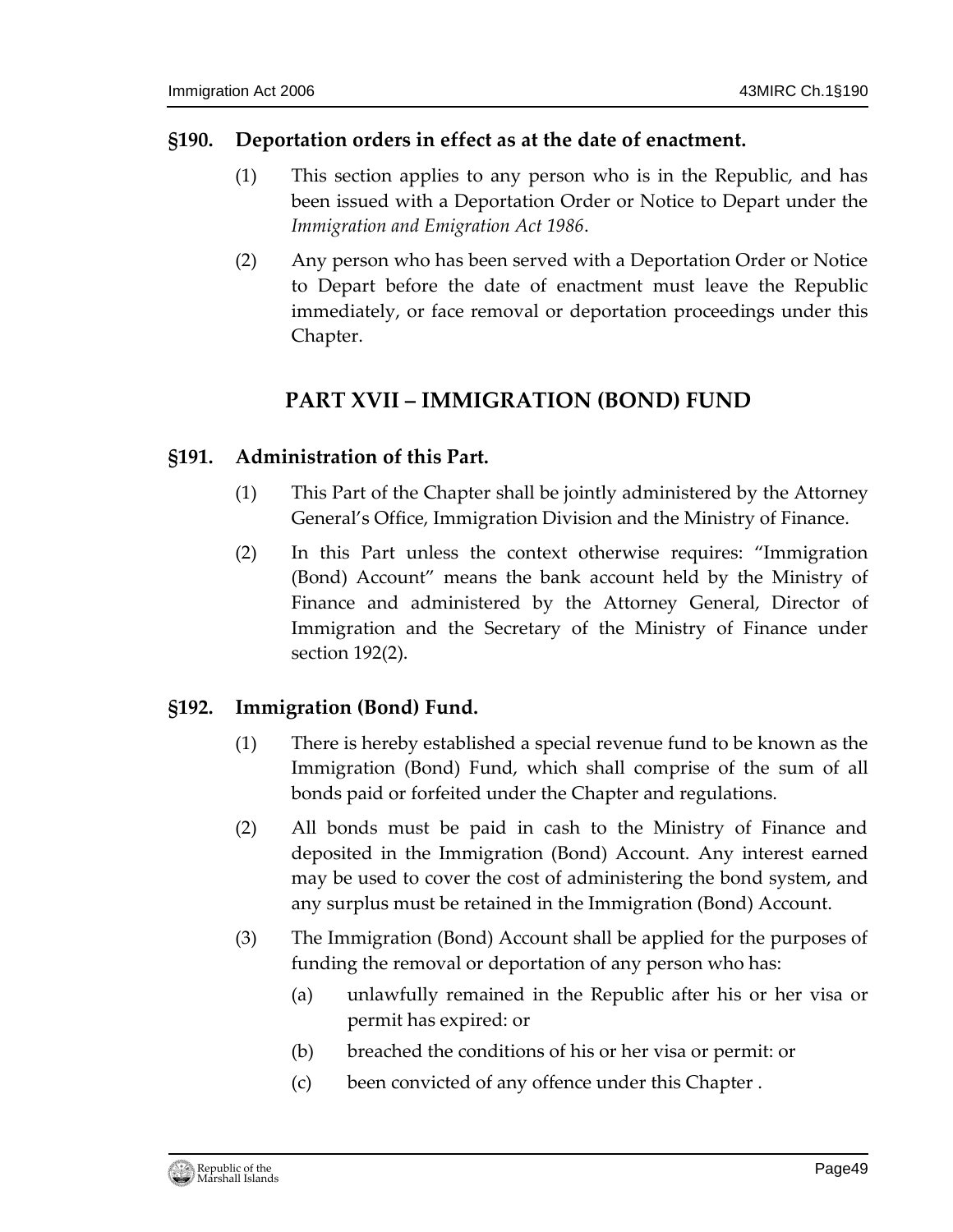- (4) A bond must only be used for the removal or deportation of the person in respect of whom the bond attaches, and not any other person.
- (5) The officers administering the Immigration (Bond) Account shall, no later than 1 October each year, provide the Minister with a report setting out:
	- (a) the amount collected in bonds in the preceding year; and
	- (b) the total accumulated amount in the Immigration (Bond) Account; and
	- (c) how the Immigration (Bond) Fund Account was applied in the preceding year; and
	- (d) the balance remaining in the Immigration (Bond) Account.
- (6) The Minister shall present this report to the Nitijela within 14 days of its receipt.

### <span id="page-49-0"></span>**§193. Minister to prescribe bonds.**

The Minister shall, with the approval of Cabinet, prescribe the amount of any bond to be paid as a pre-condition to the issuance of a visa under this Chapter.

### <span id="page-49-1"></span>**§194. Payment and refund of bonds.**

- (1) Every person who is required to pay a bond, must pay in the manner prescribed by regulations under this Chapter.
- (2) Where a person leaves the Republic before the expiry of a visa, that person may apply for the bond to be refunded or to be retained in the Immigration (Bond) Account for the purpose of obtaining a further visa.
- (3) Any person who intends to apply for a refund of a bond must apply for a refund in the prescribed manner within 12 months, or forfeit the bond to the Government.
- (4) Any person who is entitled to a refund of a bond shall be paid within 30 calendar days of the written request and all required documentation being received by the Director.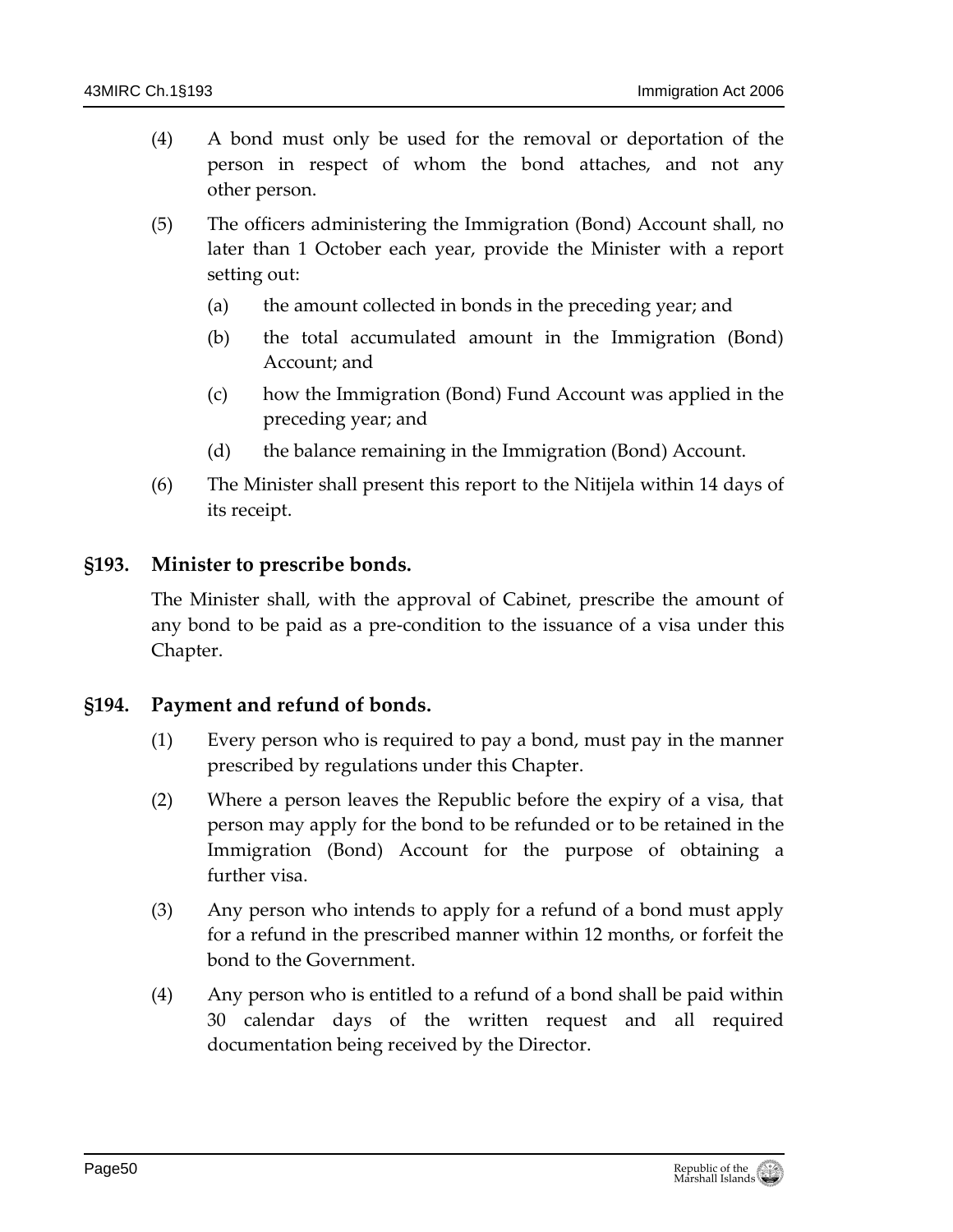#### <span id="page-50-0"></span>**§195. Minister to prescribe fees.**

- (1) The Minister shall, by regulations made under this Chapter, prescribe fees in relation to any matter, appeal or service under or arising from this Chapter.
- (2) All fees prescribed and collected under this Chapter must be paid to the Ministry of Finance and deposited into the Ministry of Justice Special Revenue Fund.

#### <span id="page-50-1"></span>**§196. Other charges.**

- (1) The Minister may, from time to time, prescribe fees for the following administrative matters:
	- (a) a telephone information service for which each caller pays according to their usage or on some averaged basis;
	- (b) the cost of mailing information;
	- (c) the cost of written material, unless required by regulations to be provided free of charge;
	- (d) access to any website operated by the Ministry;
	- (e) supply of forms to a person, where it is apparent that the forms are not for personal use.
- (2) Other charges prescribed under this Chapter must be paid to the Ministry of Finance and deposited into the Ministry of Justice Special Revenue Fund.

### <span id="page-50-2"></span>**§197. Fees and charges non-refundable.**

- (1) All fees and charges under the Chapter and regulations shall be nonrefundable.
- (2) All monies received under or pursuant to the Act and regulations shall be subject to the provisions of the *Financial Management Act 1990* and related regulations and policies of the Republic.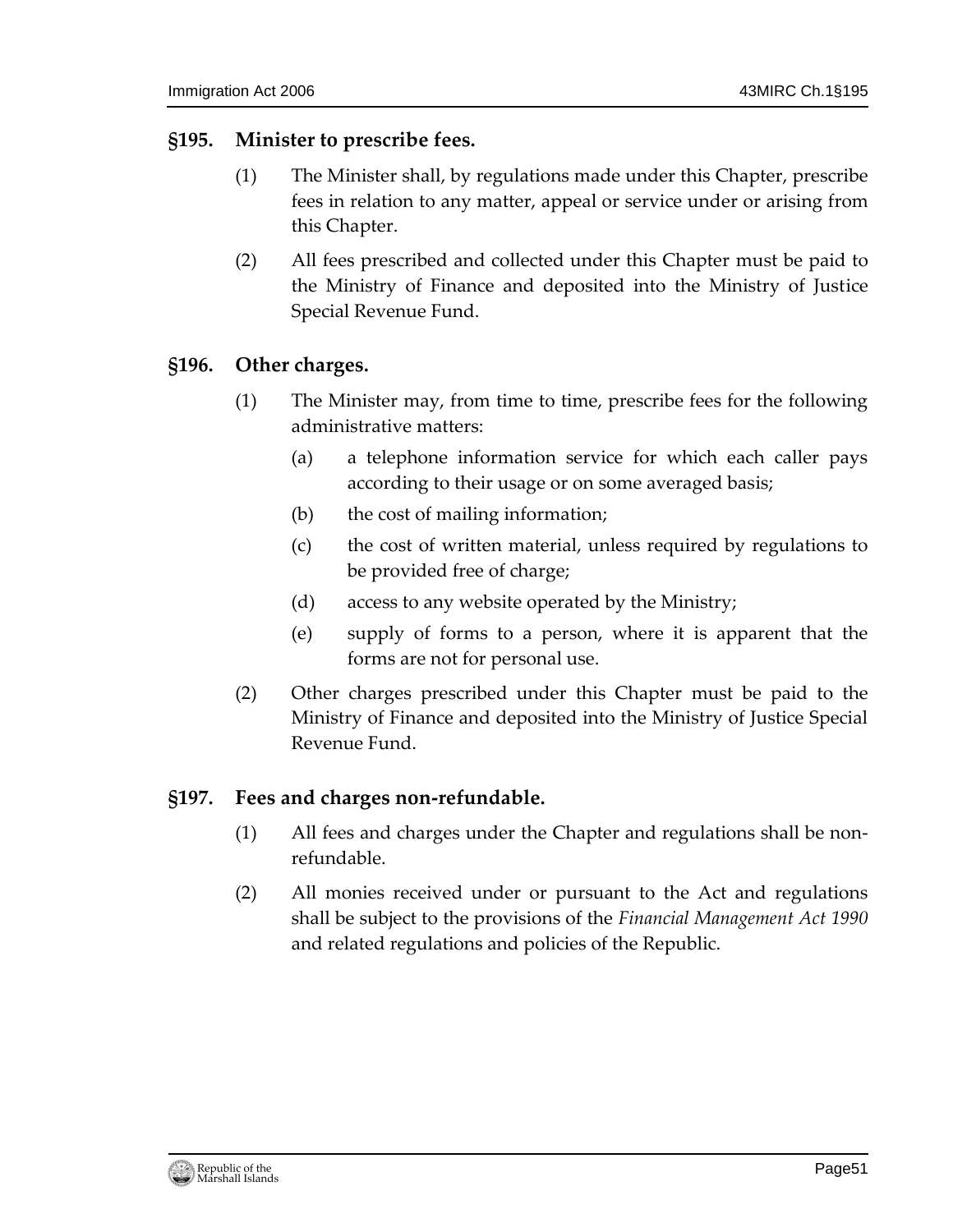# **PART XVIII – MISCELLANEOUS PROVISIONS**

# <span id="page-51-1"></span><span id="page-51-0"></span>**§198. Relationship between this Act and the** *Labor (Non-Resident Workers) Act 2006***.**

- (1) The Labor (Non-Resident Workers) Act 2006 shall govern the issuance, extension and revocation of work permits. All matters arising from or relating to work permits shall be governed by the provisions of that Act.
- (2) This Act shall govern the issuance, extension and revocation of work visas. All matters arising from or relating to work visas shall be governed by the provisions of this Act.

### <span id="page-51-2"></span>**§199. Regulations.**

The Minister shall, with the approval of Cabinet, promulgate regulations as necessary to give effect to the provisions of this Chapter, for all or any of the following purposes:

- (a) prescribing matters of procedure in relation to any application under this Chapter;
- (b) prescribing conditions attached to visas and permits;
- (c) prescribing fees and bonds in respect of any matters under this Chapter;
- (d) prescribing forms for the purposes of this Chapter;
- (e) prescribing Government immigration policy;
- (f) prescribing regulatory offences and penalties; and
- (g) providing for such other matters as is contemplated by or necessary for giving full effect to the provisions of the Act and for its due administration.

### <span id="page-51-3"></span>**§200. Repeal.**

The Immigration and Emigration Act 1986 (Title 43, MIRC Chapter 1) is hereby repealed.